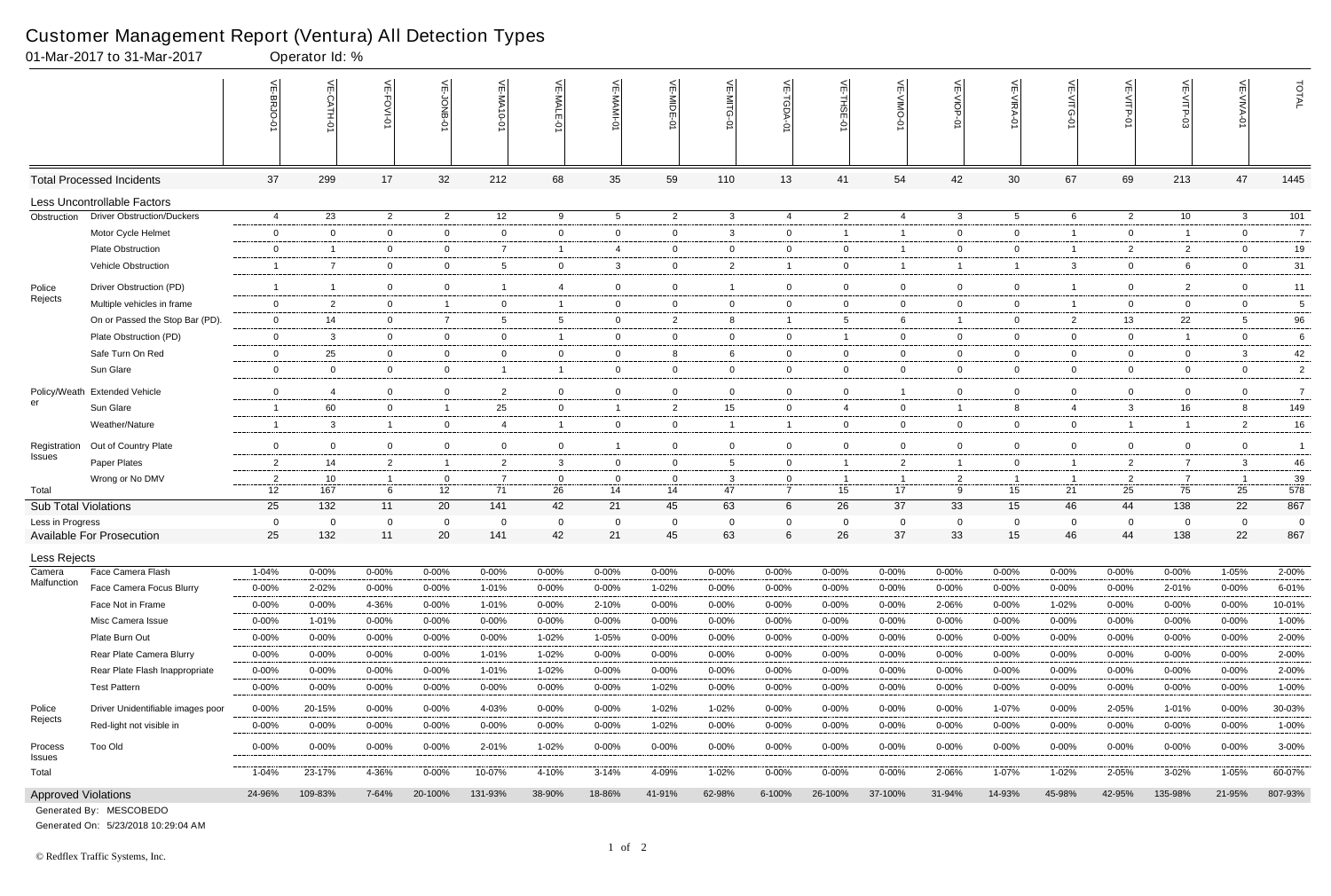Note: If you selected "All" from the "Approach:" drop down list, the statuses reflected in this report will only indicate the current



Legend:  $(P)$  = Production  $(I)$  = Inoperative

## Customer Management Report (Ventura) All Detection Types

|    | 씆<br><b>VITG-01</b> | ⋚<br>∃<br>년<br>인 | ⋚<br>$\frac{1}{5}$<br>င္ပ် | щ      | Ě       |
|----|---------------------|------------------|----------------------------|--------|---------|
| 'n | 45-98%              | 42-95%           | 135-98%                    | 21-95% | 807-93% |

Generated On: 5/23/2018 10:29:04 AM Generated By: MESCOBEDO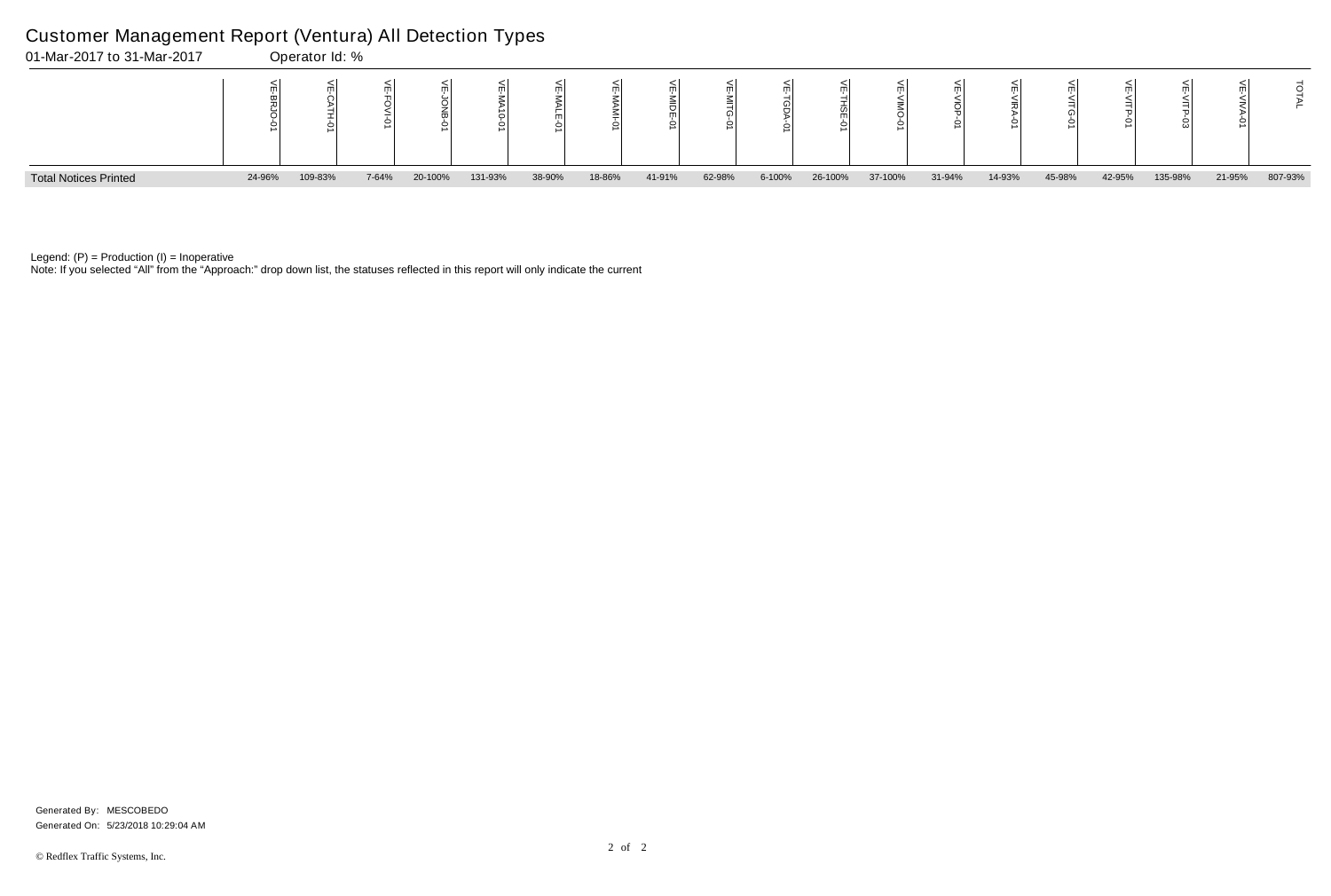|                             | 01-May-2017 to 31-May-2017         |                         | Operator Id: %            |                                |                               |                         |                |                      |                      |                                  |                     |                      |                    |                |                     |                                                                 |                      |                      |                      |                |
|-----------------------------|------------------------------------|-------------------------|---------------------------|--------------------------------|-------------------------------|-------------------------|----------------|----------------------|----------------------|----------------------------------|---------------------|----------------------|--------------------|----------------|---------------------|-----------------------------------------------------------------|----------------------|----------------------|----------------------|----------------|
|                             |                                    |                         | $\widetilde{E}$<br>CATH-0 | VE-FOVI-01                     | 늦                             | VE-MA'<br>$10 - 01$     | VE-MALE<br>ò   | ۴                    | VE-MIDE-01           | VE-MITG-<br>$\overrightarrow{Q}$ | VE-TGDA-0           | VE-THSE-01           | VE-VIMO-01         | VE-VIOP-01     | VE-VIRA-01          | $\stackrel{\textstyle<}{\scriptstyle\rm m}$<br><b>NITG</b><br>ò | VE-VITP-01           | VE-VITP-03           | $\leq$               | TOTAL          |
|                             | <b>Total Processed Incidents</b>   | 26                      | 226                       | 8                              | 12                            | 216                     | 59             | 32                   | 57                   | 113                              | 14                  | 40                   | 38                 | 31             | 16                  | 39                                                              | 75                   | 76                   | 41                   | 1119           |
|                             | <b>Less Uncontrollable Factors</b> |                         |                           |                                |                               |                         |                |                      |                      |                                  |                     |                      |                    |                |                     |                                                                 |                      |                      |                      |                |
| Obstruction                 | <b>Driver Obstruction/Duckers</b>  | $\mathbf{3}$            | 14                        | $\overline{1}$                 | $\overline{1}$                | 6                       | $\overline{2}$ | $\overline{1}$       | $\overline{0}$       | $5\overline{)}$                  | $\overline{2}$      | $\overline{0}$       | $\overline{4}$     | $\overline{2}$ | $\mathbf{3}$        | $\overline{2}$                                                  | $5\overline{)}$      | $\overline{0}$       | $\overline{2}$       | 53             |
|                             | Motor Cycle Helmet                 | $\mathbf 0$             | $\overline{0}$            | $\overline{0}$                 | $\overline{1}$                | -1                      | $\mathbf{0}$   | $\overline{0}$       | $\mathbf 0$          | $\mathbf{3}$                     | $\overline{1}$      | $\overline{0}$       | $\mathbf{0}$       | $\overline{0}$ | $\mathbf 0$         | $\overline{0}$                                                  | $\overline{0}$       | $\mathbf 0$          | $\mathbf 0$          | 6              |
|                             | <b>Plate Obstruction</b>           | $\mathbf 0$             | $\overline{1}$            | $\overline{0}$                 | $\overline{1}$                | 5                       | 3              | $\overline{0}$       | $\mathbf 0$          | $\mathbf{0}$                     | $\overline{0}$      | $\overline{0}$       | $\mathbf{0}$       | $\overline{0}$ | $\overline{0}$      | $\mathbf 0$                                                     | $\overline{0}$       | $\overline{0}$       | $\overline{0}$       | 10             |
|                             | <b>Signal Obstruction</b>          | $\overline{0}$          | $\Omega$                  | $\overline{0}$                 | $\mathbf 0$                   | 0                       | $\mathbf{0}$   | $\overline{0}$       |                      | $\overline{0}$                   | $\mathbf 0$         | $\overline{0}$       | $\mathbf{0}$       | $\overline{0}$ | $\overline{0}$      | $\mathbf 0$                                                     | $\overline{0}$       | $\mathbf 0$          | $\overline{0}$       | $\overline{1}$ |
|                             | Vehicle Obstruction                | -1                      | 6                         | $\overline{0}$                 | $\overline{0}$                | $\overline{7}$          | $\mathbf{0}$   | $5\overline{)}$      | -1                   | $\overline{0}$                   | $\overline{0}$      | $\overline{1}$       | $\overline{2}$     | $\overline{0}$ | $\overline{2}$      | 4                                                               | $\mathbf{1}$         | $\overline{2}$       | $\overline{0}$       | 32             |
| Police                      | Driver Obstruction (PD)            | $\mathbf 0$             | -1                        | $\overline{0}$                 | $\mathbf 0$                   | -1                      | $\mathbf{0}$   | $\mathbf 0$          | $\mathbf 0$          | $\mathbf{1}$                     | $\mathbf 0$         | $\overline{0}$       | $\mathbf{0}$       | $\overline{0}$ | $\mathbf 0$         | $\overline{0}$                                                  | $\overline{0}$       | $\overline{0}$       | $\overline{0}$       | 3              |
| Rejects                     | Invalid Offense                    | $\overline{0}$          | $\overline{0}$            | $\mathbf 0$                    | $\mathbf 0$                   | 0                       | $\mathbf{0}$   | $\overline{0}$       |                      | $\overline{0}$                   | $\mathbf 0$         | $\overline{2}$       | $\mathbf{0}$       | $\overline{0}$ | $\mathbf 0$         | $\mathbf 0$                                                     | $\overline{0}$       | $\mathbf 0$          | $\mathbf 0$          | 3              |
|                             | Multiple vehicles in frame         | $\overline{0}$          | 6                         | $\overline{0}$                 | $\overline{0}$                | $\overline{2}$          | $\mathbf 0$    | $\overline{0}$       | $\overline{0}$       | $\overline{0}$                   | $\mathbf{0}$        | $\overline{0}$       | $\overline{0}$     | $\overline{0}$ | $\overline{0}$      | $\overline{0}$                                                  | $\overline{0}$       | $\overline{0}$       | $\overline{0}$       | 8              |
|                             | On or Passed the Stop Bar (PD).    | $\overline{\mathbf{1}}$ | $\overline{7}$            | $\overline{0}$                 | $\mathbf 0$                   | 6                       | $\overline{7}$ | $\overline{0}$       | $5\overline{)}$      | $5^{\circ}$                      | $\overline{1}$      | 6                    | $\mathbf{1}$       | $\overline{1}$ | $\overline{0}$      | 4                                                               | 12                   | $\mathbf{3}$         | 10                   | 69             |
|                             | Plate Obstruction (PD)             | $\mathbf 0$             | -1                        | $\mathbf 0$                    | $\mathbf 0$                   | $\overline{\mathbf{1}}$ | $\mathbf{0}$   | $\overline{0}$       | $\mathbf 0$          | $\overline{0}$                   | $\mathbf{0}$        | $\overline{0}$       | $\mathbf{0}$       | $\overline{0}$ | $\mathbf 0$         | $\mathbf 0$                                                     | $\mathbf 0$          | $\mathbf 0$          | $\overline{0}$       | $\overline{2}$ |
|                             | Plate Unidentifiable               | $\overline{0}$          | $\overline{0}$            | $\overline{0}$                 | $\overline{0}$                | $\overline{0}$          | $\overline{0}$ | $\overline{0}$       | $\overline{0}$       | 1                                | $\overline{0}$      | $\overline{0}$       | $\overline{0}$     | $\overline{0}$ | $\overline{0}$      | $\overline{0}$                                                  | $\overline{0}$       | $\mathbf 0$          | $\overline{0}$       | $\overline{1}$ |
|                             | Safe Turn On Red                   | $\overline{0}$          | 9                         | $\overline{0}$                 | $\overline{0}$                | $\mathbf 0$             | $\mathbf{0}$   | $\overline{0}$       | $5\overline{)}$      | 9                                | $\overline{0}$      | $\overline{0}$       | $\mathbf{0}$       | $\overline{0}$ | $\mathbf 0$         | $\overline{0}$                                                  | $\overline{0}$       | $\mathbf 0$          | $\overline{0}$       | 23             |
|                             | Sun Glare                          | $\mathbf 0$             | -1                        | $\overline{0}$                 | $\overline{0}$                | -1                      | $\mathbf{0}$   | $\mathbf 0$          | $\overline{0}$       | $\mathbf{1}$                     | $\mathbf 0$         | $\overline{0}$       | $\mathbf{0}$       | $\overline{0}$ | $\mathbf 0$         | $\mathbf 0$                                                     | $\mathbf 0$          | $\overline{2}$       | $\overline{0}$       | 5              |
| Policy/Weath                | <b>Extended Vehicle</b>            | $\mathbf 0$             | - 1                       | $\overline{0}$                 | $\mathbf 0$                   | $\overline{4}$          | $\overline{0}$ | $\overline{0}$       | $\mathbf 0$          | $\overline{2}$                   | $\mathbf 0$         | -1                   | -1                 | $\overline{0}$ | $\mathbf 0$         | $\mathbf 0$                                                     | $\overline{1}$       | $\mathbf 0$          | $\overline{0}$       | 10             |
| er                          | Sun Glare                          | $\overline{1}$          | 29                        | $\overline{0}$                 | $\overline{1}$                | 19                      | $\overline{1}$ | 6                    | $\overline{4}$       | 8                                | 3                   | $\mathbf{3}$         | $\mathbf{1}$       | $\overline{1}$ | $\overline{1}$      | 8                                                               | 6                    | 11                   | 6                    | 109            |
|                             | Weather/Nature                     | $\mathbf 0$             | -5                        | $\overline{0}$                 | $\mathbf 0$                   | 8                       | $\overline{2}$ | $\overline{1}$       | $\overline{c}$       | $5^{\circ}$                      | $\mathbf 0$         | $\overline{0}$       | 1                  | $\overline{1}$ | 3                   | $\overline{1}$                                                  | $\mathbf{1}$         | 6                    | $\overline{2}$       | 38             |
|                             |                                    |                         |                           |                                |                               |                         |                |                      |                      |                                  |                     |                      |                    |                |                     |                                                                 |                      |                      |                      |                |
| Registration<br>Issues      | Paper Plates                       | $\overline{2}$          | 11                        | $\overline{0}$                 | $\mathbf 0$                   | 5                       | 3              | $5\overline{)}$      |                      | 3                                | $\mathbf{0}$        | $\overline{1}$       | -1                 | $\overline{2}$ | $\mathbf 0$         | $\overline{0}$                                                  | $\overline{0}$       | $\overline{2}$       |                      | $37\,$         |
| Total                       | Wrong or No DMV                    | -1<br>9                 | 6<br>98                   | $\mathbf{0}$<br>$\overline{1}$ | $\mathbf 0$<br>$\overline{4}$ | $\overline{2}$<br>68    | 19             | $\overline{1}$<br>19 | $\overline{2}$<br>22 | 5<br>48                          | 0<br>$\overline{7}$ | $\overline{0}$<br>14 | $\mathbf{0}$<br>11 | -1<br>8        | $\overline{0}$<br>9 | $\overline{0}$<br>19                                            | $\overline{2}$<br>28 | $\overline{2}$<br>28 | $\overline{2}$<br>23 | 25<br>435      |
| <b>Sub Total Violations</b> |                                    | 17                      | 128                       | $\overline{7}$                 | 8                             | 148                     | 40             | 13                   | 35                   | 65                               | $\overline{7}$      | 26                   | 27                 | 23             | $\overline{7}$      | 20                                                              | 47                   | 48                   | 18                   | 684            |
| Less in Progress            |                                    | $\overline{0}$          | $\Omega$                  | $\Omega$                       | $\Omega$                      | $\Omega$                | $\Omega$       | $\mathbf 0$          | $\Omega$             | $\Omega$                         | $\mathbf 0$         | $\Omega$             | $\Omega$           | $\overline{0}$ | $\Omega$            | $\Omega$                                                        | $\overline{0}$       | $\Omega$             | $\Omega$             | $\Omega$       |
|                             | Available For Prosecution          | 17                      | 128                       | $\overline{7}$                 | 8                             | 148                     | 40             | 13                   | 35                   | 65                               |                     | 26                   | 27                 | 23             |                     | 20                                                              | 47                   | 48                   | 18                   | 684            |
| Less Rejects                |                                    |                         |                           |                                |                               |                         |                |                      |                      |                                  |                     |                      |                    |                |                     |                                                                 |                      |                      |                      |                |
| Camera                      | Face Camera Flash                  | $0 - 00%$               | $0 - 00%$                 | $0 - 00%$                      | $0 - 00%$                     | $0 - 00%$               | $0 - 00\%$     | $0 - 00%$            | 0-00%                | $0 - 00\%$                       | $0 - 00\%$          | $0 - 00%$            | $0 - 00%$          | $0 - 00%$      | $0 - 00\%$          | $0 - 00%$                                                       | $0 - 00%$            | $0 - 00%$            | 1-06%                | $1 - 00%$      |
| Malfunction                 | Face Camera Focus Blurry           | $0 - 00%$               | $0 - 00%$                 | $0 - 00\%$                     | $0 - 00%$                     | $0 - 00\%$              | $0 - 00\%$     | 0-00%                | $0 - 00%$            | $0 - 00%$                        | $0 - 00\%$          | $0 - 00%$            | 0-00%              | $0 - 00\%$     | $0 - 00\%$          | $0 - 00%$                                                       | 0-00%                | 1-02%                | $0 - 00\%$           | 1-00%          |
|                             | Face Not in Frame                  | $0 - 00\%$              | $0 - 00\%$                | $0 - 00\%$                     | $0 - 00%$                     | $0 - 00%$               | 0-00%          | 0-00%                | $0 - 00%$            | $0 - 00\%$                       | 0-00%               | $0 - 00%$            | 1-04%              | $0 - 00\%$     | $0 - 00\%$          | $0 - 00%$                                                       | $0 - 00%$            | $0 - 00\%$           | $0 - 00\%$           | 1-00%          |
|                             | Plate Burn Out                     | 1-06%                   | $0 - 00\%$                | 0-00%                          | $0 - 00%$                     | $0 - 00\%$              | 0-00%          | $0 - 00%$            | $0 - 00%$            | 0-00%                            | $0 - 00\%$          | $0 - 00%$            | $0 - 00%$          | $0 - 00\%$     | $0 - 00\%$          | $0 - 00%$                                                       | 0-00%                | $0 - 00\%$           | $0 - 00\%$           | $1 - 00%$      |
|                             | Plate Not in Frame                 | $0 - 00%$               | $0 - 00%$                 | $0 - 00\%$                     | $0 - 00%$                     | $0 - 00%$               | $0 - 00\%$     | $0 - 00%$            | $0 - 00%$            | $0 - 00\%$                       | 0-00%               | $0 - 00%$            | $0 - 00%$          | $0 - 00\%$     | $0 - 00\%$          | $0 - 00%$                                                       | $0 - 00%$            | $0 - 00\%$           | 1-06%                | 1-00%          |
|                             | Scene Image No Flash               | $0 - 00%$               | $0 - 00%$                 | $0 - 00%$                      | $0 - 00%$                     | $0 - 00%$               | $0 - 00\%$     | $0 - 00\%$           | $0 - 00%$            | $0 - 00\%$                       | $0 - 00\%$          | $0 - 00%$            | 1-04%              | $0 - 00\%$     | $0 - 00\%$          | $0 - 00%$                                                       | $0 - 00%$            | $0 - 00\%$           | $0 - 00\%$           | 1-00%          |
|                             | <b>Test Pattern</b>                | $0 - 00%$               | $0 - 00%$                 | 0-00%                          | $0 - 00%$                     | $0 - 00%$               | 0-00%          | 0-00%                | $0 - 00%$            | 0-00%                            | 0-00%               | 0-00%                | 1-04%              | 0-00%          | $0 - 00\%$          | 0-00%                                                           | 0-00%                | 0-00%                | $0 - 00%$            | 1-00%          |
| Police                      | Driver Unidentifiable images poor  | $0 - 00%$               | 13-10%                    | $0 - 00%$                      | $0 - 00%$                     | 1-01%                   | $0 - 00\%$     | $0 - 00%$            | 1-03%                | 1-02%                            | 1-14%               | $0 - 00%$            | $0 - 00%$          | $0 - 00\%$     | $0 - 00\%$          | 0-00%                                                           | 1-02%                | 3-06%                | 2-11%                | 23-03%         |
| Rejects                     | Red-light not visible in           | $0 - 00\%$              | $0 - 00\%$                | $0 - 00\%$                     | $0 - 00%$                     | $0 - 00\%$              | $0 - 00\%$     | 1-08%                | $0 - 00%$            | $0 - 00\%$                       | $0 - 00\%$          | $0 - 00%$            | $0 - 00%$          | $0 - 00\%$     | $0 - 00\%$          | $0 - 00%$                                                       | $0 - 00%$            | $0 - 00\%$           | $0 - 00\%$           | 1-00%          |
|                             |                                    |                         |                           |                                |                               |                         |                |                      |                      |                                  |                     |                      |                    |                |                     |                                                                 |                      |                      |                      |                |
| Process<br>Issues           | Too Old                            | $0 - 00\%$              | $0 - 00\%$                | $0 - 00\%$                     | $0 - 00%$                     | $0 - 00\%$              | 1-02%          | $0 - 00\%$           | $0 - 00%$            | $0 - 00\%$                       | $0 - 00\%$          | $0 - 00\%$           | $0 - 00\%$         | $0 - 00\%$     | $0 - 00\%$          | $0 - 00%$                                                       | $0 - 00\%$           | $0 - 00\%$           | $0 - 00\%$           | 1-00%          |
| Total                       |                                    | 1-06%                   | 13-10%                    | $0 - 00\%$                     | $0 - 00\%$                    | 1-01%                   | 1-02%          | 1-08%                | 1-03%                | 1-02%                            | $1 - 14%$           | $0 - 00\%$           | $3 - 11%$          | $0 - 00\%$     | $0 - 00\%$          | $0 - 00%$                                                       | 1-02%                | 4-08%                | 4-22%                | 32-05%         |

Generated On: 5/23/2018 10:29:55 AM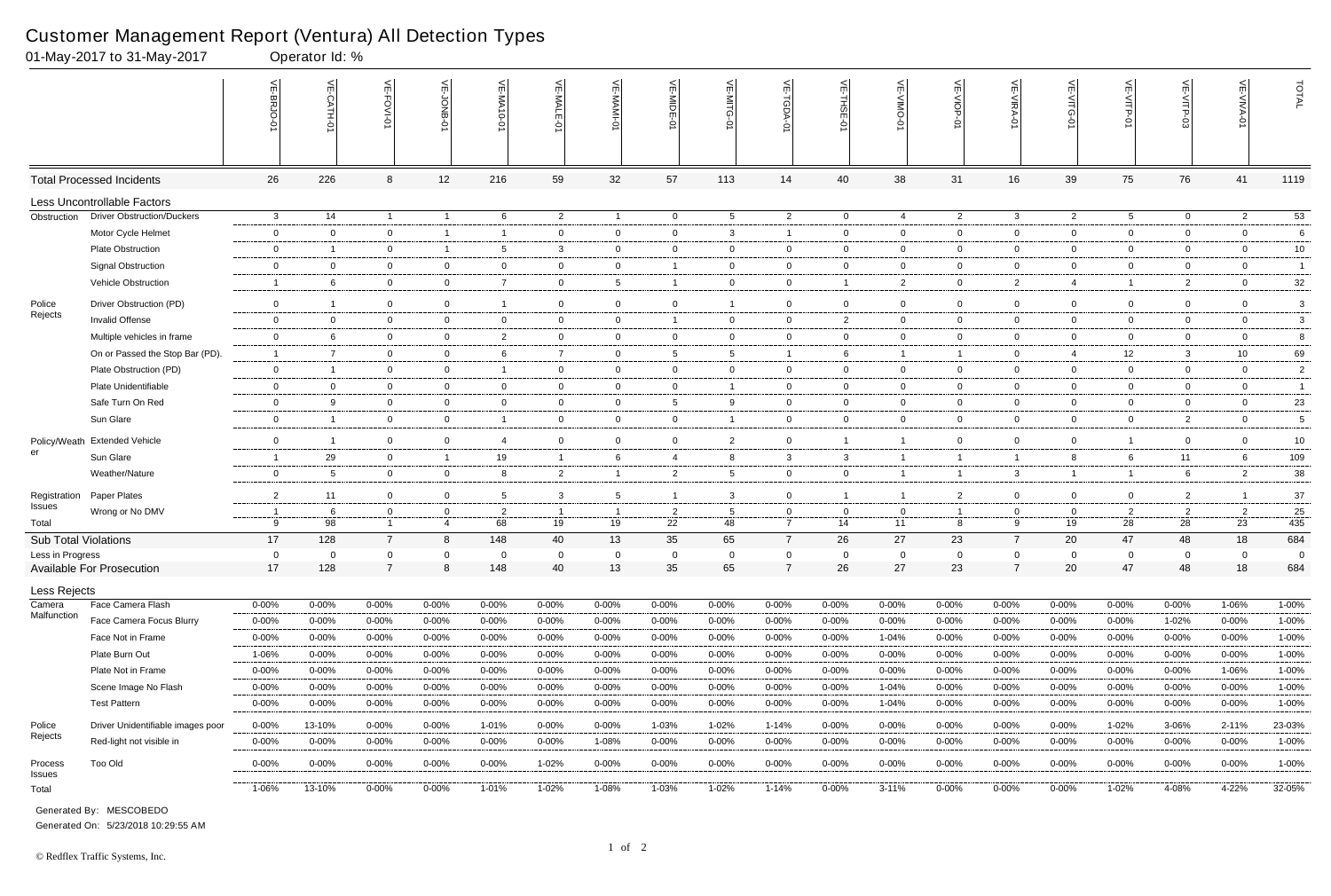| 01-May-2017 to 31-May-2017   |        | Operator Id: % |        |        |               |        |        |        |        |       |         |        |         |        |         |        |        |        |         |
|------------------------------|--------|----------------|--------|--------|---------------|--------|--------|--------|--------|-------|---------|--------|---------|--------|---------|--------|--------|--------|---------|
|                              |        |                |        |        | ਠੋ<br>$\circ$ |        | mil    | ○      |        |       |         |        |         |        |         |        |        |        |         |
| <b>Approved Violations</b>   | 16-94% | 115-90%        | 7-100% | 8-100% | 147-99%       | 39-98% | 12-92% | 34-97% | 64-98% | 6-86% | 26-100% | 24-89% | 23-100% | 7-100% | 20-100% | 46-98% | 44-92% | 14-78% | 652-95% |
| <b>Total Notices Printed</b> | 16-94% | 115-90%        | 7-100% | 8-100% | 147-99%       | 39-98% | 12-92% | 34-97% | 64-98% | 6-86% | 26-100% | 24-89% | 23-100% | 7-100% | 20-100% | 46-98% | 44-92% | 14-78% | 652-95% |

Note: If you selected "All" from the "Approach:" drop down list, the statuses reflected in this report will only indicate the current

#### Customer Management Report (Ventura) All Detection Types

Generated On: 5/23/2018 10:29:55 AM Generated By: MESCOBEDO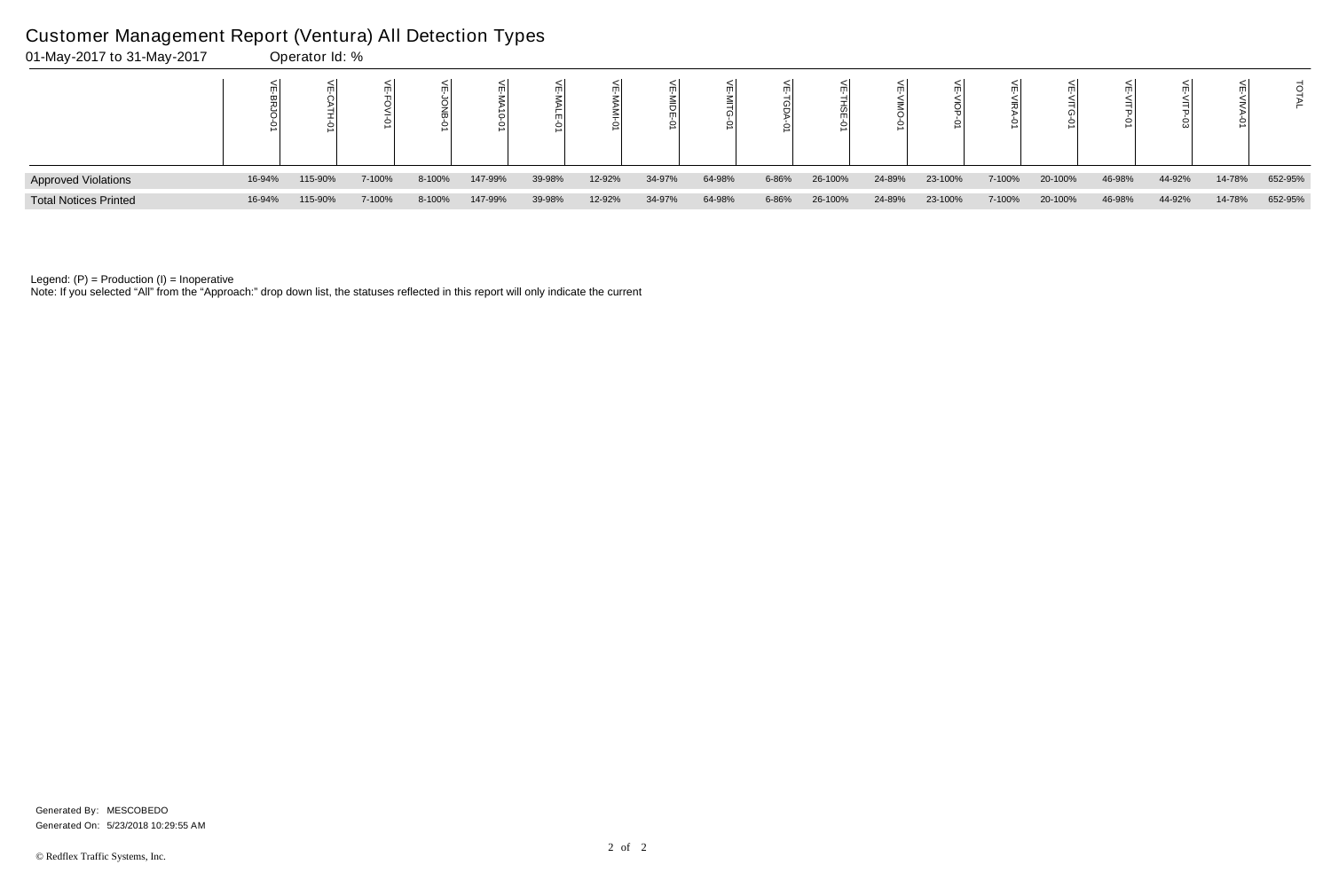|                             | 01-Jun-2017 to 30-Jun-2017        |                | Operator Id: %  |                |                |                 |                 |                               |                |                 |                |                |                |                |                |                |                |                |                 |                |
|-----------------------------|-----------------------------------|----------------|-----------------|----------------|----------------|-----------------|-----------------|-------------------------------|----------------|-----------------|----------------|----------------|----------------|----------------|----------------|----------------|----------------|----------------|-----------------|----------------|
|                             |                                   |                | $\widetilde{E}$ | 늳<br>FOVI-01   | 늦              | VE-MA10-01      | VE-MALE<br>ò    |                               | VE-MIDE-01     | VE-MITG-0       | VE-TGDA-0      | VE-THSE-01     | VE-VIMO-01     | VE-VIOP-01     | VE-VIRA-01     | ے<br>VITG-01   | VE-VITP-01     | <b>SD-41IV</b> | 늦               | TOTAL          |
|                             | <b>Total Processed Incidents</b>  | 22             | 305             | 8              | 31             | 199             | 48              | 31                            | 77             | 78              | 16             | 57             | 84             | 46             | 64             | 67             | 39             | 218            | 50              | 1440           |
|                             | Less Uncontrollable Factors       |                |                 |                |                |                 |                 |                               |                |                 |                |                |                |                |                |                |                |                |                 |                |
| Obstruction                 | <b>Driver Obstruction/Duckers</b> | $\overline{1}$ | 27              | $\overline{0}$ | $\overline{1}$ | 8               | 4               | $\overline{1}$                | $\mathbf{3}$   | $5\overline{)}$ | $\overline{1}$ | $\overline{4}$ | 3              | 10             | 5              | 8              | $\overline{2}$ | 8              | $\overline{1}$  | 92             |
|                             | Motor Cycle Helmet                | $\mathbf 0$    | $\Omega$        | $\overline{0}$ | $\overline{1}$ | 2               | $\mathbf{0}$    | $\overline{0}$                | $\mathbf 0$    | $\mathbf{3}$    | $\mathbf 0$    | $\mathbf{3}$   | $\mathbf{1}$   | $\overline{0}$ | $\mathbf 0$    | $\mathbf 0$    | $\mathbf 0$    | $\overline{1}$ |                 | 12             |
|                             | <b>Plate Obstruction</b>          | $\overline{0}$ | $\Omega$        | $\overline{0}$ | $\overline{0}$ | $\mathbf{3}$    | $\mathbf{1}$    | $\overline{1}$                |                | 1               | $\overline{1}$ | -1             | $\overline{2}$ | $\overline{0}$ | -1             | -1             | $\overline{0}$ | $\overline{1}$ | $\overline{0}$  | 14             |
|                             | Vehicle Obstruction               | $\overline{0}$ | 19              | $\overline{0}$ | $\mathbf 0$    | 6               |                 | $\mathbf{3}$                  | $\mathbf 0$    | $\overline{0}$  | $\mathbf 0$    | $\overline{0}$ |                | $\overline{0}$ | $\overline{4}$ | 2              | $\mathbf 0$    | $\overline{7}$ |                 | 44             |
| Police                      | Driver Obstruction (PD)           | $\overline{0}$ | $\mathbf 0$     | $\mathbf 0$    | $\mathbf 0$    | $\overline{0}$  | $\overline{1}$  | $\mathbf 0$                   | $\mathbf 0$    | $\overline{2}$  | $\overline{0}$ | $\overline{0}$ | 1              | $\overline{0}$ | $\overline{1}$ | $\mathbf 0$    | $\mathbf 0$    | $\mathbf 0$    | $\mathbf 0$     | 5              |
| Rejects                     | Incorrect Plate on Vehicle        | $\overline{0}$ | $\overline{0}$  | $\overline{0}$ | $\overline{1}$ | $\mathbf{0}$    | $\mathbf{0}$    | $\overline{0}$                | -1             | $\mathbf{0}$    | $\overline{0}$ | $\overline{0}$ | $\mathbf{0}$   | $\overline{1}$ | $\mathbf 0$    | $\mathbf 0$    | $\overline{0}$ | $\mathbf{0}$   | $\mathbf{0}$    | 3              |
|                             | Incorrect/Incomplete DMV          | $\mathbf 0$    | $\overline{2}$  | $\overline{0}$ | $\mathbf 0$    | 0               | $\mathbf{0}$    | $\mathbf 0$                   | $\mathbf 0$    | $\mathbf 0$     | $\mathbf 0$    | $\overline{0}$ | $\mathbf{0}$   | $\mathbf{0}$   |                |                | $\overline{0}$ | $\mathbf 0$    | $\overline{0}$  | $\overline{4}$ |
|                             | Multiple vehicles in frame        | $\overline{0}$ | -5              | $\overline{0}$ | $\overline{0}$ | $\overline{0}$  | $\mathbf 0$     | $\overline{0}$                | $\overline{0}$ | $\overline{0}$  | $\mathbf{0}$   | $\overline{0}$ | $\mathbf{0}$   | $\overline{0}$ | $\overline{0}$ | $\overline{0}$ | $\overline{0}$ | $\mathbf{0}$   | $\overline{0}$  | 5              |
|                             | On or Passed the Stop Bar (PD).   | $\mathbf 0$    | 9               | $\overline{0}$ | $\mathbf{3}$   | $5\overline{)}$ | 4               | $\mathbf 0$                   | $\overline{7}$ | $5^{\circ}$     | $\overline{1}$ | 8              | 3              | $\overline{2}$ | $\overline{2}$ | $\overline{2}$ | $\mathbf{1}$   | 12             | $\mathbf{3}$    | 67             |
|                             | Plate Obstruction (PD)            | $\mathbf 0$    | $\overline{0}$  | $\overline{0}$ | $\mathbf 0$    | 0               | $\mathbf{0}$    | $\overline{0}$                | $\mathbf 0$    | $\overline{0}$  | $\mathbf{0}$   | $\overline{0}$ | $\overline{2}$ | $\overline{0}$ | $\mathbf 0$    | $\mathbf 0$    | $\mathbf{1}$   | $\overline{1}$ | $\mathbf 0$     | $\overline{4}$ |
|                             | Plate Unidentifiable              | $\overline{0}$ | $\overline{0}$  | $\overline{0}$ | $\overline{0}$ | $\mathbf{0}$    | $\mathbf{0}$    | $\overline{0}$                | $\overline{0}$ | $\overline{0}$  | $\overline{1}$ | $\overline{0}$ | $\overline{0}$ | $\overline{0}$ | $\overline{0}$ | $\overline{0}$ | $\overline{0}$ | $\mathbf 0$    | $\overline{0}$  | $\overline{1}$ |
|                             | Safe Turn On Red                  | $\overline{0}$ | 26              | $\overline{0}$ | $\overline{0}$ | 0               | $\mathbf{0}$    | $\overline{0}$                | 13             | $\mathbf{1}$    | $\overline{0}$ | $\overline{0}$ | $\mathbf{0}$   | $\overline{0}$ | $\mathbf 0$    | $\overline{0}$ | $\overline{0}$ | $\mathbf 0$    | $5\overline{)}$ | 45             |
|                             | Sun Glare                         | $\mathbf 0$    | $\Omega$        | $\overline{0}$ | $\overline{0}$ | -1              | $\overline{1}$  | $\mathbf 0$                   | $\mathbf 0$    | $\overline{0}$  | $\overline{0}$ | $\overline{0}$ | $\mathbf{0}$   | $\overline{0}$ | $\mathbf 0$    | -1             | $\mathbf 0$    | $\mathbf 0$    | $\overline{0}$  | 3              |
| Policy/Weath                | <b>Extended Vehicle</b>           | $\mathbf 0$    | 3               | $\overline{0}$ | $\mathbf 0$    | $\mathbf 0$     | $\overline{0}$  | $\overline{0}$                | $\mathbf 0$    | $\overline{0}$  | $\mathbf 0$    | $\overline{0}$ | $\overline{2}$ | $\overline{0}$ | $\mathbf 0$    | $\mathbf 0$    | $\mathbf 0$    | $\mathbf 0$    | $\overline{0}$  | 5              |
| er                          | Sun Glare                         | 3              | 44              | $\overline{0}$ | $\mathbf{3}$   | 17              | 10 <sup>°</sup> | $\mathbf{3}$                  | 5              | $\overline{7}$  | 6              | 5              | $\overline{7}$ | 4              | 8              | 8              | $\overline{2}$ | 59             | 8               | 199            |
|                             | Weather/Nature                    | $\overline{0}$ | 3               | $\overline{0}$ | $\mathbf 0$    | $\overline{0}$  | $\overline{1}$  | $\mathbf 0$                   | $\overline{0}$ | $\mathbf{1}$    | $\overline{1}$ | $\overline{0}$ | $\mathbf{0}$   | $\overline{0}$ | $\overline{2}$ | $\overline{0}$ | 3 <sup>1</sup> | $\overline{1}$ | $\overline{0}$  | 12             |
|                             | Out of Country Plate              | $\mathbf 0$    | -1              | $\overline{0}$ | 0              | 0               | $\mathbf{0}$    |                               | $\mathbf 0$    | $\overline{0}$  | $\mathbf 0$    | $\overline{0}$ | -1             | $\overline{0}$ | $\mathbf 0$    | 0              | $\mathbf 0$    | $\mathbf 0$    | $\overline{0}$  | $\overline{2}$ |
| Registration<br>Issues      | Paper Plates                      | $\overline{1}$ | 12              | $\overline{0}$ | $\mathbf 0$    | 8               | 3               | $\mathbf 0$<br>$\overline{0}$ | $\mathbf{3}$   | $\overline{2}$  | $\overline{2}$ | $\overline{2}$ | $\mathbf{2}$   | 3              | 5              | $\mathbf 0$    | $\mathbf{1}$   | $\overline{2}$ | 5               | 51             |
|                             | Wrong or No DMV                   | - 1            | -6              | $\overline{0}$ | $\overline{2}$ | $\mathbf 0$     | $\mathbf{1}$    | $\overline{0}$                | $\overline{2}$ | $\mathbf 0$     | $\overline{0}$ | - 1            | $\mathbf{2}$   | $\overline{0}$ | $\mathbf 0$    | - 1            | $\overline{1}$ | 3              | $\mathbf 0$     | 20             |
| Total                       |                                   | 6              | 157             | $\overline{0}$ | 11             | 50              | 27              | $8\phantom{1}$                | 35             | 27              | 13             | 24             | 27             | 20             | 29             | 24             | 11             | 95             | 24              | 588            |
| <b>Sub Total Violations</b> |                                   | 16             | 148             | 8              | 20             | 149             | 21              | 23                            | 42             | 51              | 3              | 33             | 57             | 26             | 35             | 43             | 28             | 123            | 26              | 852            |
| Less in Progress            |                                   | 0              | $\Omega$        | $\mathbf 0$    | $\mathbf 0$    | $\Omega$        | $\Omega$        | $\mathbf 0$                   | 0              | $\mathbf 0$     | 0              | $\mathbf 0$    | $\mathbf 0$    | $\mathbf 0$    | 0              | $\mathbf 0$    | $\mathbf 0$    | $\mathbf 0$    | $\mathbf 0$     | 0              |
|                             | <b>Available For Prosecution</b>  | 16             | 148             | 8              | 20             | 149             | 21              | 23                            | 42             | 51              | $\mathbf{3}$   | 33             | 57             | 26             | 35             | 43             | 28             | 123            | 26              | 852            |
| Less Rejects                |                                   |                |                 |                |                |                 |                 |                               |                |                 |                |                |                |                |                |                |                |                |                 |                |
| Camera                      | Face Camera Flash                 | $0 - 00\%$     | $0 - 00%$       | $0 - 00%$      | $0 - 00\%$     | 0-00%           | $0 - 00\%$      | $0 - 00%$                     | 0-00%          | $0 - 00%$       | $0 - 00\%$     | $0 - 00%$      | $0 - 00%$      | $0 - 00\%$     | $0 - 00\%$     | 0-00%          | $0 - 00\%$     | $0 - 00%$      | 1-04%           | 1-00%          |
| Malfunction                 | Face Camera Focus Blurry          | $0 - 00\%$     | $0 - 00\%$      | $0 - 00%$      | $0 - 00%$      | $0 - 00%$       | $0 - 00\%$      | 0-00%                         | $0 - 00%$      | $0 - 00%$       | 0-00%          | 1-03%          | $0 - 00%$      | $0 - 00\%$     | $0 - 00\%$     | $0 - 00%$      | 1-04%          | 2-02%          | $0 - 00\%$      | 4-00%          |
|                             | Face Not in Frame                 | $0 - 00%$      | $0 - 00%$       | $0 - 00%$      | $0 - 00%$      | $0 - 00\%$      | $0 - 00\%$      | $0 - 00%$                     | $0 - 00%$      | $0 - 00\%$      | $0 - 00\%$     | $0 - 00%$      | 2-04%          | $0 - 00\%$     | $0 - 00\%$     | $0 - 00%$      | 0-00%          | $0 - 00%$      | $0 - 00\%$      | 2-00%          |
|                             | Image Missing                     | $0 - 00%$      | $0 - 00%$       | $0 - 00%$      | $0 - 00%$      | 1-01%           | $0 - 00\%$      | $0 - 00%$                     | $0 - 00%$      | $0 - 00%$       | 0-00%          | $0 - 00%$      | $0 - 00%$      | $0 - 00\%$     | $0 - 00\%$     | 0-00%          | 0-00%          | $0 - 00%$      | $0 - 00\%$      | 1-00%          |
|                             | Misc Camera Issue                 | $0 - 00%$      | $0 - 00%$       | $0 - 00%$      | $0 - 00%$      | 8-05%           | $0 - 00\%$      | $0 - 00%$                     | $0 - 00%$      | $0 - 00\%$      | 0-00%          | $0 - 00%$      | $0 - 00%$      | $0 - 00\%$     | $0 - 00\%$     | 0-00%          | 0-00%          | $0 - 00\%$     | $0 - 00\%$      | 8-01%          |
|                             | Rear Plate Flash Inappropriate    | $0 - 00%$      | $0 - 00%$       | 0-00%          | $0 - 00%$      | $0 - 00%$       | 1-05%           | 0-00%                         | $0 - 00%$      | $0 - 00%$       | 0-00%          | $0 - 00%$      | $0 - 00%$      | 0-00%          | $0 - 00%$      | $0 - 00%$      | 0-00%          | $0 - 00%$      | $0 - 00%$       | 1-00%          |
|                             | <b>Test Pattern</b>               | $0 - 00%$      | 0-00%           | $0 - 00%$      | $0 - 00%$      | 0-00%           | $0 - 00%$       | $0 - 00%$                     | 0-00%          | $0 - 00%$       | $0 - 00\%$     | $0 - 00%$      | $0 - 00%$      | $0 - 00%$      | $0 - 00\%$     | $0 - 00%$      | 1-04%          | 2-02%          | $0 - 00\%$      | 3-00%          |
|                             | Video Skips                       | $0 - 00%$      | $0 - 00\%$      | $0 - 00\%$     | $0 - 00%$      | $0 - 00%$       | 0-00%           | 0-00%                         | $0 - 00%$      | $0 - 00\%$      | 0-00%          | $0 - 00%$      | $0 - 00%$      | 0-00%          | $0 - 00%$      | $0 - 00%$      | 0-00%          | $0 - 00\%$     | 2-08%           | 2-00%          |
|                             | Video does not play               | $0 - 00\%$     | $0 - 00%$       | $0 - 00\%$     | $0 - 00\%$     | 3-02%           | $0 - 00\%$      | $0 - 00\%$                    | $0 - 00%$      | $0 - 00\%$      | $0 - 00\%$     | $0 - 00%$      | 0-00%          | $0 - 00\%$     | $0 - 00\%$     | $0 - 00%$      | $0 - 00\%$     | $0 - 00\%$     | $0 - 00\%$      | 3-00%          |
| Police                      | Driver Unidentifiable images poor | $0 - 00\%$     | 6-04%           | $0 - 00\%$     | $0 - 00%$      | $0 - 00%$       | $0 - 00\%$      | $0 - 00%$                     | 1-02%          | $0 - 00\%$      | $0 - 00\%$     | $0 - 00%$      | $0 - 00%$      | $0 - 00\%$     | $0 - 00\%$     | 0-00%          | $0 - 00\%$     | $0 - 00\%$     | $0 - 00\%$      | 7-01%          |
| Rejects                     | <b>Incorrect Speed</b>            | $0 - 00%$      | 1-01%           | 0-00%          | $0 - 00%$      | $0 - 00\%$      | 0-00%           | 0-00%                         | $0 - 00%$      | 0-00%           | 0-00%          | $0 - 00%$      | $0 - 00%$      | 0-00%          | $0 - 00\%$     | $0 - 00%$      | 0-00%          | 0-00%          | $0 - 00%$       | 1-00%          |

Generated On: 5/23/2018 10:30:25 AM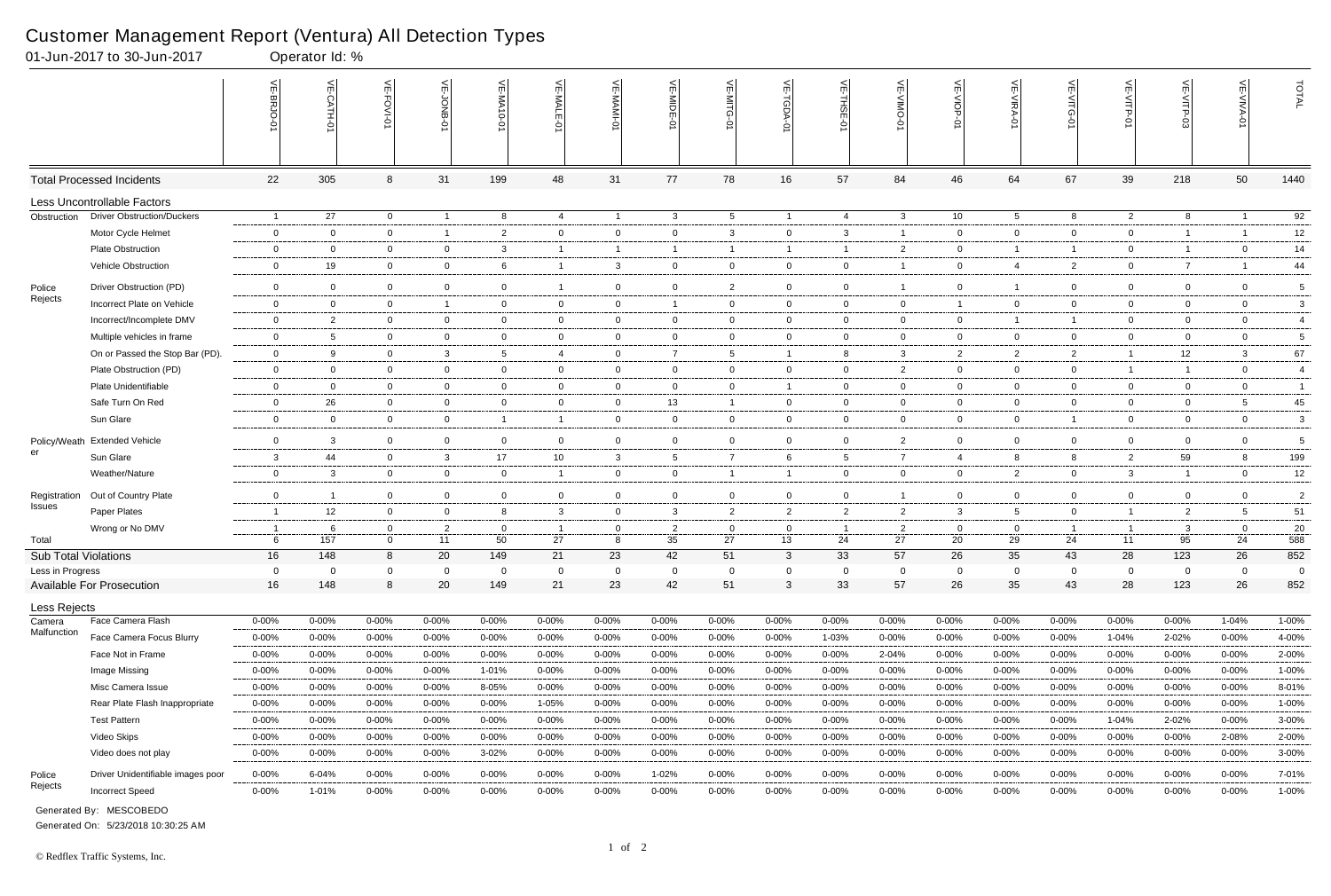| 01-Jun-2017 to 30-Jun-2017   |           | Operator Id: % |           |            |         |        |            |        |            |           |        |        |            |           |           |        |         |           |         |
|------------------------------|-----------|----------------|-----------|------------|---------|--------|------------|--------|------------|-----------|--------|--------|------------|-----------|-----------|--------|---------|-----------|---------|
|                              |           |                |           |            |         |        |            |        |            |           |        |        |            |           |           |        |         |           |         |
| Total                        | $0 - 00%$ | 7-05%          | $0 - 00%$ | $0 - 00\%$ | 12-08%  | 1-05%  | $0 - 00\%$ | 1-02%  | $0 - 00\%$ | $0 - 00%$ | 1-03%  | 2-04%  | $0 - 00\%$ | $0 - 00%$ | $0 - 00%$ | 2-07%  | 4-03%   | $3 - 12%$ | 33-04%  |
| <b>Approved Violations</b>   | 16-100%   | 141-95%        | 8-100%    | 20-100%    | 137-92% | 20-95% | 23-100%    | 41-98% | 51-100%    | 3-100%    | 32-97% | 55-96% | 26-100%    | 35-100%   | 43-100%   | 26-93% | 119-97% | 23-88%    | 819-96% |
| <b>Total Notices Printed</b> | 16-100%   | 141-95%        | 8-100%    | 20-100%    | 137-92% | 20-95% | 23-100%    | 41-98% | 51-100%    | 3-100%    | 32-97% | 55-96% | 26-100%    | 35-100%   | 43-100%   | 26-93% | 119-97% | 23-88%    | 819-96% |

Note: If you selected "All" from the "Approach:" drop down list, the statuses reflected in this report will only indicate the current

#### Customer Management Report (Ventura) All Detection Types

Generated On: 5/23/2018 10:30:25 AM Generated By: MESCOBEDO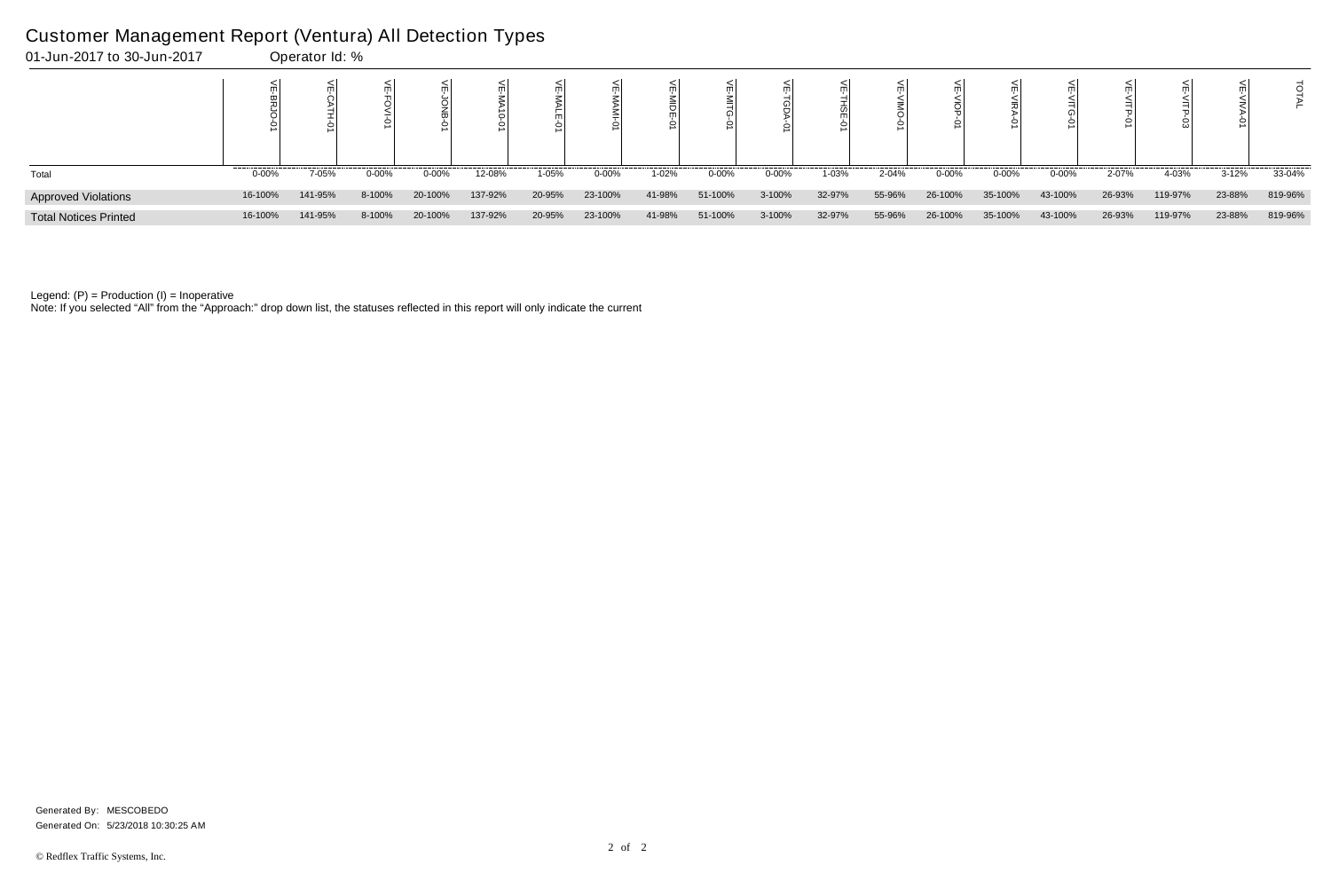|                             | 01-Jul-2017 to 31-Jul-2017                    |                        | Operator Id: %           |                     |                |                        |                |                 |                 |                     |                 |                    |                        |                         |                          |                                                        |                    |                     |                          |                |
|-----------------------------|-----------------------------------------------|------------------------|--------------------------|---------------------|----------------|------------------------|----------------|-----------------|-----------------|---------------------|-----------------|--------------------|------------------------|-------------------------|--------------------------|--------------------------------------------------------|--------------------|---------------------|--------------------------|----------------|
|                             |                                               |                        | $\widetilde{E}$          | VE-FOVI-01          | 늦              | VE-MA10-01             | VE-MALE<br>ò   | ۴               | VE-MIDE-01      | VE-MITG-0           | VE-TGDA-0       | VE-THSE-01         | VE-VIMO-01             | VE-VIOP-01              | VE-VIRA-01               | $\stackrel{\textstyle<}{\scriptstyle\rm m}$<br>VITG-01 | VE-VITP-01         | VE-VITP-03          | 늰                        | TOTAL          |
|                             | <b>Total Processed Incidents</b>              | 29                     | 325                      | 12                  | 36             | 201                    | 61             | 36              | 53              | 80                  | 13              | 47                 | 83                     | 40                      | 47                       | 68                                                     | 32                 | 161                 | 55                       | 1379           |
|                             | Less Uncontrollable Factors                   |                        |                          |                     |                |                        |                |                 |                 |                     |                 |                    |                        |                         |                          |                                                        |                    |                     |                          |                |
| Obstruction                 | <b>Driver Obstruction/Duckers</b>             | $\overline{1}$         | 31                       | $\overline{2}$      | $\overline{1}$ | 8                      | 4              | $\mathbf{3}$    | $\overline{1}$  | $\overline{1}$      | $\overline{0}$  | $\overline{0}$     | $\overline{4}$         | 6                       | 10                       | 8                                                      | $\overline{1}$     | 9                   | $\mathbf{3}$             | 93             |
|                             | Motor Cycle Helmet                            | $\mathbf 0$            | -1                       | $\overline{0}$      | $\overline{1}$ | 0                      | $\mathbf{0}$   | $\overline{0}$  | $\mathbf 0$     | $\mathbf{3}$        | $\mathbf 0$     | -1                 | -1                     | $\overline{0}$          | $\mathbf 0$              | $\mathbf 0$                                            | $\mathbf 0$        | $\mathbf 0$         | 2                        | 9              |
|                             | <b>Plate Obstruction</b>                      | $\overline{0}$         | $\overline{2}$           | $\overline{0}$      | $\overline{0}$ | $\overline{2}$         | $\overline{2}$ | $\overline{0}$  |                 | 1                   | $\mathbf{1}$    | $\overline{1}$     | -1                     | $\overline{0}$          | $\overline{0}$           | $\mathbf 0$                                            | $\overline{0}$     | $\overline{1}$      | -1                       | 13             |
|                             | Vehicle Obstruction                           | $\overline{0}$         | 22                       | $\overline{0}$      | $\mathbf 0$    | $\overline{7}$         | $\mathbf{0}$   | $\overline{1}$  | $\mathbf 0$     | $\overline{0}$      | $\mathbf 0$     | $\overline{2}$     | $\overline{2}$         | $\overline{0}$          |                          | 3                                                      | $\overline{0}$     | $\overline{2}$      | $\overline{2}$           | 42             |
| Police                      | Driver Obstruction (PD)                       | $\overline{0}$         | $\mathbf 0$              | $\overline{0}$      | $\mathbf 0$    | $\mathbf 0$            | $\mathbf 0$    | $\overline{1}$  |                 | $\overline{0}$      | $\overline{0}$  | $\overline{0}$     | $\mathbf 0$            | $\overline{0}$          | $\mathbf 0$              | $\mathbf 0$                                            | $\overline{0}$     | $\mathbf 0$         | $\mathbf 0$              | $\sqrt{2}$     |
| Rejects                     | Incorrect Plate on Vehicle                    | $\overline{0}$         | -1                       | $\overline{0}$      | $\overline{0}$ | $\mathbf{0}$           | $\mathbf{0}$   | $\overline{0}$  | $\overline{0}$  | $\mathbf{0}$        | $\overline{0}$  | $\overline{0}$     | $\mathbf{0}$           | $\overline{0}$          | $\overline{0}$           | $\mathbf 0$                                            | $\overline{0}$     | $\overline{0}$      | $\overline{0}$           | $\overline{1}$ |
|                             | <b>Invalid Offense</b>                        | $\overline{0}$         | $\Omega$                 | $\overline{0}$      | $\mathbf 0$    | 0                      | $\mathbf{0}$   | $\mathbf 0$     | $\mathbf 0$     | $\overline{0}$      | $\mathbf 0$     | $\overline{0}$     |                        | $\mathbf{0}$            | $\mathbf 0$              | $\mathbf 0$                                            | $\overline{0}$     | $\mathbf 0$         | $\mathbf 0$              | $\overline{1}$ |
|                             | Multiple vehicles in frame                    | $\overline{0}$         | 9                        | $\overline{0}$      | $\overline{0}$ | $\overline{2}$         | $\mathbf 0$    | $\mathbf 0$     | $\overline{0}$  | $\overline{0}$      | 0               | - 1                | $\mathbf{1}$           | $\overline{0}$          | $\overline{0}$           | $\overline{0}$                                         | $\overline{0}$     | $\mathbf{0}$        | $\overline{0}$           | 13             |
|                             | On or Passed the Stop Bar (PD).               | 3                      | 10                       | $\overline{0}$      | $\mathbf{3}$   | 15                     | $\overline{7}$ | $\overline{2}$  | $5\overline{)}$ | $\mathbf{3}$        | $\mathbf{0}$    | 10                 | $\overline{7}$         | $\overline{0}$          | $\overline{0}$           | $\overline{2}$                                         | 6                  | 11                  | $5\overline{)}$          | 89             |
|                             | Plate Obstruction (PD)                        | $\mathbf 0$            | $\Omega$                 | $\overline{0}$      | $\mathbf 0$    | - 1                    | $\mathbf{1}$   | $\mathbf 0$     | $\mathbf 0$     | $\overline{0}$      | $\mathbf{0}$    | $\overline{0}$     | $\mathbf{0}$           | $\overline{0}$          | $\mathbf 0$              | $\mathbf 0$                                            | $\mathbf 0$        | $\overline{1}$      | $\overline{0}$           | 3              |
|                             | Plate Unidentifiable                          | $\overline{0}$         | -1                       | $\overline{0}$      | $\overline{0}$ | $\overline{2}$         | $\overline{0}$ | $\overline{0}$  | $\overline{0}$  | $\overline{0}$      | $\overline{0}$  | $\overline{0}$     | 1                      | $\overline{0}$          | $\overline{0}$           | $\overline{0}$                                         | $\overline{0}$     | $\mathbf 0$         | $\overline{0}$           | $\overline{4}$ |
|                             | Safe Turn On Red                              | $\overline{0}$         | 9                        | $\overline{0}$      | $\overline{0}$ | $\mathbf 0$            | $\mathbf{0}$   | $\overline{0}$  | $\mathbf{3}$    | 4                   | $\overline{0}$  | $\overline{0}$     | $\mathbf{0}$           | $\overline{0}$          | $\mathbf 0$              | $\overline{0}$                                         | $\mathbf 0$        | $\mathbf 0$         | $\overline{4}$           | 20             |
|                             | Sun Glare                                     | $\mathbf 0$            | $\overline{0}$           | $\overline{0}$      | $\overline{0}$ | -1                     | $\mathbf{0}$   | $\mathbf 0$     | $\mathbf 0$     | $\overline{0}$      | $\overline{0}$  | $\overline{0}$     | $\mathbf{0}$           | $\overline{0}$          | $\mathbf 0$              | $\mathbf 0$                                            | $\mathbf 0$        | $\mathbf 0$         | $\mathbf 0$              | $\overline{1}$ |
| Policy/Weath                | <b>Extended Vehicle</b>                       | $\mathbf 0$            | - 1                      | $\mathbf 0$         | $\overline{2}$ | $\mathbf 0$            | $\overline{0}$ | $\overline{0}$  | $\mathbf 0$     | $\overline{0}$      | $\mathbf 0$     | $\overline{1}$     | -1                     | $\overline{0}$          | $\mathbf 0$              | $\overline{0}$                                         | $\overline{0}$     | $\mathbf 0$         | $\overline{0}$           | 5              |
| er                          | Sun Glare                                     | 6                      | 74                       | $\overline{0}$      | $\mathbf{3}$   | 34                     | 6              | $5\overline{)}$ | 6               | 20                  | $\overline{4}$  | 5                  | $\overline{7}$         | 6                       | 14                       | 11                                                     | 6                  | 44                  | 15                       | 266            |
|                             | Weather/Nature                                | $\overline{0}$         | - 1                      | $\overline{0}$      | $\mathbf 0$    | 4                      | $\mathbf{0}$   | $\mathbf 0$     | $\overline{0}$  | $\mathbf{1}$        | $\overline{0}$  | $\overline{0}$     | $\mathbf{0}$           | $\overline{0}$          | $\mathbf 0$              | $\overline{0}$                                         | $\mathbf 0$        | $\mathbf 0$         | $\overline{1}$           | $\overline{7}$ |
| Registration                | Paper Plates                                  | $\mathbf 0$            | 10                       | $\overline{0}$      | $\overline{2}$ | 9                      | 3              | $\overline{2}$  | $\mathbf{3}$    | 3                   | $\mathbf{0}$    | $\overline{0}$     | $5\overline{)}$        | $\overline{0}$          |                          | $\overline{2}$                                         | $\overline{0}$     | $\overline{2}$      | $\overline{2}$           | 44             |
| Issues                      | Wrong or No DMV                               | $\overline{2}$         | -3                       |                     | $\overline{0}$ | $\overline{2}$         | $\mathbf{0}$   | $\overline{2}$  |                 | 3                   | 0               | $\overline{0}$     |                        | -1                      | $\overline{0}$           |                                                        | $\overline{2}$     | 8                   | $\mathbf 0$              | $27\,$         |
| Total                       |                                               | 12                     | 175                      | 3                   | 12             | 87                     | 23             | 16              | 21              | 39                  | $5\phantom{.0}$ | 21                 | 32                     | 13                      | 26                       | 27                                                     | 15                 | 78                  | 35                       | 640            |
| <b>Sub Total Violations</b> |                                               | 17                     | 150                      | 9                   | 24             | 114                    | 38             | 20              | 32              | 41                  | 8               | 26                 | 51                     | 27                      | 21                       | 41                                                     | 17                 | 83                  | 20                       | 739            |
| Less in Progress            |                                               | $\overline{0}$         | $\Omega$                 | $\Omega$            | $\Omega$       | $\Omega$               | $\Omega$       | $\mathbf 0$     | $\Omega$        | $\Omega$            | $\mathbf 0$     | $\Omega$           | $\Omega$               | $\overline{0}$          | $\Omega$                 | $\Omega$                                               | $\overline{0}$     | $\Omega$            | $\Omega$                 | $\Omega$       |
|                             | Available For Prosecution                     | 17                     | 150                      | 9                   | 24             | 114                    | 38             | 20              | 32              | 41                  | 8               | 26                 | 51                     | 27                      | 21                       | 41                                                     | 17                 | 83                  | 20                       | 739            |
| Less Rejects                |                                               |                        |                          |                     |                |                        |                |                 |                 |                     |                 |                    |                        |                         |                          |                                                        |                    |                     |                          |                |
| Camera<br>Malfunction       | Face Camera Flash<br>Face Camera Focus Blurry | $0 - 00%$              | 0-00%                    | $0 - 00\%$          | $0 - 00%$      | 0-00%                  | $0 - 00\%$     | $0 - 00%$       | 1-03%           | $0 - 00\%$          | 0-00%           | $0 - 00%$          | $0 - 00%$              | $0 - 00%$               | $0 - 00%$                | $0 - 00%$                                              | 0-00%              | $0 - 00%$           | $0 - 00\%$               | $1 - 00%$      |
|                             | Face Camera No Flash                          | $0 - 00%$<br>$0 - 00%$ | $0 - 00\%$<br>$0 - 00\%$ | 0-00%<br>$0 - 00\%$ | $0 - 00%$      | $0 - 00%$<br>$0 - 00%$ | 0-00%<br>0-00% | 0-00%           | 0-00%<br>1-03%  | 1-02%<br>$0 - 00\%$ | $0 - 00\%$      | 1-04%<br>$0 - 00%$ | $0 - 00%$<br>$0 - 00%$ | $0 - 00%$<br>$0 - 00\%$ | $0 - 00\%$<br>$0 - 00\%$ | 0-00%<br>$0 - 00%$                                     | 0-00%<br>$0 - 00%$ | 1-01%<br>$0 - 00\%$ | $0 - 00\%$<br>$0 - 00\%$ | 3-00%<br>1-00% |
|                             | Rear Plate No Flash                           |                        |                          |                     | $0 - 00\%$     |                        |                | 0-00%           | $0 - 00\%$      |                     | 0-00%           |                    |                        |                         | $0 - 00\%$               |                                                        |                    | $0 - 00\%$          |                          | $1 - 00%$      |
|                             |                                               | 0-00%                  | 0-00%                    | 0-00%               | 0-00%          | 0-00%                  | 1-03%          | 0-00%           |                 | 0-00%               | $0 - 00\%$      | 0-00%              | 0-00%                  | $0 - 00\%$              |                          | 0-00%                                                  | 0-00%              |                     | $0 - 00\%$               |                |
| Police<br>Rejects           | Driver Unidentifiable images poor             | $0 - 00%$              | 2-01%                    | $0 - 00\%$          | $0 - 00\%$     | 2-02%                  | 1-03%          | $0 - 00%$       | 1-03%           | $0 - 00\%$          | $0 - 00\%$      | $0 - 00%$          | 0-00%                  | $0 - 00\%$              | $0 - 00\%$               | $0 - 00%$                                              | 0-00%              | 1-01%               | $0 - 00\%$               | 7-01%          |
| Process<br>Issues           | Too Old                                       | $0 - 00\%$             | $0 - 00%$                | $0 - 00\%$          | $0 - 00\%$     | 1-01%                  | $0 - 00\%$     | $0 - 00\%$      | $0 - 00\%$      | $0 - 00\%$          | $0 - 00\%$      | $0 - 00%$          | $0 - 00%$              | $0 - 00\%$              | $0 - 00\%$               | $0 - 00%$                                              | $0 - 00\%$         | $0 - 00\%$          | $0 - 00\%$               | 1-00%          |
| Total                       |                                               | $0 - 00\%$             | 2-01%                    | 0-00%               | $0 - 00\%$     | 3-03%                  | 2-05%          | $0 - 00\%$      | 3-09%           | 1-02%               | $0 - 00\%$      | 1-04%              | 0-00%                  | $0 - 00\%$              | $0 - 00\%$               | $0 - 00\%$                                             | $0 - 00\%$         | 2-02%               | $0 - 00\%$               | 14-02%         |
| <b>Approved Violations</b>  |                                               | 17-100%                | 148-99%                  | 9-100%              | 24-100%        | 111-97%                | 36-95%         | 20-100%         | 29-91%          | 40-98%              | 8-100%          | 25-96%             | 51-100%                | 27-100%                 | 21-100%                  | 41-100%                                                | 17-100%            | 81-98%              | 20-100%                  | 725-98%        |
|                             | <b>Total Notices Printed</b>                  | 17-100%                | 148-99%                  | 9-100%              | 24-100%        | 111-97%                | 36-95%         | 20-100%         | 29-91%          | 40-98%              | 8-100%          | 25-96%             | 51-100%                | 27-100%                 | 21-100%                  | 41-100%                                                | 17-100%            | 81-98%              | 20-100%                  | 725-98%        |

Generated On: 5/23/2018 10:30:59 AM Generated By: MESCOBEDO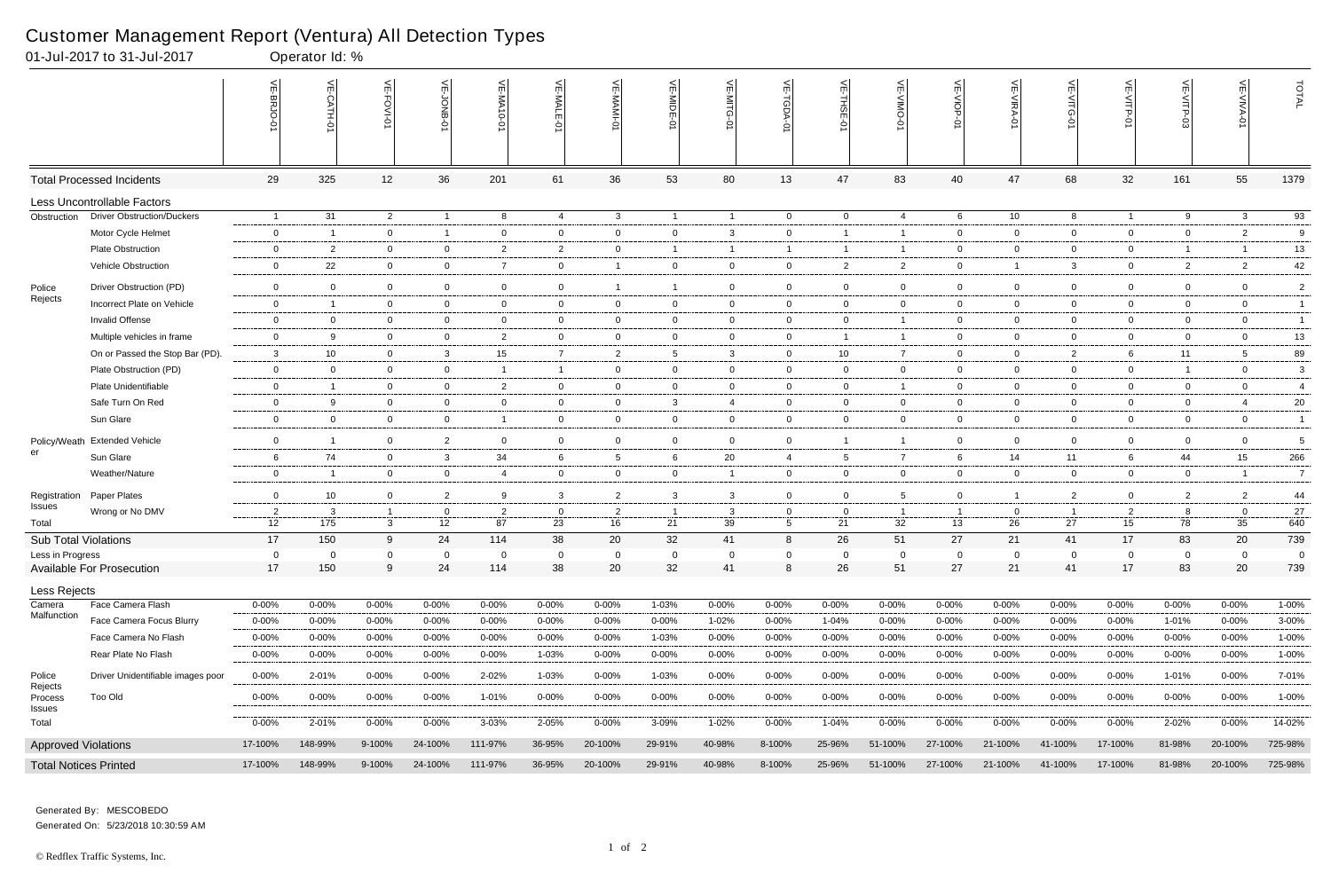Note: If you selected "All" from the "Approach:" drop down list, the statuses reflected in this report will only indicate the current

# Customer Management Report (Ventura) All Detection Types

| 01-Jul-2017 to 31-Jul-2017 | Operator Id: % |  |  |  |  |  |  |  |  |  |
|----------------------------|----------------|--|--|--|--|--|--|--|--|--|
|                            |                |  |  |  |  |  |  |  |  |  |

Generated On: 5/23/2018 10:30:59 AM Generated By: MESCOBEDO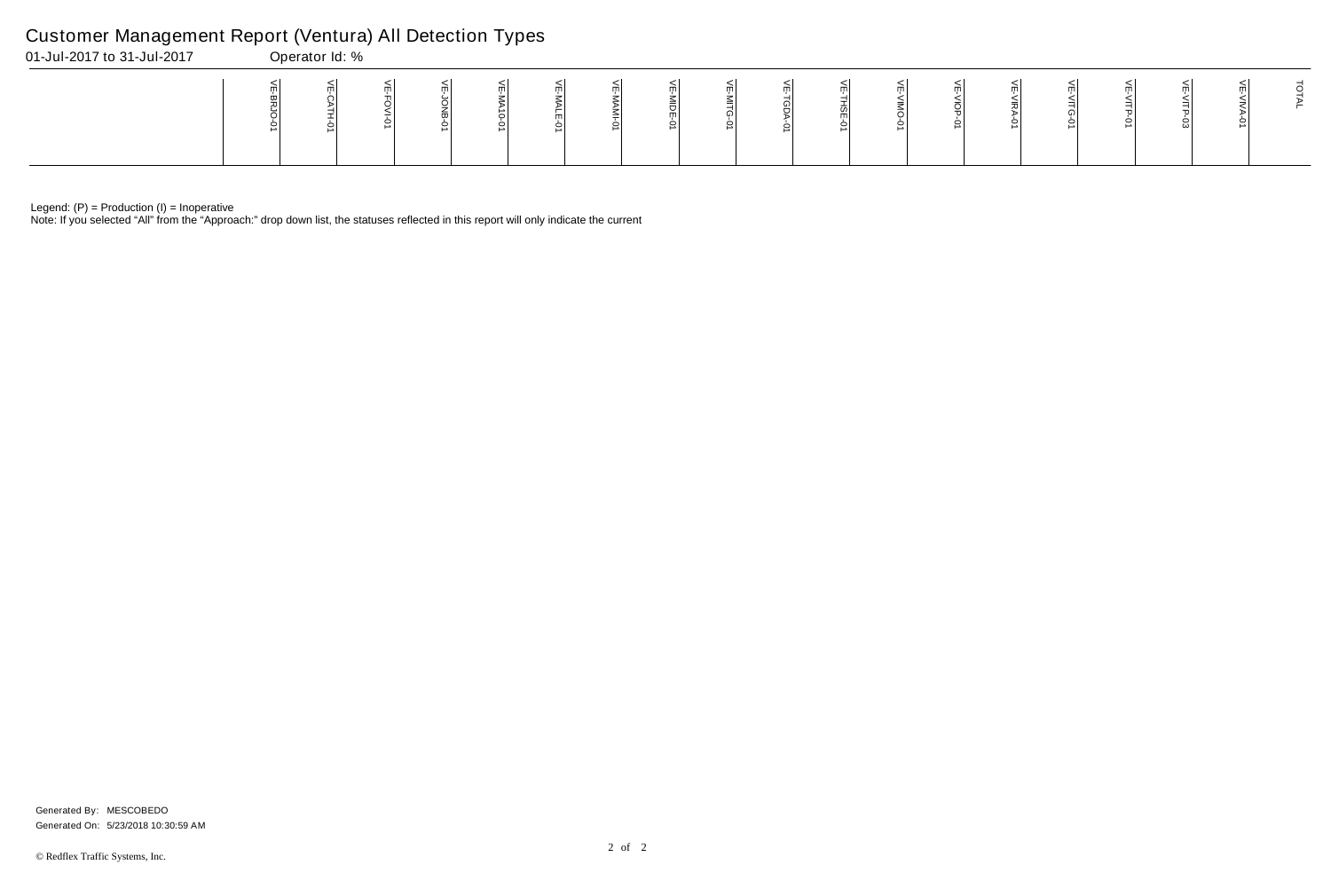|                              | 01-Aug-2017 to 31-Aug-2017        |                               | Operator Id: %            |                               |                       |                 |                |                                |                |                             |                |                |                |                |                |                                                                 |                |                |                |                |
|------------------------------|-----------------------------------|-------------------------------|---------------------------|-------------------------------|-----------------------|-----------------|----------------|--------------------------------|----------------|-----------------------------|----------------|----------------|----------------|----------------|----------------|-----------------------------------------------------------------|----------------|----------------|----------------|----------------|
|                              |                                   |                               | $\widetilde{E}$<br>CATH-0 | 늰<br>FOVI-01                  | 늦                     | VE-MA<br>$-0-0$ | VE-MALE<br>ò   | ۴                              | VE-MIDE-01     | VE-MITG-<br>$\dot{\varphi}$ | VE-TGDA-0      | VE-THSE-01     | VE-VIMO-01     | VE-VIOP-07     | VE-VIRA-01     | $\stackrel{\textstyle<}{\scriptstyle\rm m}$<br><b>NITG</b><br>Ò | VE-VITP-01     | $\frac{1}{2}$  | 늦              | TOTAL          |
|                              | <b>Total Processed Incidents</b>  | 27                            | 341                       | 12                            | 41                    | 236             | 59             | 54                             | 91             | 91                          | 15             | 72             | 93             | 51             | 63             | 110                                                             | 82             | 225            | 52             | 1715           |
|                              | Less Uncontrollable Factors       |                               |                           |                               |                       |                 |                |                                |                |                             |                |                |                |                |                |                                                                 |                |                |                |                |
| Obstruction                  | <b>Driver Obstruction/Duckers</b> | $\overline{2}$                | 36                        | $\overline{1}$                | $\overline{0}$        | $\mathbf{3}$    | $\mathbf{3}$   | $5\overline{)}$                | $\overline{c}$ | $5\overline{)}$             | $\overline{0}$ | $\overline{c}$ | 3              | 4              | $\overline{7}$ | 6                                                               | $\overline{0}$ | $\mathbf{3}$   | $\mathbf{3}$   | 85             |
|                              | Motor Cycle Helmet                | $\mathbf 0$                   | $\Omega$                  | $\overline{0}$                | $\overline{0}$        | 2               | $\mathbf{0}$   | $\overline{1}$                 | $\mathbf 0$    | $\mathbf 0$                 | $\overline{1}$ | $\overline{2}$ | $\mathbf{0}$   | $\overline{0}$ | $\mathbf 0$    | $\mathbf 0$                                                     | $\overline{0}$ | $\mathbf 0$    | $\overline{0}$ | 6              |
|                              | <b>Plate Obstruction</b>          | -1                            | -1                        | $\overline{0}$                | $\overline{2}$        | $\overline{7}$  | $\overline{2}$ | $\overline{1}$                 |                | -1                          | $\overline{2}$ | $\overline{0}$ | 1              | $\overline{0}$ | $\mathbf 0$    | $\mathbf 0$                                                     | $\overline{1}$ | $\mathbf 0$    |                | 21             |
|                              | Vehicle Obstruction               | -1                            | 10                        | $\overline{0}$                | $\mathbf 0$           | 5               | $\mathbf{0}$   | $\overline{0}$                 |                | $\overline{0}$              |                | $\overline{4}$ | $\overline{2}$ | $\overline{1}$ | 6              | 4                                                               | $\overline{2}$ | $\overline{1}$ |                | 39             |
| Police                       | Driver Obstruction (PD)           | $\overline{0}$                | $\Omega$                  | $\mathbf 0$                   | $\mathbf 0$           | 0               | $\mathbf 0$    | $\overline{0}$                 | $\mathbf 0$    | 0                           |                | $\overline{0}$ | 1              | $\overline{0}$ | $\mathbf 0$    | $\mathbf 0$                                                     | $\overline{1}$ | $\overline{1}$ | $\mathbf 0$    | $\overline{4}$ |
| Rejects                      | <b>Invalid Offense</b>            | $\overline{0}$                | $\mathbf{0}$              | $\overline{0}$                | $\overline{0}$        | $\mathbf 0$     | $\mathbf{0}$   | $\overline{0}$                 | $\overline{0}$ | $\mathbf{0}$                | $\mathbf{0}$   | -1             | $\mathbf{0}$   | $\overline{0}$ | $\mathbf 0$    | $\mathbf 0$                                                     | $\mathbf{0}$   | $\mathbf{0}$   | $\mathbf{0}$   | $\overline{1}$ |
|                              | Multiple vehicles in frame        | $\mathbf 0$                   | -9                        | $\overline{0}$                | $\mathbf 0$           |                 |                | $\mathbf 0$                    | $\mathbf 0$    | $\mathbf 0$                 | 0              | $\overline{0}$ | $\mathbf{0}$   | $\overline{1}$ | $\overline{0}$ | $\mathbf 0$                                                     | $\overline{0}$ | $\Omega$       | $\overline{0}$ | 12             |
|                              | On or Passed the Stop Bar (PD).   | - 1                           | 13                        | $\overline{0}$                | $\overline{7}$        | 6               | $\mathbf{1}$   | $\overline{1}$                 | 13             | $\mathbf{3}$                | $\overline{0}$ | -5             | 3              | $\overline{1}$ | $\overline{1}$ | $\overline{2}$                                                  | 11             | 18             | $\overline{4}$ | $90\,$         |
|                              | Plate Obstruction (PD)            | $\overline{0}$                | $\overline{0}$            | $\overline{0}$                | $\overline{0}$        | $\mathbf 0$     | $\mathbf{0}$   | $\overline{0}$                 | $\mathbf 0$    | $\overline{0}$              | $\overline{0}$ | $\overline{1}$ | $\overline{0}$ | $\overline{0}$ | $\overline{0}$ | $\overline{0}$                                                  | $\overline{2}$ | $\mathbf 0$    | $\overline{0}$ | 3              |
|                              | Plate Unidentifiable              | $\mathbf 0$                   | $\overline{2}$            | $\overline{0}$                | $\mathbf 0$           | $\overline{2}$  |                | $\overline{1}$                 | $\mathbf 0$    | $\overline{0}$              | $\mathbf 0$    | $\overline{0}$ | 1              | $\overline{0}$ | $\mathbf 0$    | $\mathbf 0$                                                     | $\mathbf 0$    | $\mathbf 0$    | $\overline{0}$ | $\overline{7}$ |
|                              | Safe Turn On Red                  | $\overline{0}$                | 35                        | $\overline{0}$                | $\overline{0}$        | $\overline{0}$  | $\mathbf{0}$   | $\overline{0}$                 | 11             | 5                           | 0              | $\overline{0}$ | $\mathbf{0}$   | $\overline{0}$ | $\overline{0}$ | $\mathbf 0$                                                     | $\overline{0}$ | $\mathbf 0$    | $\overline{2}$ | 53             |
|                              | Sun Glare                         | $\mathbf 0$                   | $\overline{1}$            | $\overline{0}$                | $\overline{0}$        | $\overline{0}$  | $\mathbf{0}$   | $\overline{0}$                 | $\overline{0}$ | $\overline{0}$              | $\mathbf{0}$   | $\overline{0}$ | $\mathbf{1}$   | $\overline{0}$ | $\overline{1}$ | $\overline{0}$                                                  | $\overline{0}$ | $\mathbf 0$    | $\overline{0}$ | 3              |
| Policy/Weath                 | <b>Extended Vehicle</b>           | $\mathbf 0$                   | 3                         | $\mathbf 0$                   | $\mathbf 0$           | - 1             | $\mathbf 0$    | $\overline{1}$                 | $\mathbf 0$    | $\mathbf 0$                 | $\mathbf 0$    | $\overline{0}$ | $\overline{2}$ | $\mathbf 0$    | $\overline{1}$ |                                                                 | $\mathbf 0$    | $\overline{1}$ |                | 11             |
| er                           | Sun Glare                         | -1                            | 64                        | $\overline{1}$                | 2                     | 37              | 10             | 4                              | 6              | 23                          | $\overline{2}$ | 10             | 1              | 6              | 17             | 22                                                              | 8              | 38             | 11             | 263            |
|                              | Weather/Nature                    | $\overline{0}$                | -1                        | $\overline{0}$                | $\overline{0}$        | - 1             | $\mathbf 0$    | $\overline{0}$                 | $\overline{2}$ | $\mathbf{1}$                | $\overline{0}$ | $\overline{0}$ | $\mathbf{0}$   | $\overline{0}$ | $\overline{0}$ | $\overline{0}$                                                  | $\overline{0}$ | $\overline{0}$ | $\overline{1}$ | 6              |
|                              | Paper Plates                      |                               | 13                        |                               |                       | 4               |                |                                | $\overline{2}$ | $\overline{7}$              | $\mathbf 0$    | $\overline{2}$ | 5              | 5              | -1             | 5                                                               | $\overline{4}$ | 6              | 5              | 68             |
| Registration<br>Issues       | Wrong or No DMV                   | $\overline{2}$<br>$\mathbf 0$ | -4                        | $\overline{0}$<br>$\mathbf 0$ | $\overline{2}$<br>- 1 | 3               | $\overline{2}$ | $\mathbf{3}$<br>$\overline{1}$ | -4             | 3                           | 0              | - 1            | 4              | $\overline{0}$ | 0              |                                                                 | $\overline{4}$ | 6              | $\Omega$       | 35             |
| Total                        |                                   | 8                             | 192                       | $\overline{2}$                | 14                    | 72              | 3<br>23        | 18                             | 42             | 48                          | $\overline{7}$ | 28             | 24             | 18             | 34             | 41                                                              | 33             | 74             | 29             | 707            |
| Sub Total Violations         |                                   | 19                            | 149                       | 10                            | 27                    | 164             | 36             | 36                             | 49             | 43                          | 8              | 44             | 69             | 33             | 29             | 69                                                              | 49             | 151            | 23             | 1008           |
| Less in Progress             |                                   | 0                             | $\Omega$                  | $\Omega$                      | $\mathbf 0$           | 0               |                | $\mathbf 0$                    | 0              | 0                           | $\mathbf 0$    | 0              | $\Omega$       | $\mathbf 0$    | 0              | 0                                                               | 0              | $\mathbf 0$    | $\Omega$       | - 0            |
|                              | <b>Available For Prosecution</b>  | 19                            | 149                       | 10 <sup>°</sup>               | 27                    | 164             | 36             | 36                             | 49             | 43                          | 8              | 44             | 69             | 33             | 29             | 69                                                              | 49             | 151            | 23             | 1008           |
| Less Rejects                 |                                   |                               |                           |                               |                       |                 |                |                                |                |                             |                |                |                |                |                |                                                                 |                |                |                |                |
| Camera                       | Face Camera Flash                 | $0 - 00\%$                    | 0-00%                     | $0 - 00\%$                    | $0 - 00%$             | 0-00%           | 0-00%          | $0 - 00%$                      | $0 - 00%$      | $0 - 00\%$                  | $0 - 00\%$     | $0 - 00%$      | $0 - 00%$      | $0 - 00\%$     | $0 - 00\%$     | 1-01%                                                           | 0-00%          | $0 - 00%$      | $0 - 00\%$     | 1-00%          |
| Malfunction                  | Face Camera Focus Blurry          | $0 - 00%$                     | $0 - 00%$                 | $0 - 00%$                     | $0 - 00%$             | $0 - 00%$       | 0-00%          | $0 - 00\%$                     | $0 - 00%$      | $0 - 00%$                   | 0-00%          | $0 - 00%$      | $0 - 00%$      | 1-03%          | $0 - 00\%$     | $0 - 00%$                                                       | $0 - 00%$      | $0 - 00\%$     | $0 - 00\%$     | 1-00%          |
|                              | Face Not in Frame                 | $0 - 00%$                     | $0 - 00\%$                | 0-00%                         | $0 - 00%$             | $0 - 00%$       | $0 - 00\%$     | 0-00%                          | 0-00%          | $0 - 00%$                   | $0 - 00\%$     | $0 - 00%$      | 2-03%          | $0 - 00%$      | $0 - 00\%$     | $0 - 00%$                                                       | 0-00%          | $0 - 00\%$     | $0 - 00\%$     | 2-00%          |
|                              | <b>Test Pattern</b>               | $0 - 00%$                     | $0 - 00\%$                | $0 - 00\%$                    | 1-04%                 | $0 - 00%$       | 0-00%          | 0-00%                          | $0 - 00%$      | $0 - 00%$                   | 0-00%          | $0 - 00%$      | $0 - 00%$      | $0 - 00\%$     | $0 - 00%$      | $0 - 00%$                                                       | $0 - 00%$      | $0 - 00\%$     | $0 - 00\%$     | 1-00%          |
|                              | Video Skips                       | $0 - 00%$                     | $0 - 00\%$                | 0-00%                         | 0-00%                 | $0 - 00%$       | 0-00%          | 0-00%                          | $0 - 00%$      | 0-00%                       | $0 - 00\%$     | $0 - 00%$      | 0-00%          | $0 - 00\%$     | $0 - 00\%$     | $0 - 00%$                                                       | 0-00%          | 4-03%          | $0 - 00\%$     | 4-00%          |
| Police                       | Driver Unidentifiable images poor | 0-00%                         | 8-05%                     | $0 - 00\%$                    | $0 - 00%$             | 2-01%           | $0 - 00\%$     | 1-03%                          | 2-04%          | 1-02%                       | $0 - 00\%$     | 1-02%          | 0-00%          | 1-03%          | 1-03%          | 1-01%                                                           | 2-04%          | 2-01%          | $0 - 00\%$     | 22-02%         |
| Rejects                      | No Images                         | $0 - 00%$                     | $0 - 00\%$                | $0 - 00\%$                    | $0 - 00%$             | $0 - 00%$       | 0-00%          | 1-03%                          | $0 - 00%$      | $0 - 00%$                   | 0-00%          | $0 - 00%$      | $0 - 00%$      | $0 - 00%$      | $0 - 00\%$     | $0 - 00%$                                                       | $0 - 00%$      | $0 - 00\%$     | $0 - 00%$      | 1-00%          |
|                              | Unclear Scene Image               | $0 - 00%$                     | $0 - 00\%$                | $0 - 00%$                     | $0 - 00%$             | $0 - 00%$       | $0 - 00\%$     | $0 - 00%$                      | $0 - 00%$      | 1-02%                       | 0-00%          | $0 - 00%$      | $0 - 00%$      | $0 - 00\%$     | $0 - 00\%$     | $0 - 00%$                                                       | 0-00%          | 0-00%          | $0 - 00\%$     | 1-00%          |
| Total                        |                                   | $0 - 00%$                     | 8-05%                     | $0 - 00\%$                    | 1-04%                 | 2-01%           | $0 - 00\%$     | 2-06%                          | 2-04%          | 2-05%                       | $0 - 00\%$     | 1-02%          | 2-03%          | 2-06%          | 1-03%          | 2-03%                                                           | 2-04%          | 6-04%          | $0 - 00\%$     | 33-03%         |
| <b>Approved Violations</b>   |                                   | 19-100%                       | 141-95%                   | 10-100%                       | 26-96%                | 162-99%         | 36-100%        | 34-94%                         | 47-96%         | 41-95%                      | 8-100%         | 43-98%         | 67-97%         | 31-94%         | 28-97%         | 67-97%                                                          | 47-96%         | 145-96%        | 23-100%        | 975-97%        |
| <b>Total Notices Printed</b> |                                   | 19-100%                       | 141-95%                   | 10-100%                       | 26-96%                | 162-99%         | 36-100%        | 34-94%                         | 47-96%         | 41-95%                      | 8-100%         | 43-98%         | 67-97%         | 31-94%         | 28-97%         | 67-97%                                                          | 47-96%         | 145-96%        | 23-100%        | 975-97%        |

Generated On: 5/23/2018 10:31:33 AM Generated By: MESCOBEDO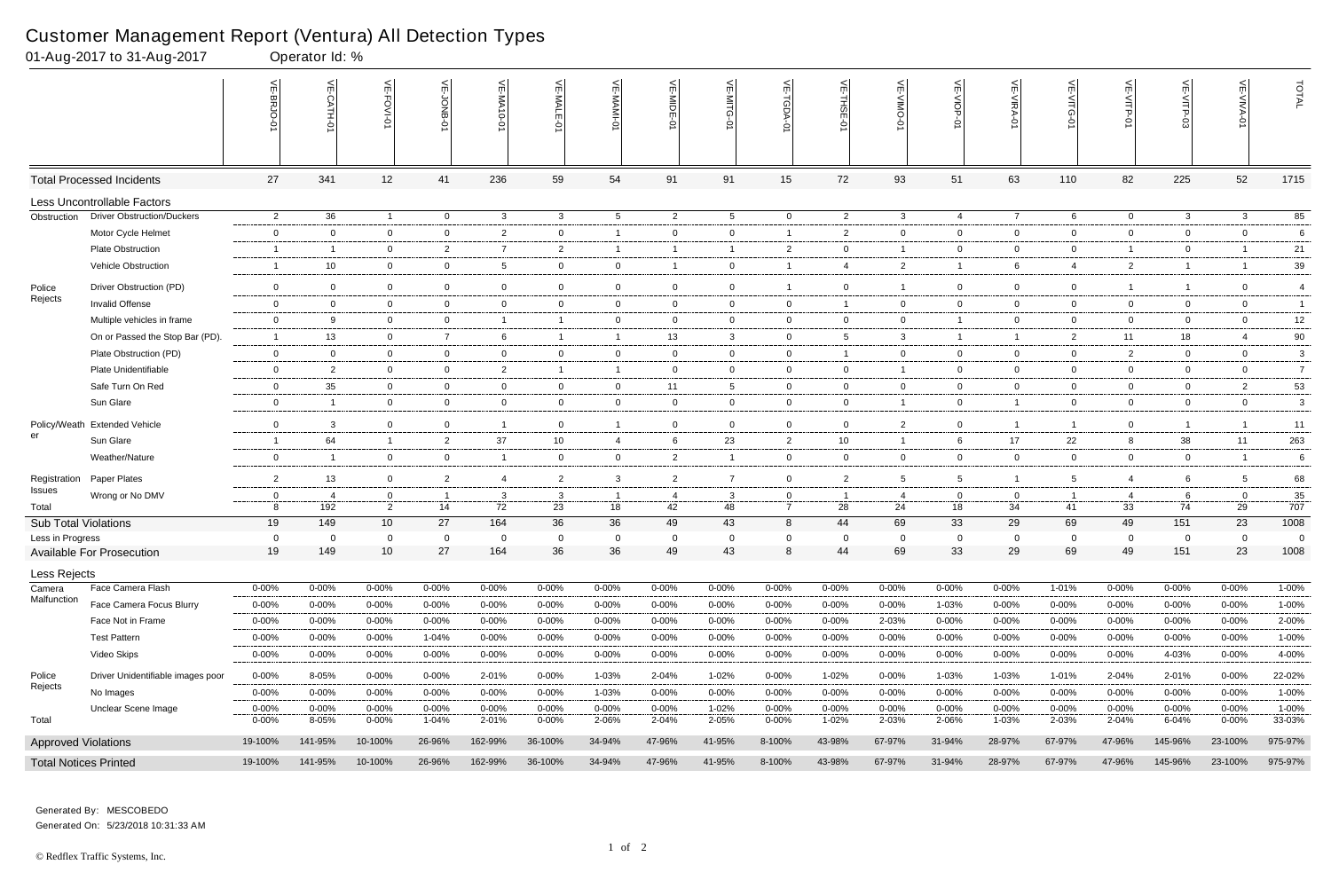Note: If you selected "All" from the "Approach:" drop down list, the statuses reflected in this report will only indicate the current

# Customer Management Report (Ventura) All Detection Types

| 01-Aug-2017 to 31-Aug-2017 | Operator Id: % |  |  |  |  |  |  |  |  |  |
|----------------------------|----------------|--|--|--|--|--|--|--|--|--|
|                            |                |  |  |  |  |  |  |  |  |  |

Generated On: 5/23/2018 10:31:33 AM Generated By: MESCOBEDO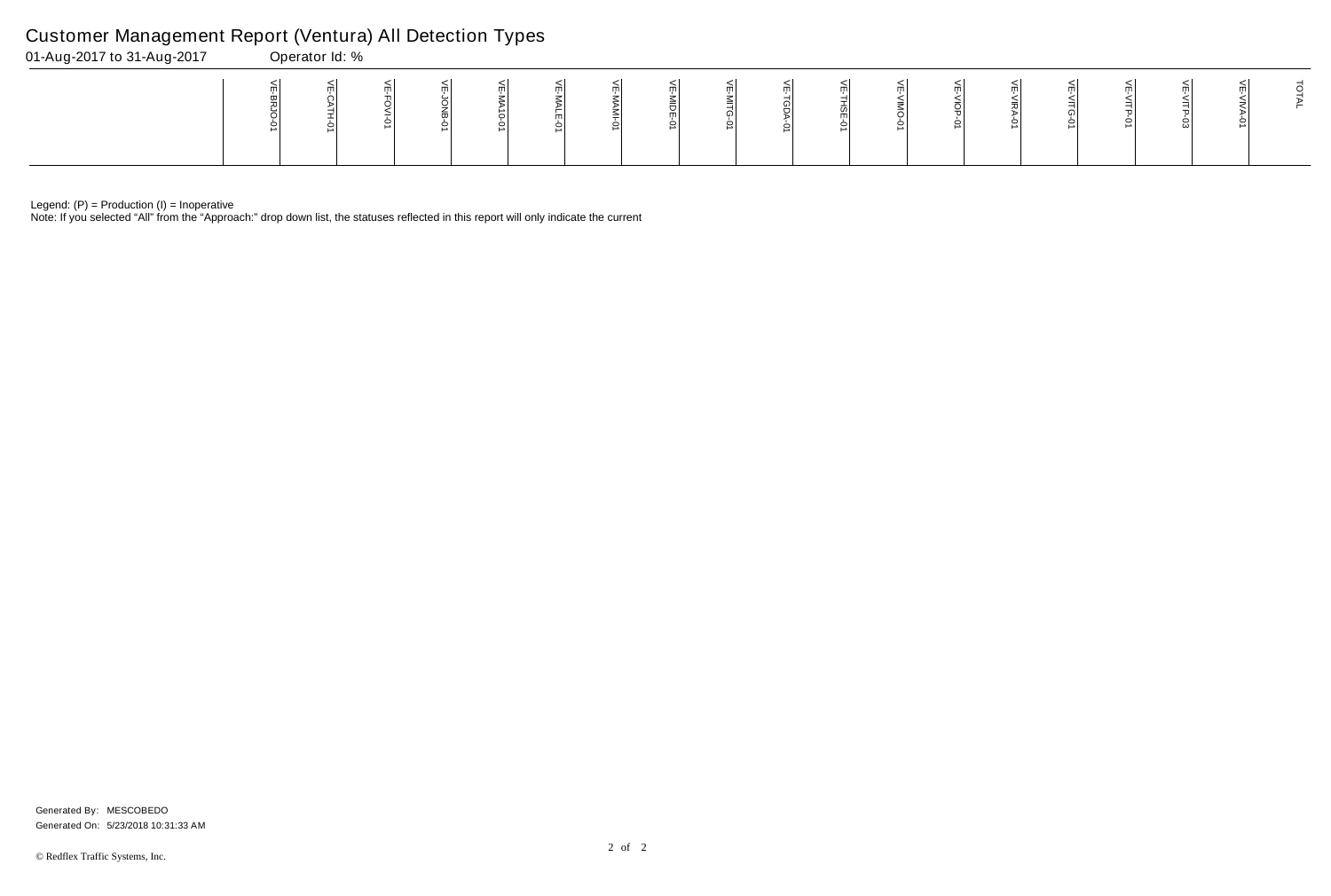|                              | 01-Sep-2017 to 30-Sep-2017        |                | Operator Id: %                      |                 |                |                |                |                |                         |                 |                                    |                |                |                |                |                               |                |                |                |                 |
|------------------------------|-----------------------------------|----------------|-------------------------------------|-----------------|----------------|----------------|----------------|----------------|-------------------------|-----------------|------------------------------------|----------------|----------------|----------------|----------------|-------------------------------|----------------|----------------|----------------|-----------------|
|                              |                                   |                | $\widetilde{\mathbb{F}}$<br>CATH-01 | VE-FOVI-01      | ے<br>anor      | VE-MA10-01     | VE-MALE<br>ò   | 늦              | VE-MIDE-01              | $\leq$          | $\widetilde{\mathbb{F}}$<br>LGDA-0 | 븻<br>THSE-01   | ے              | VE-VIOP<br>Ģ   | VE-VIRA-01     | 늰<br>$\frac{1}{5}$<br>$\circ$ | VE-VITP-01     |                | VE-VIVA-0      | TOTAL           |
|                              | <b>Total Processed Incidents</b>  | 29             | 294                                 | 13              | 31             | 165            | 48             | 46             | 94                      | 57              | 19                                 | 122            | 88             | 51             | 58             | 124                           | 57             | 244            | 50             | 1590            |
|                              | Less Uncontrollable Factors       |                |                                     |                 |                |                |                |                |                         |                 |                                    |                |                |                |                |                               |                |                |                |                 |
| Obstruction                  | <b>Driver Obstruction/Duckers</b> | $\overline{2}$ | 39                                  | $\overline{2}$  | $\overline{2}$ | $\mathbf{3}$   | $\mathbf{3}$   | $\overline{4}$ | $\overline{2}$          | $\overline{2}$  | $\overline{1}$                     | $\overline{2}$ | 6              | 8              | 8              | $\overline{7}$                | $\overline{1}$ | 9              | $\overline{2}$ | $\frac{103}{ }$ |
|                              | Motor Cycle Helmet                | $\overline{1}$ | $\overline{1}$                      | $\mathbf 0$     | $\mathbf 0$    | $\overline{0}$ | $\overline{0}$ | $\mathbf 0$    | $\overline{0}$          | -1              | $\mathbf{1}$                       | $\overline{2}$ | $\mathbf 0$    | $\overline{0}$ | $\mathbf 0$    |                               | $\overline{0}$ | $\overline{2}$ | $\overline{2}$ | 11              |
|                              | <b>Plate Obstruction</b>          | 0              | 3                                   | $\overline{2}$  | $\overline{1}$ | $\overline{2}$ | -1             | $\overline{0}$ | -1                      | -1              | $\overline{0}$                     | $\mathbf{0}$   |                | $\overline{0}$ | $\mathbf 0$    | $\mathbf{0}$                  | $\overline{0}$ | - 1            | $\mathbf{0}$   | 13              |
|                              | Vehicle Obstruction               | 3              | 12                                  | $\overline{0}$  | $\overline{0}$ | $\overline{7}$ | $\mathbf{1}$   | $\overline{2}$ | $\overline{\mathbf{1}}$ | $\overline{0}$  | $\overline{1}$                     | $\mathbf{3}$   | 3              | $\overline{0}$ | $\overline{2}$ | 8                             | $\overline{1}$ | $\overline{4}$ | $\overline{2}$ | 50              |
| Police                       | Citation Issued manually          | $\overline{0}$ | $\overline{\mathbf{1}}$             | $\mathbf 0$     | $\overline{0}$ | $\overline{0}$ | $\overline{0}$ | $\overline{0}$ | $\mathbf 0$             | $\overline{0}$  | $\overline{0}$                     | $\mathbf 0$    | $\mathbf 0$    | $\overline{0}$ | $\mathbf 0$    | $\overline{0}$                | $\overline{0}$ | $\mathbf 0$    | $\overline{0}$ | $\overline{1}$  |
| Rejects                      | Driver Obstruction (PD)           | $\mathsf{O}$   | $\overline{1}$                      | $\overline{0}$  | $\overline{0}$ | -1             | $\overline{0}$ | $\mathbf 0$    | $\overline{0}$          | $\overline{0}$  | $\overline{1}$                     | $\mathbf 0$    | 0              | $\mathbf 0$    | $\mathbf 0$    | $\overline{0}$                | $\overline{0}$ | 3              | $\overline{0}$ | 6               |
|                              | Incorrect/Incomplete DMV          | $\mathbf 0$    | 0                                   | $\overline{0}$  | $\overline{0}$ | $\mathbf 0$    | $\mathbf 0$    | $\overline{0}$ | -1                      | 0               | $\overline{0}$                     | $\mathbf 0$    |                | $\overline{0}$ | 0              | $\overline{0}$                | $\overline{0}$ | 0              | $\mathbf{0}$   | $\overline{2}$  |
|                              | Multiple vehicles in frame        | -1             | $\overline{7}$                      | $\overline{0}$  | $\overline{0}$ | $\overline{0}$ | $\overline{0}$ | $\overline{1}$ | $\overline{0}$          | $\overline{0}$  | $\overline{0}$                     | $\mathbf 0$    |                | $\overline{0}$ | $\mathbf{0}$   |                               | $\overline{0}$ | $\mathbf{0}$   | $\overline{0}$ | 11              |
|                              | On or Passed the Stop Bar (PD).   | $\mathsf{O}$   | 12                                  | $\mathbf 0$     | $\mathbf{3}$   | 6              | $\mathbf{1}$   | $\overline{1}$ | 15                      | $5\overline{)}$ | $\overline{1}$                     | 6              | $\overline{7}$ | $\overline{1}$ | $\mathbf 0$    | $\mathbf{3}$                  | 9              | 24             | $\overline{7}$ | 101             |
|                              | Plate Obstruction (PD)            | -1             | $\mathbf 0$                         | $\overline{0}$  | $\overline{0}$ | $\overline{2}$ | $\overline{0}$ | $\overline{0}$ | $\mathbf 0$             | $\mathbf 0$     | $\overline{0}$                     | $\overline{0}$ | 0              | $\overline{0}$ | $\mathbf 0$    | $\mathbf{0}$                  | $\mathbf{0}$   | $\overline{1}$ | $\mathbf{0}$   | $\overline{4}$  |
|                              | Plate Unidentifiable              | $\mathbf 0$    | $\overline{0}$                      | $\overline{0}$  | $\overline{0}$ | $\overline{2}$ | $\overline{0}$ | $\overline{0}$ | $\overline{0}$          | $\mathbf{0}$    | $\overline{0}$                     | $\mathbf 0$    | $\mathbf 0$    | $\overline{0}$ | $\overline{0}$ |                               | $\overline{0}$ | $\mathbf 0$    | $\overline{0}$ | $\mathbf{3}$    |
|                              | Safe Turn On Red                  | $\mathsf{O}$   | 23                                  | $\mathbf 0$     | $\mathbf 0$    | $\overline{0}$ | $\mathbf 0$    | $\mathbf 0$    | 8                       | $\overline{2}$  | $\overline{0}$                     | $\overline{0}$ | $\mathbf 0$    | $\mathbf 0$    | $\mathbf 0$    | $\overline{0}$                | $\overline{0}$ | $\mathbf 0$    | $\mathbf 0$    | $33\,$          |
|                              | Sun Glare                         | $\mathsf{O}$   | $\overline{2}$                      | $\overline{0}$  | $\overline{0}$ | $\overline{0}$ | $\mathbf 0$    | $\overline{0}$ | $\overline{0}$          | $\mathbf{0}$    | $\overline{0}$                     | $\mathbf 0$    | -1             | $\overline{0}$ | $\overline{1}$ | $\overline{2}$                | $\overline{0}$ | $\mathbf{0}$   | $\mathbf{0}$   | 6               |
|                              | Policy/Weath Extended Vehicle     | $\mathbf 0$    | $\overline{0}$                      | $\overline{0}$  | $\overline{0}$ | $\overline{0}$ | $\mathbf{1}$   | $\overline{0}$ | $\overline{0}$          | $\overline{0}$  | $\overline{0}$                     | $\mathbf 0$    | $\overline{2}$ | $\overline{0}$ | $\mathbf 0$    | $\overline{0}$                | $\overline{0}$ | $\mathbf 0$    | $\mathbf{0}$   | 3               |
| er                           | Sun Glare                         | $\overline{a}$ | 57                                  | $\overline{2}$  | $\overline{2}$ | 22             | 3              | $\mathbf{3}$   | 3                       | 11              | 4                                  | 16             | 3              | $\overline{7}$ | 22             | 24                            | $\mathbf{3}$   | 21             | 12             | 217             |
|                              | Weather/Nature                    | $\overline{0}$ | $\mathbf 0$                         | $\mathbf 0$     | $\overline{0}$ | $\overline{0}$ | $\overline{0}$ | $\overline{0}$ | $\overline{0}$          | $\overline{0}$  | $\overline{0}$                     | $\overline{0}$ | 0              | $\overline{0}$ | $\mathbf 0$    | $\overline{0}$                | $\overline{0}$ | - 1            | $\overline{0}$ | $\overline{1}$  |
| Registration                 | Out of Country Plate              | $\mathbf 0$    | $\overline{\mathbf{1}}$             | $\overline{0}$  | $\mathbf{0}$   | -1             | $\overline{0}$ | $\mathbf 0$    | $\mathbf 0$             | $\mathbf{0}$    | $\mathbf 0$                        | $\mathbf 0$    | 0              | $\overline{0}$ | $\mathbf 0$    | $\overline{0}$                | $\mathbf{0}$   | $\mathbf 0$    | $\overline{0}$ | $\overline{2}$  |
| Issues                       | Paper Plates                      | $\mathsf{O}$   | $\overline{7}$                      | $\overline{0}$  | $\overline{1}$ | $\overline{2}$ | $\overline{0}$ | $\overline{1}$ | 5                       | $\overline{2}$  | $\mathbf{1}$                       | $\overline{4}$ | $\overline{2}$ | $\overline{1}$ | $\overline{1}$ | 3                             | $\mathbf{3}$   | 5              | $\overline{2}$ | 40              |
|                              | Wrong or No DMV                   | $\overline{0}$ | -4                                  | $\overline{1}$  | $\mathbf{3}$   | $\overline{2}$ | $\mathbf 0$    | $\overline{0}$ | $\overline{0}$          | -1              | $\overline{0}$                     | -4             | -9             | $\overline{0}$ | $\mathbf 0$    |                               | $\overline{2}$ | 5              | $\overline{0}$ | 32              |
| Total                        |                                   | 10             | 170                                 | $\overline{7}$  | 12             | 50             | 10             | 12             | 36                      | 25              | 10                                 | 37             | 36             | 17             | 34             | 51                            | 19             | 76             | 27             | 639             |
| <b>Sub Total Violations</b>  |                                   | 19             | 124                                 | 6               | 19             | 115            | 38             | 34             | 58                      | 32              | 9                                  | 85             | 52             | 34             | 24             | 73                            | 38             | 168            | 23             | 951             |
| Less in Progress             |                                   | 0              | $\Omega$                            | $\mathbf 0$     | $\mathbf 0$    | $\Omega$       | 0              | $\overline{0}$ | 0                       | 0               | 0                                  | $\Omega$       | 0              | 0              | $\Omega$       | $\mathbf 0$                   | $\mathbf 0$    | $\mathbf 0$    | $\Omega$       | $\Omega$        |
|                              | <b>Available For Prosecution</b>  | 19             | 124                                 | $6\phantom{.}6$ | 19             | 115            | 38             | 34             | 58                      | 32              | 9                                  | 85             | 52             | 34             | 24             | 73                            | 38             | 168            | 23             | 951             |
| Less Rejects                 |                                   |                |                                     |                 |                |                |                |                |                         |                 |                                    |                |                |                |                |                               |                |                |                |                 |
| Camera<br>Malfunction        | Face Camera No Flash              | $0 - 00%$      | $0 - 00%$                           | $0 - 00%$       | 0-00%          | $0 - 00%$      | $0 - 00\%$     | $0 - 00%$      | 0-00%                   | $0 - 00%$       | $0 - 00\%$                         | $0 - 00%$      | 1-02%          | $0 - 00\%$     | $0 - 00\%$     | $0 - 00%$                     | $0 - 00%$      | $0 - 00%$      | $0 - 00%$      | $1 - 00%$       |
|                              | Face Not in Frame                 | $0 - 00%$      | $0 - 00%$                           | 1-17%           | $0 - 00%$      | $0 - 00%$      | $0 - 00\%$     | 1-03%          | $0 - 00%$               | $0 - 00%$       | 1-11%                              | $0 - 00%$      | $0 - 00%$      | $0 - 00\%$     | $0 - 00\%$     | 0-00%                         | $0 - 00%$      | $0 - 00%$      | $0 - 00%$      | 3-00%           |
|                              | Plate Not in Frame                | $0 - 00%$      | $0 - 00\%$                          | $0 - 00%$       | 0-00%          | $0 - 00%$      | 0-00%          | $0 - 00%$      | $0 - 00%$               | 0-00%           | 0-00%                              | $0 - 00%$      | 1-02%          | 0-00%          | $0 - 00\%$     | 0-00%                         | $0 - 00%$      | $0 - 00%$      | 0-00%          | 1-00%           |
|                              | Rear Plate Camera Blurry          | $0 - 00%$      | $0 - 00%$                           | $0 - 00\%$      | $0 - 00%$      | $0 - 00%$      | $0 - 00\%$     | 1-03%          | 0-00%                   | 0-00%           | $0 - 00\%$                         | $0 - 00%$      | 0-00%          | $0 - 00\%$     | $0 - 00\%$     | $0 - 00%$                     | $0 - 00\%$     | $0 - 00%$      | $0 - 00%$      | $1 - 00%$       |
|                              | Rear Plate No Flash               | $0 - 00%$      | 2-02%                               | $0 - 00%$       | $0 - 00%$      | $0 - 00%$      | $0 - 00\%$     | $0 - 00\%$     | $0 - 00%$               | $0 - 00%$       | $0 - 00\%$                         | $0 - 00%$      | $0 - 00%$      | $0 - 00%$      | $0 - 00\%$     | $0 - 00%$                     | $0 - 00%$      | $0 - 00%$      | $0 - 00\%$     | 2-00%           |
| Police                       | Driver Unidentifiable images poor | 0-00%          | 5-04%                               | $0 - 00\%$      | $0 - 00%$      | $0 - 00%$      | $0 - 00\%$     | $0 - 00%$      | 2-03%                   | 1-03%           | $0 - 00\%$                         | 1-01%          | $0 - 00%$      | $0 - 00\%$     | $0 - 00%$      | $0 - 00%$                     | $0 - 00\%$     | $0 - 00%$      | 1-04%          | 10-01%          |
| Rejects<br>Process<br>Issues | <b>Too Old</b>                    | $0 - 00%$      | 0-00%                               | $0 - 00\%$      | $0 - 00%$      | $0 - 00%$      | $0 - 00\%$     | $0 - 00%$      | 0-00%                   | $0 - 00\%$      | $0 - 00\%$                         | $0 - 00%$      | 0-00%          | $0 - 00\%$     | 1-04%          | $0 - 00%$                     | $0 - 00%$      | 0-00%          | $0 - 00\%$     | 1-00%           |
| Total                        |                                   | $0 - 00%$      | 7-06%                               | $1 - 17%$       | $0 - 00\%$     | $0 - 00%$      | $0 - 00\%$     | 2-06%          | 2-03%                   | 1-03%           | 1-11%                              | 1-01%          | 2-04%          | $0 - 00\%$     | 1-04%          | $0 - 00%$                     | $0 - 00%$      | $0 - 00%$      | 1-04%          | 19-02%          |
| <b>Approved Violations</b>   |                                   | 19-100%        | 117-94%                             | 5-83%           | 19-100%        | 115-100%       | 38-100%        | 32-94%         | 56-97%                  | 31-97%          | 8-89%                              | 84-99%         | 50-96%         | 34-100%        | 23-96%         | 73-100%                       | 38-100%        | 168-100%       | 22-96%         | 932-98%         |

Generated On: 5/23/2018 10:32:00 AM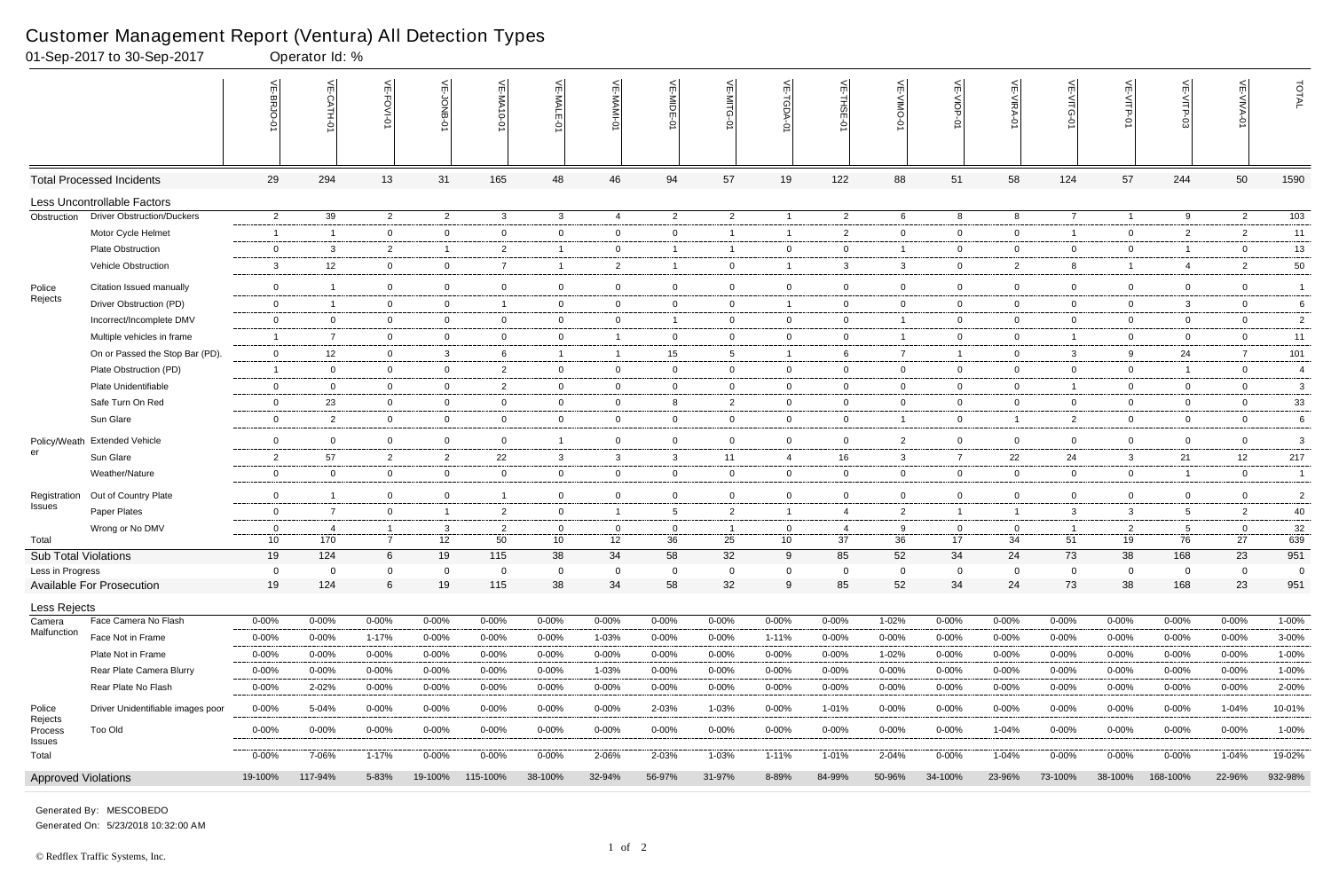Note: If you selected "All" from the "Approach:" drop down list, the statuses reflected in this report will only indicate the current



Legend:  $(P)$  = Production  $(I)$  = Inoperative

## Customer Management Report (Ventura) All Detection Types

|    | ⋚<br>≤<br>TG-01 | ۴<br>せら | ₷<br>ے<br>크<br>Š | π      | Σ       |
|----|-----------------|---------|------------------|--------|---------|
| 'n | 73-100%         | 38-100% | 168-100%         | 22-96% | 932-98% |

Generated On: 5/23/2018 10:32:00 AM Generated By: MESCOBEDO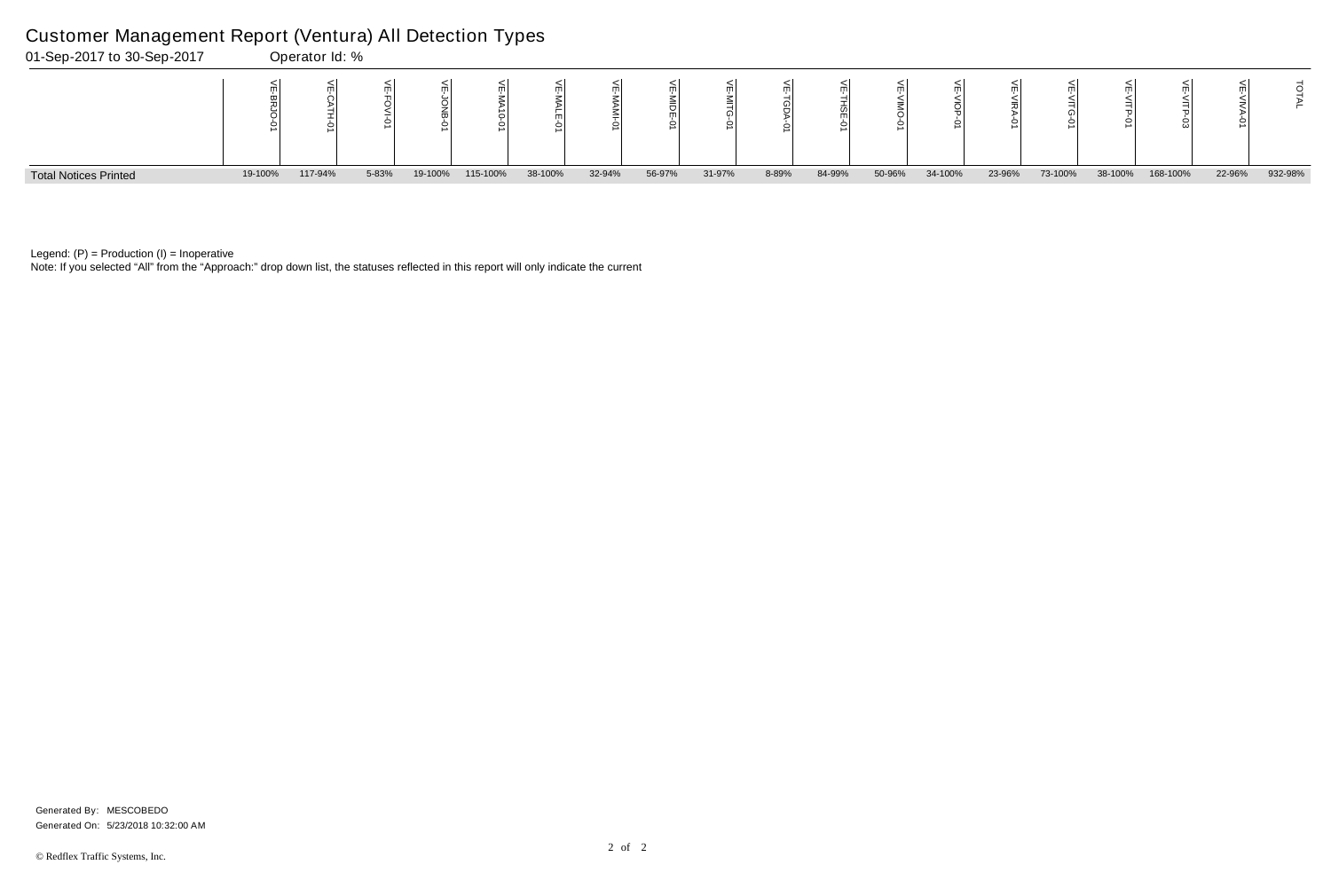|                       | 01-Oct-2017 to 31-Oct-2017        |                | Operator Id: %  |                 |                |                         |                |                  |                |                 |                |                |                 |                |                 |                 |                |                |                |                |
|-----------------------|-----------------------------------|----------------|-----------------|-----------------|----------------|-------------------------|----------------|------------------|----------------|-----------------|----------------|----------------|-----------------|----------------|-----------------|-----------------|----------------|----------------|----------------|----------------|
|                       |                                   |                | $\widetilde{E}$ | 늰<br>FOVI-01    | 늦              | VE-MA<br>$10 - 01$      | VE-MAL         |                  | VE-MIDE-01     |                 | 닞              | VE-THSE-01     | VE-VIMO-0       | VE-VIOP-0      | VE-VIRA-01      | VE-VITG-01      | VE-VITP-01     | VE-VITP-03     | VE-VIVA-0      | TOTAL          |
|                       | <b>Total Processed Incidents</b>  | 28             | 297             | 9               | 33             | 201                     | 39             | 44               | 81             | 105             | 20             | 92             | 80              | 66             | 67              | 97              | 81             | 231            | 53             | 1624           |
|                       | Less Uncontrollable Factors       |                |                 |                 |                |                         |                |                  |                |                 |                |                |                 |                |                 |                 |                |                |                |                |
| Obstruction           | <b>Driver Obstruction/Duckers</b> | $\overline{1}$ | 33              | $\overline{4}$  | $\mathbf{3}$   | 8                       | 4              | $\mathbf{3}$     | $\mathbf{3}$   | $5\overline{)}$ | $\overline{1}$ | $\overline{2}$ | 4               | 9              | $5\overline{5}$ | 8               | $\overline{2}$ | 4              | $\overline{2}$ | 101            |
|                       | Motor Cycle Helmet                | $\mathbf 0$    | -1              | $\overline{0}$  | $\overline{1}$ | $\mathbf 0$             | $\mathbf 0$    | $\overline{0}$   | $\mathbf 0$    | $\overline{2}$  | $\overline{2}$ | $\overline{2}$ |                 | $\overline{1}$ | $\overline{0}$  | $\mathbf{0}$    | $\mathbf{1}$   | $\overline{0}$ | $\mathbf 0$    | 11             |
|                       | <b>Plate Obstruction</b>          | $\overline{0}$ | $\overline{2}$  | $\mathbf 0$     | $\overline{4}$ | 11                      | $\overline{2}$ | $\overline{2}$   | $\mathbf{3}$   | -1              | $\mathbf{0}$   |                | $\overline{2}$  | $\overline{0}$ | $\overline{2}$  | $\overline{0}$  | $\mathbf{1}$   | $\overline{1}$ | $\mathbf 0$    | $32\,$         |
|                       | Vehicle Obstruction               | $\mathbf 0$    | 16              | $\overline{0}$  | $\mathbf 0$    | 5                       |                | 5                | $\overline{0}$ |                 | $\mathbf 0$    | $\mathbf{3}$   | $5\overline{)}$ | $\overline{2}$ | $\overline{2}$  | 3               | $\mathbf 0$    | $\overline{7}$ | $\mathbf 0$    | $50\,$         |
| Police                | Driver Obstruction (PD)           | $\overline{0}$ | -1              | $\mathbf 0$     | $\mathbf 0$    | $\overline{\mathbf{1}}$ | $\overline{1}$ | $\boldsymbol{0}$ | $\overline{0}$ | -1              | $\mathbf 0$    | $\mathbf 0$    | $\mathbf 0$     | $\overline{0}$ | $\mathbf 0$     | $\mathbf 0$     | $\overline{0}$ | 0              | $\mathbf 0$    | $\overline{4}$ |
| Rejects               | Invalid Offense                   | $\overline{0}$ | $\overline{0}$  | $\overline{0}$  | $\overline{0}$ | $\mathbf 0$             | $\mathbf{1}$   | $\overline{0}$   | $\overline{0}$ | $\mathbf{0}$    | $\mathbf{0}$   | - 1            | $\mathbf{0}$    | $\overline{0}$ | $\mathbf 0$     | $\overline{0}$  | $\overline{0}$ | $\mathbf 0$    | $\overline{0}$ | $\overline{2}$ |
|                       | Multiple vehicles in frame        | $\mathbf 0$    |                 | $\mathbf 0$     | $\mathbf 0$    | 0                       | $\overline{0}$ | $\mathbf 0$      | $\mathbf 0$    | $\mathbf 0$     | $\mathbf 0$    | $\overline{0}$ | $\mathbf 0$     | $\mathbf 0$    | $\Omega$        | $\mathbf 0$     | $\mathbf 0$    | $\mathbf 0$    | $\mathbf 0$    | 8              |
|                       | On or Passed the Stop Bar (PD).   | - 1            | 19              | $\overline{0}$  | $\overline{7}$ | -7                      | $\mathbf{0}$   | $\overline{0}$   | 9              | 8               | $\overline{1}$ | 13             | $\overline{4}$  | $\mathbf{3}$   | $\overline{0}$  | $5\overline{)}$ | 19             | 17             | 8              | 121            |
|                       | Safe Turn On Red                  | $\overline{0}$ | 14              | $\overline{0}$  | $\overline{0}$ | $\mathbf{0}$            | $\mathbf 0$    | $\overline{0}$   | 9              | 3               | $\mathbf{0}$   | $\overline{0}$ | $\mathbf{0}$    | $\overline{0}$ | $\overline{0}$  | $\overline{0}$  | $\overline{0}$ | $\overline{0}$ | 3              | 29             |
|                       | Sun Glare                         | $\mathbf 0$    | $\mathbf 0$     | $\mathbf 0$     | $\mathbf 0$    | $\mathbf{0}$            | $\mathbf 0$    | $\overline{0}$   | $\mathbf 0$    | $\overline{0}$  | $\overline{0}$ | $\overline{0}$ | $\mathbf{0}$    | $\overline{0}$ | $\overline{1}$  | $\mathbf 0$     | $\mathbf 0$    | $\mathbf 0$    | $\mathbf 0$    | $\overline{1}$ |
|                       | Policy/Weath Extended Vehicle     | $\mathbf 0$    | -1              | $\overline{0}$  | $\mathbf 0$    | -1                      | $\overline{0}$ | $\overline{2}$   | $\mathbf 0$    | $\overline{0}$  | $\mathbf 0$    |                | $\overline{4}$  | $\mathbf 0$    |                 | $\mathbf{0}$    | $\mathbf 0$    | -1             | $\mathbf 0$    | 11             |
| er                    | Sun Glare                         | -1             | 47              | $\overline{0}$  | $\overline{0}$ | 26                      | $\overline{0}$ | $\overline{4}$   | 5              | 21              | $\overline{4}$ | $\overline{7}$ |                 | 11             | 19              | 16              | $\mathbf{2}$   | 17             | 15             | 196            |
|                       | Weather/Nature                    | $\overline{0}$ | -1              | $\overline{0}$  | $\mathbf 0$    | $\mathbf{0}$            | $\overline{0}$ | $\overline{1}$   | - 1            | $\overline{0}$  | $\overline{1}$ | $\overline{0}$ | $\mathbf{0}$    | $\mathbf 0$    | $\overline{0}$  |                 | $\overline{0}$ | $\overline{1}$ | $\mathbf 0$    | 6              |
| Registration          | Gender Match                      | $\overline{0}$ | -1              | $\overline{0}$  | $\mathbf 0$    | $\mathbf{0}$            | $\overline{0}$ | $\overline{0}$   | $\mathbf 0$    | $\overline{0}$  | $\mathbf 0$    | $\mathbf 0$    | $\mathbf{0}$    | $\overline{0}$ | $\overline{0}$  | $\mathbf{0}$    | $\mathbf 0$    | $\mathbf 0$    | $\mathbf 0$    | $\overline{1}$ |
| Issues                | Out of Country Plate              | $\mathbf 0$    | $\overline{2}$  | $\overline{0}$  | $\mathbf{0}$   | $\mathbf{0}$            | $\overline{0}$ | $\overline{0}$   | $\mathbf{0}$   | $\overline{0}$  | $\mathbf{0}$   | $\overline{0}$ | $\mathbf{0}$    | $\overline{0}$ | $\overline{0}$  | $\overline{0}$  | $\overline{0}$ | $\overline{0}$ | $\overline{0}$ | $\overline{2}$ |
|                       | Paper Plates                      | $\mathbf{3}$   |                 | $\overline{0}$  | $\overline{1}$ | 3                       | $\overline{2}$ | $\overline{0}$   | -3             | 6               | $\overline{1}$ | $\mathbf{3}$   | $\overline{4}$  | 3              | 5               | $\overline{2}$  | $\overline{4}$ | 6              |                | 53             |
|                       | Wrong or No DMV                   | $\mathbf 0$    | -4              | $\mathbf 0$     | $\overline{0}$ | 3                       | $\mathbf 0$    | $\overline{1}$   | $\overline{0}$ | $\overline{2}$  | $\overline{1}$ | $\overline{2}$ | $\mathbf 0$     | $\overline{1}$ | $\overline{2}$  |                 | 0              | 4              | $\mathbf 0$    | 21             |
| Total                 |                                   | 6              | 156             | $\overline{4}$  | 16             | 65                      | 11             | 18               | 33             | 50              | 11             | 35             | 25              | 30             | 37              | 36              | 29             | 58             | 29             | 649            |
| Sub Total Violations  |                                   | 22             | 141             | $5\overline{5}$ | 17             | 136                     | 28             | 26               | 48             | 55              | 9              | 57             | 55              | 36             | 30              | 61              | 52             | 173            | 24             | 975            |
| Less in Progress      |                                   | $\mathbf 0$    | 0               |                 | $\overline{0}$ | 0                       | $\Omega$       | $\mathbf 0$      | $\mathbf 0$    | $\Omega$        | 0              | - 0            |                 | 0              | $\Omega$        | $\Omega$        | 0              | $\mathbf{0}$   | $\Omega$       | $\overline{0}$ |
|                       | <b>Available For Prosecution</b>  | 22             | 141             | $\overline{5}$  | 17             | 136                     | 28             | 26               | 48             | 55              | 9              | 57             | 55              | 36             | 30              | 61              | 52             | 173            | 24             | 975            |
| Less Rejects          |                                   |                |                 |                 |                |                         |                |                  |                |                 |                |                |                 |                |                 |                 |                |                |                |                |
| Camera<br>Malfunction | Face Camera Focus Blurry          | $0 - 00\%$     | $0 - 00%$       | $0 - 00\%$      | $0 - 00%$      | 0-00%                   | $0 - 00\%$     | $0 - 00%$        | 0-00%          | $0 - 00\%$      | $0 - 00\%$     | $0 - 00%$      | $0 - 00%$       | $0 - 00\%$     | $0 - 00\%$      | 1-02%           | $0 - 00%$      | $0 - 00%$      | $0 - 00\%$     | 1-00%          |
|                       | Face Not in Frame                 | 0-00%          | $0 - 00%$       | $0 - 00\%$      | $0 - 00%$      | $0 - 00%$               | $0 - 00\%$     | $0 - 00%$        | $0 - 00%$      | $0 - 00\%$      | $0 - 00\%$     | $0 - 00%$      | $1 - 02%$       | $0 - 00\%$     | 0-00%           | $0 - 00%$       | $0 - 00%$      | $0 - 00%$      | $0 - 00\%$     | 1-00%          |
|                       | Rear Plate Camera Blurry          | 0-00%          | $0 - 00%$       | $0 - 00\%$      | $0 - 00%$      | $0 - 00\%$              | $0 - 00\%$     | $0 - 00%$        | 1-02%          | $0 - 00\%$      | $0 - 00\%$     | $0 - 00%$      | $0 - 00%$       | $0 - 00\%$     | 0-00%           | $0 - 00%$       | $0 - 00%$      | $0 - 00%$      | $0 - 00\%$     | $1 - 00%$      |
|                       | Scene Image No Flash              | $0 - 00\%$     | $0 - 00\%$      | $0 - 00\%$      | $0 - 00\%$     | $0 - 00%$               | $0 - 00\%$     | 0-00%            | 1-02%          | $0 - 00\%$      | $0 - 00\%$     | $0 - 00%$      | $0 - 00%$       | $0 - 00\%$     | 0-00%           | $0 - 00%$       | $0 - 00%$      | $0 - 00%$      | $0 - 00\%$     | 1-00%          |
|                       | Video Skips                       | $0 - 00%$      | $0 - 00\%$      | $0 - 00\%$      | 0-00%          | $0 - 00\%$              | $0 - 00\%$     | 0-00%            | $0 - 00%$      | $0 - 00\%$      | $0 - 00\%$     | $0 - 00%$      | $0 - 00%$       | $0 - 00\%$     | $0 - 00\%$      | $0 - 00\%$      | $0 - 00%$      | 1-01%          | $0 - 00\%$     | $1 - 00%$      |
| Police                | Driver Unidentifiable images poor | 0-00%          | 1-01%           | $0 - 00\%$      | $0 - 00%$      | 1-01%                   | $0 - 00\%$     | $1 - 04%$        | $0 - 00%$      | 2-04%           | $0 - 00\%$     | $0 - 00%$      | $0 - 00%$       | $0 - 00\%$     | $0 - 00\%$      | $0 - 00%$       | 1-02%          | 1-01%          | 1-04%          | 8-01%          |
| Rejects               | <b>Incorrect Speed</b>            | $0 - 00%$      | 1-01%           | $0 - 00%$       | $0 - 00\%$     | $0 - 00%$               | $0 - 00\%$     | $0 - 00\%$       | $0 - 00%$      | $0 - 00\%$      | $0 - 00\%$     | $0 - 00%$      | $0 - 00%$       | $0 - 00\%$     | 0-00%           | $0 - 00%$       | $0 - 00%$      | 0-00%          | $0 - 00\%$     | 1-00%          |
|                       | Insufficient Strobe Lighting      | $0 - 00%$      | 1-01%           | $0 - 00%$       | $0 - 00%$      | $0 - 00\%$              | $0 - 00\%$     | 0-00%            | $0 - 00%$      | 0-00%           | 0-00%          | $0 - 00%$      | $0 - 00%$       | $0 - 00\%$     | 0-00%           | $0 - 00%$       | $0 - 00%$      | $0 - 00\%$     | $0 - 00\%$     | 1-00%          |
|                       | Red-light not visible in          | 0-00%          | $0 - 00%$       | $0 - 00%$       | $0 - 00%$      | 1-01%                   | $0 - 00\%$     | $0 - 00%$        | $0 - 00%$      | $0 - 00\%$      | $0 - 00\%$     | $0 - 00%$      | 0-00%           | $0 - 00\%$     | $0 - 00\%$      | $0 - 00%$       | $0 - 00%$      | $0 - 00%$      | $0 - 00\%$     | $1 - 00%$      |
|                       | Unclear Scene Image               | 0-00%          | 1-01%           | $0 - 00%$       | 1-06%          | $0 - 00\%$              | $0 - 00\%$     | $0 - 00\%$       | $0 - 00%$      | $0 - 00\%$      | $0 - 00\%$     | $0 - 00%$      | $0 - 00%$       | $0 - 00\%$     | 0-00%           | $0 - 00%$       | $0 - 00%$      | $0 - 00%$      | $0 - 00\%$     | 2-00%          |
| Process<br>Issues     | Too Old                           | $0 - 00\%$     | $0 - 00\%$      | $0 - 00\%$      | $0 - 00%$      | $0 - 00\%$              | 1-04%          | $0 - 00\%$       | $0 - 00%$      | $0 - 00\%$      | $0 - 00\%$     | 0-00%          | $0 - 00%$       | $0 - 00\%$     | $0 - 00\%$      | $0 - 00%$       | $0 - 00%$      | $0 - 00%$      | $0 - 00\%$     | 1-00%          |
| Total                 |                                   | $0 - 00\%$     | 4-03%           | $0 - 00\%$      | 1-06%          | 2-01%                   | $1 - 04%$      | $1 - 04%$        | 2-04%          | 2-04%           | $0 - 00\%$     | $0 - 00\%$     | 1-02%           | $0 - 00\%$     | $0 - 00\%$      | 1-02%           | $1 - 02%$      | 2-01%          | 1-04%          | 19-02%         |

Generated On: 5/23/2018 10:32:28 AM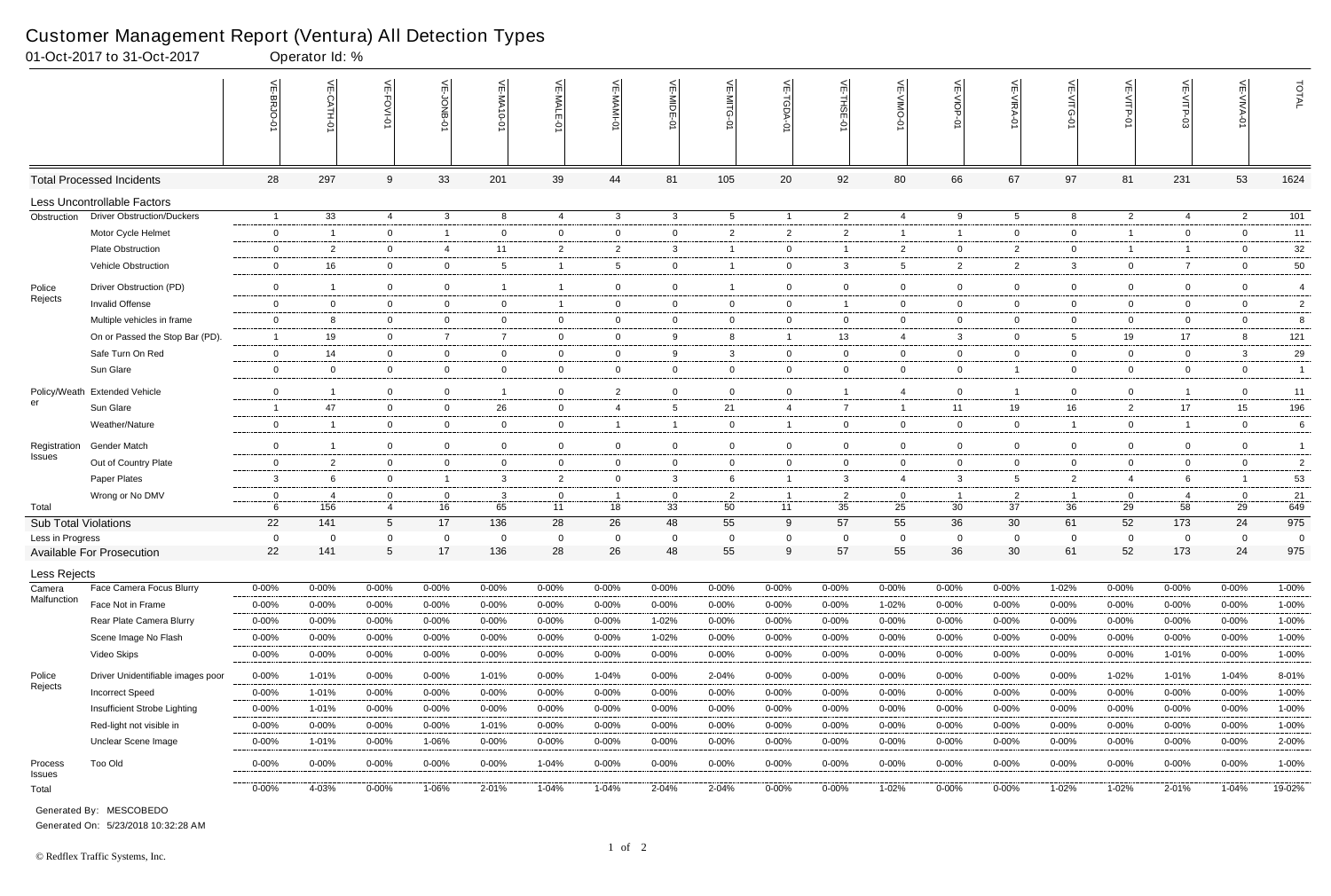I

| 01-Oct-2017 to 31-Oct-2017   |         | Operator Id: % |        |        |         |        |        |        |        |        |         |        |         |         |        |        |         |        |         |
|------------------------------|---------|----------------|--------|--------|---------|--------|--------|--------|--------|--------|---------|--------|---------|---------|--------|--------|---------|--------|---------|
|                              |         |                |        |        |         |        |        |        |        |        |         |        |         |         |        |        |         |        |         |
| <b>Approved Violations</b>   | 22-100% | 137-97%        | 5-100% | 16-94% | 134-99% | 27-96% | 25-96% | 46-96% | 53-96% | 9-100% | 57-100% | 54-98% | 36-100% | 30-100% | 60-98% | 51-98% | 171-99% | 23-96% | 956-98% |
| <b>Total Notices Printed</b> | 22-100% | 137-97%        | 5-100% | 16-94% | 134-99% | 27-96% | 25-96% | 46-96% | 53-96% | 9-100% | 57-100% | 54-98% | 36-100% | 30-100% | 60-98% | 51-98% | 171-99% | 23-96% | 956-98% |

Note: If you selected "All" from the "Approach:" drop down list, the statuses reflected in this report will only indicate the current

#### Customer Management Report (Ventura) All Detection Types

Generated On: 5/23/2018 10:32:28 AM Generated By: MESCOBEDO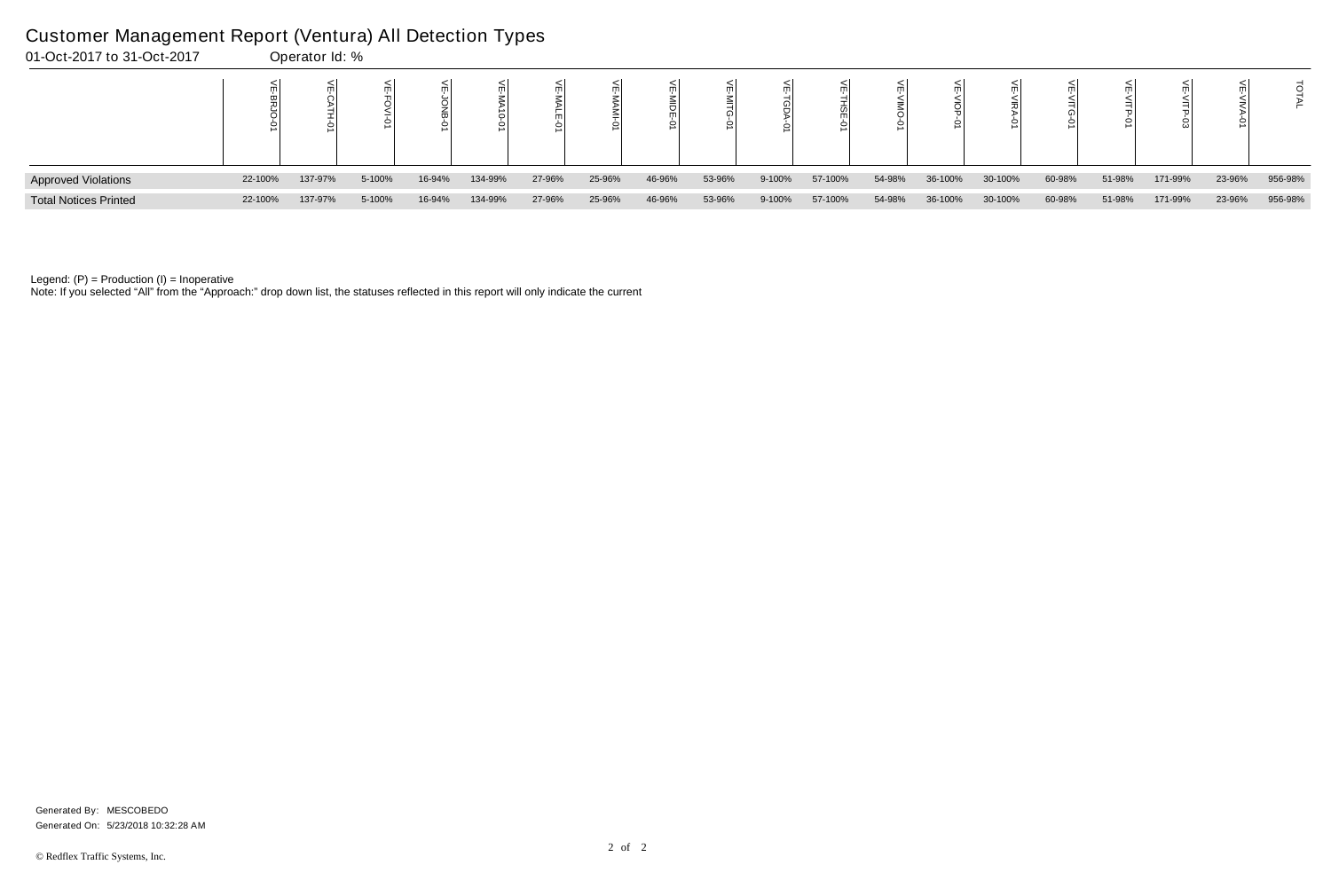|                              | 01-Nov-2017 to 30-Nov-2017        |                     | Operator Id: %        |                |                   |                 |             |                      |                |                |                           |                      |                 |                                           |                |                |                      |                |                |                |
|------------------------------|-----------------------------------|---------------------|-----------------------|----------------|-------------------|-----------------|-------------|----------------------|----------------|----------------|---------------------------|----------------------|-----------------|-------------------------------------------|----------------|----------------|----------------------|----------------|----------------|----------------|
|                              |                                   |                     | $\leq$<br><b>TH-0</b> | 늦<br>FOVI-01   | 늰                 | VE-MA10-01      | VE-MALE-0   | VE-MAMI-0            | VE-MIDE-01     | VE-MITG-01     | $\frac{1}{2}$<br>TGDA-01  | VE-THSE-01           | $\leq$          | $\widetilde{\exists}$<br>$rac{1}{2}$<br>ė | VE-VIRA-01     | 닞<br>$\circ$   | $\widetilde{E}$<br>¢ | VE-VITP-03     | 븻              | TOTAL          |
|                              | <b>Total Processed Incidents</b>  | 22                  | 157                   | 8              | 43                | 166             | 52          | 42                   | 96             | 117            | 8                         | 127                  | 76              | 64                                        | 45             | 79             | 56                   | 220            | 52             | 1430           |
|                              | Less Uncontrollable Factors       |                     |                       |                |                   |                 |             |                      |                |                |                           |                      |                 |                                           |                |                |                      |                |                |                |
| Obstruction                  | <b>Driver Obstruction/Duckers</b> | - 1                 | 10                    | $\overline{1}$ | $\overline{2}$    | - 1             | 4           | $\overline{1}$       | $\overline{2}$ | $\overline{2}$ | $\overline{0}$            | 5                    | $5\overline{)}$ | $\overline{7}$                            | 4              | 6              | $\overline{1}$       | 4              | $\overline{2}$ | 58             |
|                              | Motor Cycle Helmet                | $\overline{0}$      | $\overline{2}$        | $\mathbf 0$    | $\overline{1}$    | - 1             | $\mathbf 0$ | $\mathbf{0}$         | 1              | 3              | $\overline{1}$            | 3                    | $\mathbf 0$     | $\mathbf{0}$                              | $\mathbf{0}$   | 0              | $\overline{0}$       | $\mathbf 0$    | $\mathbf 0$    | 12             |
|                              | <b>Plate Obstruction</b>          | $\overline{4}$      | $\mathbf 0$           | $\overline{0}$ | $\overline{0}$    | 5               | 6           | $\overline{2}$       | $\mathbf 0$    | -1             | $\overline{2}$            | -3                   | 5               | $\overline{2}$                            | $\mathbf{0}$   |                | $\overline{1}$       | $\mathbf{0}$   |                | 33             |
|                              | Vehicle Obstruction               | $\mathbf{3}$        | 8                     | $\mathbf 0$    | -1                | 6               | $\mathbf 0$ | $\overline{7}$       |                | $\overline{0}$ | $\mathbf 0$               | 3                    | 5               | $\overline{1}$                            | $\overline{2}$ | 2              | $\overline{1}$       | 6              | 3              | 49             |
| Police                       | Citation Issued manually          | $\mathbf 0$         | $\overline{0}$        | $\mathbf{0}$   | $\mathbf 0$       | $\mathbf 0$     | $\mathbf 0$ | $\mathbf 0$          | $\overline{0}$ | 0              | $\overline{0}$            | - 1                  | $\overline{0}$  | $\mathbf 0$                               | $\mathbf 0$    | $\mathbf 0$    | $\mathbf 0$          | $\overline{0}$ | $\overline{0}$ | $\mathbf{1}$   |
| Rejects                      | Driver Obstruction (PD)           | $\mathbf{0}$        | $\overline{0}$        | $\overline{0}$ | $\overline{0}$    | $\mathbf{0}$    | $\mathbf 0$ | $\mathbf 0$          | $\overline{0}$ | 1              | $\mathbf{0}$              | $\overline{0}$       | $\mathbf 0$     | $\mathbf{0}$                              | $\overline{1}$ | 0              | $\overline{1}$       | $\overline{1}$ | $\overline{0}$ | $\overline{4}$ |
|                              | Multiple vehicles in frame        | $\overline{0}$      | 10                    | $\overline{0}$ | 0                 |                 | $\mathbf 0$ | $\overline{0}$       | $\mathbf 0$    | $\mathbf 0$    | $\overline{0}$            | 0                    | 0               | $\overline{1}$                            | - 0            | 0              | 0                    | 0              | $\mathbf 0$    | 12             |
|                              | On or Passed the Stop Bar (PD).   | 3                   | 11                    | $\overline{0}$ | $\overline{2}$    | 5               | 3           | $\overline{2}$       | 23             | 11             | $\mathbf{0}$              | 6                    | 3               | $\overline{1}$                            | $\overline{2}$ | $\overline{2}$ | 11                   | 21             | 11             | 117            |
|                              | Safe Turn On Red                  | $\overline{0}$      | $\overline{7}$        | $\overline{0}$ | $\overline{0}$    | $\mathbf 0$     | $\mathbf 0$ | $\mathbf 0$          | 13             | 3              | $\mathbf 0$               | $\mathbf{0}$         | $\mathbf{0}$    | $\overline{0}$                            | $\mathbf{0}$   | $\mathbf{0}$   | $\overline{0}$       | $\mathbf 0$    | $\overline{0}$ | 23             |
| Policy/Weath                 | <b>Extended Vehicle</b>           | $\overline{0}$      | -1                    | $\overline{0}$ | $\overline{0}$    | $\mathbf 0$     | $\mathbf 0$ | $\overline{0}$       | $\mathbf 0$    | $\mathbf{0}$   | $\overline{0}$            | $\overline{0}$       | -1              | $\overline{0}$                            | $\overline{0}$ | 0              | $\overline{0}$       | $\mathbf 0$    | $\overline{0}$ | $\overline{2}$ |
| er                           | Sun Glare                         | $\overline{0}$      | 32                    | $\overline{0}$ | $\mathbf{3}$      | 16              | 3           | $\mathbf{3}$         | 3              | 26             | $\overline{0}$            | 14                   | $\mathbf{0}$    | 12                                        | 10             | 24             | $\overline{1}$       | 13             | 20             | 180            |
|                              | Weather/Nature                    | $\overline{0}$      | 0                     | $\overline{0}$ | $\mathbf{1}$      | $\mathbf{0}$    | $\mathbf 0$ | $\overline{0}$       | -1             | $\mathbf{0}$   | $\overline{0}$            | $\overline{0}$       | $\mathbf 0$     | $\overline{0}$                            | $\mathbf{0}$   | 0              | $\overline{0}$       | $\overline{1}$ | $\overline{0}$ | 3              |
| Registration                 | Can Not Identify State            | $\overline{0}$      | -1                    | $\overline{0}$ | 0                 | $\mathbf{0}$    | $\mathbf 0$ | $\overline{0}$       | 0              | $\mathbf{0}$   | $\mathbf{0}$              | $\overline{0}$       | $\mathbf 0$     | $\overline{0}$                            | $\mathbf 0$    | 0              | $\overline{0}$       | $\mathbf 0$    | $\overline{0}$ | $\overline{1}$ |
| Issues                       | Paper Plates                      | $\overline{0}$      | -5                    | $\overline{0}$ | 6                 | $5\overline{)}$ | 3           | $\overline{1}$       | 5              | 3              | $\mathbf 0$               | 3                    | 3               | $\overline{2}$                            | $\overline{2}$ | $\mathbf 0$    | $\mathbf{3}$         | $\overline{7}$ | $\overline{2}$ | $50\,$         |
|                              | Wrong or No DMV                   | 4                   |                       | -1             | $\overline{2}$    | $\mathbf{3}$    | $\mathbf 0$ | $\overline{1}$       | 2              | 2              | $\mathbf 0$               | - 1                  | -1              | $\overline{2}$                            | -3             | 0              | $\overline{1}$       | -4             | $\mathbf 0$    | 28             |
| Total                        |                                   | 15                  | 88                    | $\overline{2}$ | 18                | 43              | 19          | 17                   | 51             | 52             | $\mathbf{3}$              | 39                   | 23              | 28                                        | 24             | 35             | 20                   | 57             | 39             | 573            |
| <b>Sub Total Violations</b>  |                                   | $\overline{7}$      | 69                    | 6              | 25                | 123             | 33          | 25                   | 45             | 65             | $5\overline{)}$           | 88                   | 53              | 36                                        | 21             | 44             | 36                   | 163            | 13             | 857            |
| Less in Progress             | <b>Available For Prosecution</b>  | 0<br>$\overline{7}$ | 69                    | 0<br>6         | $\mathbf 0$<br>25 | 0<br>123        | 0<br>33     | $\overline{0}$<br>25 | 0<br>45        | 0<br>65        | $\mathbf 0$<br>$\sqrt{5}$ | $\overline{0}$<br>88 | 0<br>53         | 0<br>36                                   | 0<br>21        | 0<br>44        | $\mathbf{0}$<br>36   | 0<br>163       | 0<br>13        | 0<br>857       |
|                              |                                   |                     |                       |                |                   |                 |             |                      |                |                |                           |                      |                 |                                           |                |                |                      |                |                |                |
| Less Rejects<br>Camera       | Face Camera No Flash              | $0 - 00%$           | 0-00%                 | $0 - 00%$      | $0 - 00%$         | 0-00%           | $0 - 00\%$  | $0 - 00%$            | 0-00%          | $0 - 00%$      | $0 - 00%$                 | $0 - 00%$            | 0-00%           | $0 - 00\%$                                | $0 - 00\%$     | 3-07%          | $0 - 00\%$           | $0 - 00%$      | $0 - 00\%$     | $3 - 00%$      |
| Malfunction                  | Misc Camera Issue                 | $0 - 00\%$          | 7-10%                 | $0 - 00%$      | $0 - 00%$         | 0-00%           | $0 - 00\%$  | 7-28%                | 0-00%          | $0 - 00%$      | $0 - 00%$                 | 0-00%                | 0-00%           | $0 - 00%$                                 | $0 - 00%$      | 0-00%          | $0 - 00%$            | $0 - 00%$      | $0 - 00%$      | 14-02%         |
|                              | Scene Image No Flash              | $0 - 00%$           | $0 - 00\%$            | $1 - 17%$      | $0 - 00%$         | $0 - 00\%$      | $0 - 00\%$  | $0 - 00%$            | $0 - 00%$      | $0 - 00\%$     | $0 - 00\%$                | $0 - 00%$            | 0-00%           | $0 - 00\%$                                | $0 - 00%$      | 0-00%          | $0 - 00\%$           | 0-00%          | $0 - 00%$      | 1-00%          |
|                              | <b>Test Pattern</b>               | $0 - 00%$           | $0 - 00\%$            | 0-00%          | 0-00%             | $3 - 02%$       | 0-00%       | 0-00%                | 0-00%          | $0 - 00\%$     | $0 - 00\%$                | $0 - 00%$            | 0-00%           | $0 - 00\%$                                | $0 - 00%$      | 0-00%          | $0 - 00%$            | 0-00%          | $0 - 00%$      | 3-00%          |
| Police                       | Driver Unidentifiable images poor | 0-00%               | 1-01%                 | $0 - 00%$      | $0 - 00%$         | $0 - 00%$       | $0 - 00\%$  | 0-00%                | 2-04%          | 4-06%          | $0 - 00\%$                | 0-00%                | 0-00%           | $0 - 00\%$                                | $0 - 00%$      | 0-00%          | 1-03%                | 0-00%          | $0 - 00%$      | 8-01%          |
| Rejects                      | Unclear Scene Image               | 0-00%               | 1-01%                 | $0 - 00%$      | $0 - 00%$         | 4-03%           | $0 - 00\%$  | $0 - 00%$            | $0 - 00%$      | 1-02%          | $0 - 00\%$                | 0-00%                | 0-00%           | $0 - 00\%$                                | $0 - 00\%$     | 0-00%          | $0 - 00\%$           | 0-00%          | $0 - 00\%$     | 6-01%          |
| Process                      | Too Old                           | $0 - 00\%$          | $0 - 00\%$            | $0 - 00\%$     | $0 - 00%$         | $0 - 00\%$      | 1-03%       | $0 - 00\%$           | $0 - 00\%$     | $0 - 00\%$     | $0 - 00\%$                | $0 - 00\%$           | $0 - 00\%$      | $0 - 00\%$                                | $0 - 00\%$     | $0 - 00%$      | $0 - 00\%$           | 1-01%          | $0 - 00\%$     | 2-00%          |
| <b>Issues</b><br>Total       |                                   | $0 - 00\%$          | $9 - 13%$             | $1 - 17%$      | $0 - 00%$         | 7-06%           | 1-03%       | 7-28%                | 2-04%          | 5-08%          | $0 - 00\%$                | 0-00%                | 0-00%           | $0 - 00\%$                                | $0 - 00\%$     | 3-07%          | 1-03%                | 1-01%          | $0 - 00\%$     | 37-04%         |
| <b>Approved Violations</b>   |                                   | 7-100%              | 60-87%                | 5-83%          | 25-100%           | 116-94%         | 32-97%      | 18-72%               | 43-96%         | 60-92%         | 5-100%                    | 88-100%              | 53-100%         | 36-100%                                   | 21-100%        | 41-93%         | 35-97%               | 162-99%        | 13-100%        | 820-96%        |
| <b>Total Notices Printed</b> |                                   | 7-100%              | 60-87%                | 5-83%          | 25-100%           | 116-94%         | 32-97%      | 18-72%               | 43-96%         | 60-92%         | 5-100%                    | 88-100%              | 53-100%         | 36-100%                                   | 21-100%        | 41-93%         | 35-97%               | 162-99%        | 13-100%        | 820-96%        |

Generated On: 5/23/2018 10:32:56 AM Generated By: MESCOBEDO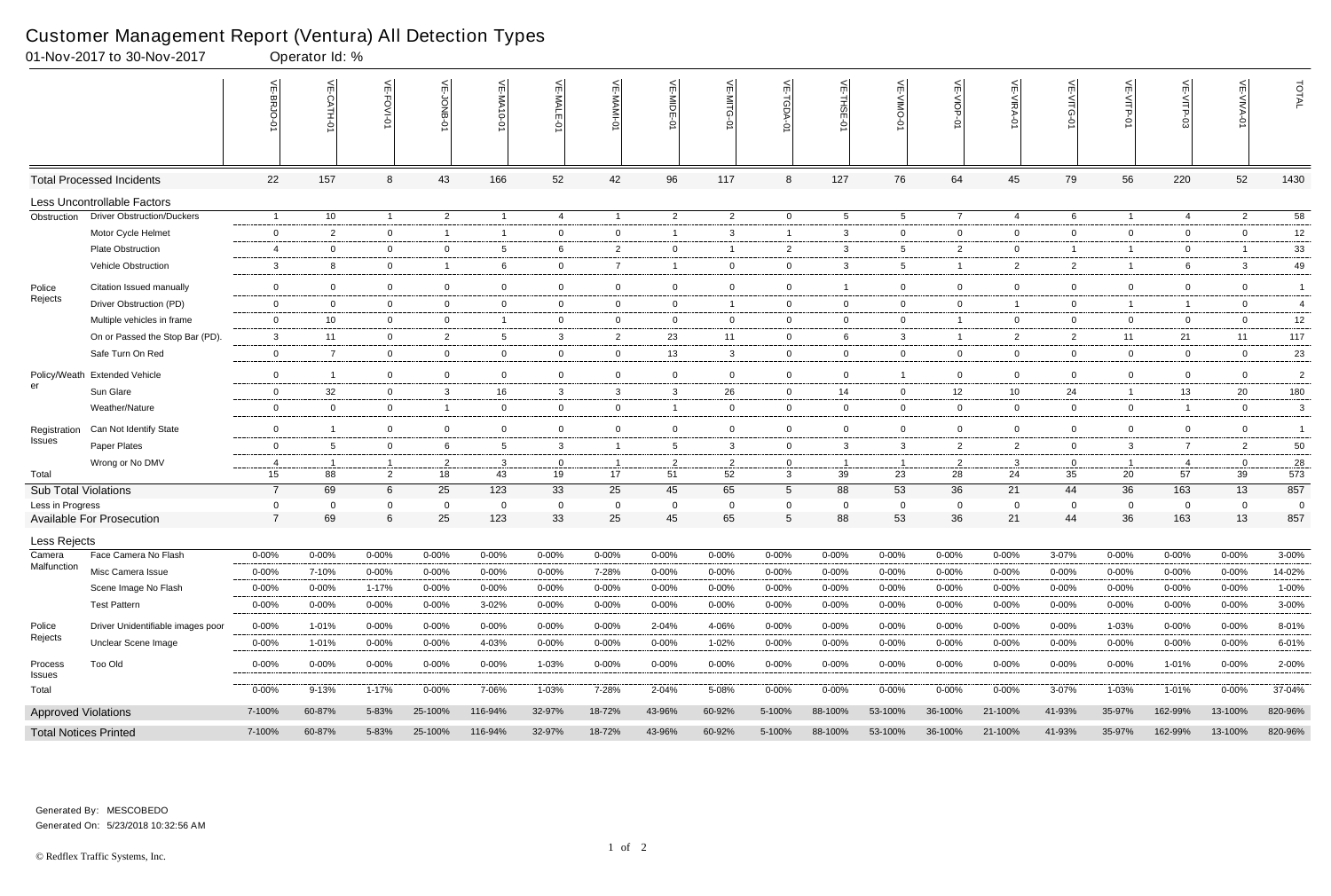Note: If you selected "All" from the "Approach:" drop down list, the statuses reflected in this report will only indicate the current

# Customer Management Report (Ventura) All Detection Types<br>01-Nov-2017 to 30-Nov-2017<br>00erator Id: %

| 01-Nov-2017 to 30-Nov-2017 | $\sim$ | Operator Id: % |  | . |  |  |   |  |   |  |  |  |
|----------------------------|--------|----------------|--|---|--|--|---|--|---|--|--|--|
|                            | ∸      |                |  |   |  |  | د |  | ∸ |  |  |  |

Generated On: 5/23/2018 10:32:56 AM Generated By: MESCOBEDO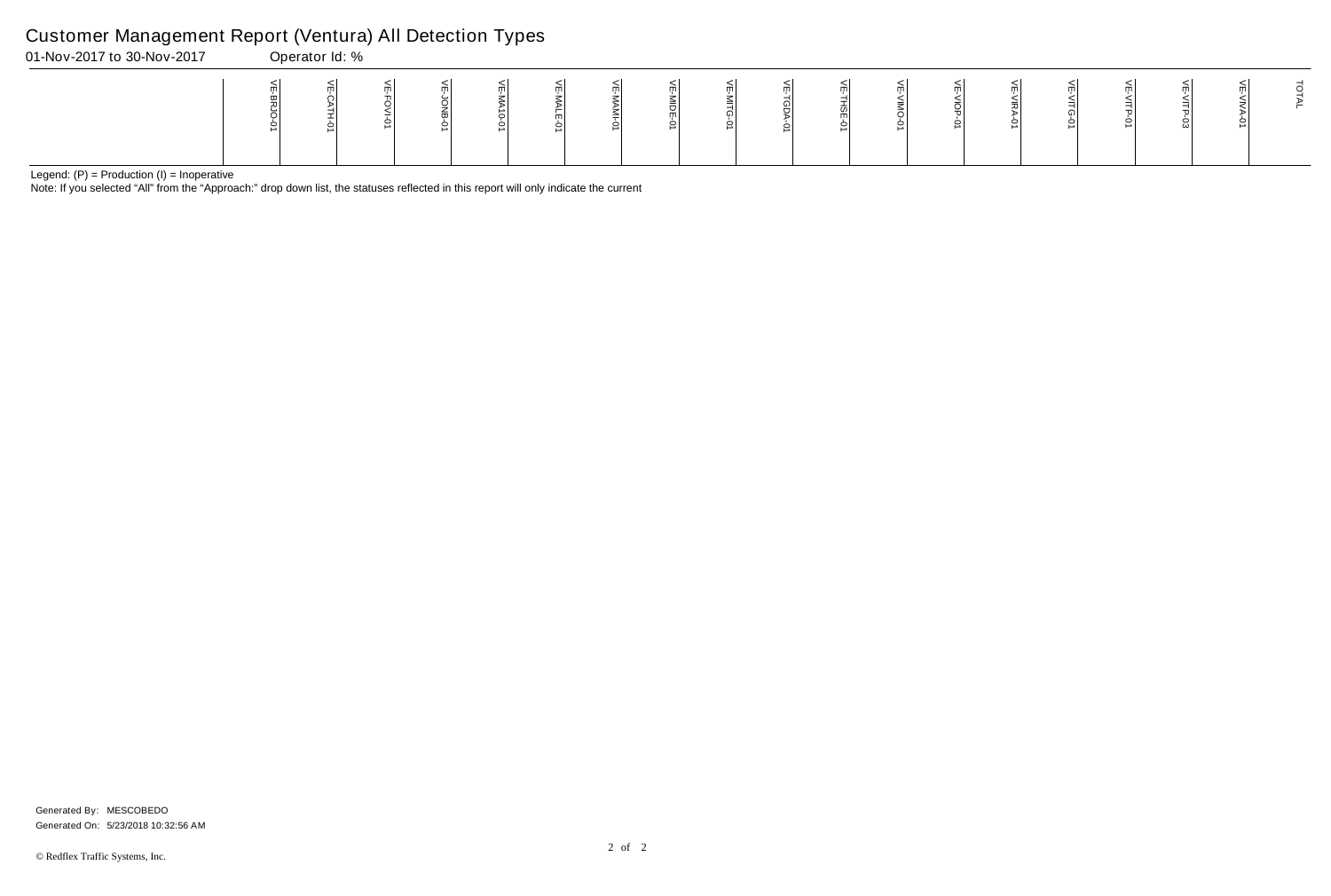|                             | 01-Dec-2017 to 31-Dec-2017         |                          | Operator Id: %  |                 |                |                          |                |                |                |                 |                |                |                |                 |                |                 |                |                |                 |                |
|-----------------------------|------------------------------------|--------------------------|-----------------|-----------------|----------------|--------------------------|----------------|----------------|----------------|-----------------|----------------|----------------|----------------|-----------------|----------------|-----------------|----------------|----------------|-----------------|----------------|
|                             |                                    |                          | $\widetilde{E}$ | 늰<br>FOVI-01    | ے              | VE-MA10-01               | VE-MALE<br>ò   |                | VE-MIDE-01     | VE-MITG-0       | VE-TGDA-0      | VE-THSE-01     | VE-VIMO-01     | VE-VIOP-01      | VE-VIRA-01     | ے<br>VITG-01    | VE-VITP-01     | <b>SD-41IV</b> | 늰               | TOTAL          |
|                             | <b>Total Processed Incidents</b>   | 38                       | 265             | 6               | 32             | 190                      | 54             | 50             | 96             | 92              | 16             | 126            | 53             | 42              | 44             | 98              | 93             | 135            | 46              | 1476           |
|                             | <b>Less Uncontrollable Factors</b> |                          |                 |                 |                |                          |                |                |                |                 |                |                |                |                 |                |                 |                |                |                 |                |
| Obstruction                 | <b>Driver Obstruction/Duckers</b>  | 6                        | 29              | $\overline{1}$  | $\overline{1}$ | $\overline{7}$           | $5^{\circ}$    | $\mathbf{3}$   | $\overline{2}$ | $\overline{1}$  | $\overline{0}$ | $\overline{4}$ | 6              | $5\overline{)}$ | $\overline{4}$ | 10              | $\overline{1}$ | $\overline{4}$ | $\overline{1}$  | 90             |
|                             | Motor Cycle Helmet                 | $\overline{1}$           | $\Omega$        | $\overline{0}$  | $\overline{1}$ | -1                       | $\mathbf{0}$   | $\mathbf 0$    | -1             | $\mathbf{1}$    | $\mathbf 0$    | $\overline{4}$ | $\mathbf{0}$   | $\overline{0}$  | $\mathbf 0$    | $\mathbf 0$     | $\mathbf 0$    | $\mathbf 0$    | $\mathbf 0$     | 9              |
|                             | <b>Plate Obstruction</b>           | 3                        | -4              | $\overline{0}$  | $\overline{1}$ | 5                        | 4              | $\overline{2}$ | - 1            | $\overline{0}$  | $\overline{1}$ | -1             | $5^{\circ}$    | $\overline{0}$  | -1             | -1              | $\overline{0}$ | $\mathbf{3}$   | $\overline{0}$  | 32             |
|                             | Vehicle Obstruction                | $\overline{2}$           | $\overline{7}$  | $\mathbf 0$     | 4              | 9                        |                | 12             | $\mathbf 0$    | $\overline{0}$  | $\overline{1}$ | 3              | 3              | $\overline{0}$  | $\mathbf{3}$   | 10              | $\overline{0}$ | 3              | $\overline{2}$  | 60             |
| Police                      | Driver Obstruction (PD)            | $\overline{0}$           | $\mathbf 0$     | $\overline{0}$  | $\overline{0}$ | $\mathbf 0$              | $\mathbf 0$    | $\mathbf 0$    | $\mathbf 0$    | $\overline{0}$  | $\overline{0}$ | $\overline{0}$ | $\mathbf 0$    | $\overline{0}$  | $\mathbf 0$    | $\mathbf 0$     | $\mathbf 0$    | $\overline{1}$ | $\overline{0}$  | $\overline{1}$ |
| Rejects                     | Incorrect/Incomplete DMV           | $\overline{0}$           | 2               | $\overline{0}$  | $\overline{0}$ | $\mathbf{0}$             | $\mathbf{0}$   | $\overline{0}$ | -1             | $\mathbf{0}$    | $\overline{0}$ | $\overline{0}$ | $\mathbf{0}$   | $\overline{0}$  | $\overline{1}$ | -1              | $\overline{0}$ | $\mathbf{0}$   | $\overline{0}$  | 5              |
|                             | Multiple vehicles in frame         | $\overline{0}$           | -9              | $\overline{0}$  | $\mathbf 0$    | $\overline{\phantom{a}}$ | $\mathbf{0}$   | $\mathbf 0$    | $\mathbf 0$    | $\overline{0}$  | $\mathbf 0$    | $\overline{0}$ | $\mathbf{0}$   | $\mathbf{0}$    | $\mathbf 0$    | $\mathbf 0$     | $\overline{0}$ | $\mathbf 0$    | $\mathbf 0$     | $10\,$         |
|                             | On or Passed the Stop Bar (PD).    | $\overline{2}$           | 21              | $\overline{0}$  | $\overline{2}$ | $\overline{7}$           | $\mathbf{1}$   | $\overline{1}$ | -8             | 12 <sup>2</sup> | $\overline{2}$ | 14             | $\overline{7}$ | $5\overline{)}$ | $\overline{1}$ | 4               | 18             | 18             | 8               | 131            |
|                             | Plate Obstruction (PD)             | $\overline{0}$           | $\overline{0}$  | $\overline{0}$  | $\mathbf 0$    | $\mathbf 0$              | $\overline{0}$ | $\mathbf 0$    | $\overline{0}$ | $\overline{0}$  | $\mathbf 0$    | $\overline{0}$ | $\overline{0}$ | $\overline{0}$  | $\overline{0}$ | $\overline{0}$  | $\overline{0}$ | $\overline{1}$ | $\overline{0}$  | $\overline{1}$ |
|                             | Plate Unidentifiable               | $\mathbf 0$              | $\overline{0}$  | $\mathbf 0$     | $\mathbf 0$    | - 1                      | $\mathbf 0$    | $\mathbf 0$    |                | $\overline{0}$  | $\mathbf 0$    | $\overline{0}$ | $\mathbf{0}$   | $\overline{0}$  | $\mathbf 0$    | $\mathbf 0$     | $\mathbf 0$    | $\mathbf 0$    | $\mathbf 0$     | $\sqrt{2}$     |
|                             | <b>Police Discretion</b>           | $\overline{0}$           | $\overline{0}$  | $\overline{0}$  | $\overline{0}$ | - 1                      | $\overline{2}$ | $\overline{0}$ | $\overline{2}$ | $\overline{0}$  | $\overline{0}$ | $\mathbf{3}$   | $\overline{0}$ | $\overline{0}$  | $\overline{0}$ | $\overline{1}$  | $\overline{1}$ | $\mathbf 0$    | $\overline{0}$  | 10             |
|                             | Safe Turn On Red                   | $\overline{0}$           | 14              | $\overline{0}$  | $\overline{0}$ | $\mathbf 0$              | $\mathbf{0}$   | $\overline{0}$ | $\overline{7}$ | 3               | $\overline{0}$ | $\overline{1}$ | $\mathbf{0}$   | $\overline{0}$  | $\mathbf 0$    | $\overline{0}$  | $\overline{0}$ | $\mathbf 0$    | $\overline{0}$  | 25             |
|                             | Sun Glare                          | $\mathbf 0$              | $\overline{0}$  | $\overline{0}$  | $\overline{0}$ | -1                       | $\overline{1}$ | $\mathbf 0$    | $\overline{0}$ | $\overline{0}$  | $\overline{0}$ | $\overline{0}$ | $\mathbf{0}$   | $\overline{0}$  | $\mathbf 0$    | $\mathbf 0$     | $\mathbf 0$    | $\overline{0}$ | $\overline{0}$  | $\overline{c}$ |
| Policy/Weath                | <b>Extended Vehicle</b>            | $\mathbf 0$              | $\overline{0}$  | $\overline{0}$  | $\mathbf 0$    | $\mathbf 0$              | $\overline{0}$ | $\overline{0}$ | $\mathbf 0$    | $\overline{0}$  | $\mathbf 0$    | $\overline{0}$ | -1             | $\overline{0}$  | $\mathbf 0$    | $\overline{0}$  | $\overline{0}$ | $\mathbf 0$    | $\overline{0}$  | $\overline{1}$ |
| er                          | Sun Glare                          | 3                        | 60              | $\overline{0}$  | $\mathbf 0$    | 9                        | $\mathbf{1}$   | $\overline{4}$ | 9              | 16              | $\overline{0}$ | 12             | $\mathbf{0}$   | 4               | 13             | 10 <sup>°</sup> | $5^{\circ}$    | 9              | 15              | 170            |
|                             | Weather/Nature                     | $\overline{0}$           | 3               | $\overline{0}$  | $\mathbf 0$    | -1                       | $\mathbf{0}$   | $\mathbf 0$    | $\overline{0}$ | $\overline{0}$  | $\overline{0}$ | $\overline{0}$ | $\overline{0}$ | $\overline{0}$  | $\mathbf 0$    | $\overline{0}$  | $\overline{0}$ | $\mathbf 0$    | $\overline{0}$  | 4              |
| Registration                | Out of Country Plate               | $\mathbf 0$              | $\Omega$        | $\overline{0}$  | 0              | $\mathbf 0$              | $\mathbf{0}$   | $\mathbf 0$    | $\mathbf 0$    | $\overline{0}$  | $\mathbf{0}$   | $\overline{0}$ | $\mathbf{0}$   | $\overline{0}$  |                | $\overline{0}$  | $\overline{0}$ | $\mathbf 0$    | $\overline{0}$  | $\overline{1}$ |
| Issues                      | Paper Plates                       | $\overline{2}$           | 9               | $\overline{0}$  | $\overline{1}$ | 5                        | $\mathbf 0$    | $\overline{1}$ | $\overline{7}$ | $\mathbf{1}$    | $\overline{0}$ | $\overline{4}$ | $\overline{2}$ | $\overline{2}$  | $\overline{2}$ | 3               | $\overline{7}$ | 5              | 2               | 53             |
|                             | Wrong or No DMV                    | $\overline{\phantom{0}}$ | -6              | $\overline{0}$  | $\overline{0}$ | 6                        | $\overline{2}$ | $\overline{0}$ | $\overline{2}$ | $\overline{2}$  | $\overline{0}$ | $\overline{2}$ | $\overline{2}$ | $\overline{1}$  | $\overline{1}$ | -1              | 3              | -6             | $\overline{2}$  | 37             |
| Total                       |                                    | 20                       | 164             | $\overline{1}$  | 10             | 54                       | 17             | 23             | 41             | 36              | $\overline{4}$ | 48             | 26             | 17              | 27             | 41              | 35             | 50             | 30 <sup>2</sup> | 644            |
| <b>Sub Total Violations</b> |                                    | 18                       | 101             | 5               | 22             | 136                      | 37             | 27             | 55             | 56              | 12             | 78             | 27             | 25              | 17             | 57              | 58             | 85             | 16              | 832            |
| Less in Progress            |                                    | 0                        | $\Omega$        | $\mathbf 0$     | $\overline{0}$ | $\Omega$                 | $\Omega$       | $\mathbf 0$    | 0              | $\mathbf 0$     | $\mathbf 0$    | $\mathbf 0$    | $\mathbf 0$    | $\mathbf 0$     | $\Omega$       | $\mathbf 0$     | $\mathbf 0$    | $\mathbf 0$    | 0               | 0              |
|                             | <b>Available For Prosecution</b>   | 18                       | 101             | $5\phantom{.0}$ | 22             | 136                      | 37             | 27             | 55             | 56              | 12             | 78             | 27             | 25              | 17             | 57              | 58             | 85             | 16              | 832            |
| Less Rejects                |                                    |                          |                 |                 |                |                          |                |                |                |                 |                |                |                |                 |                |                 |                |                |                 |                |
| Camera<br>Malfunction       | Face Camera Flash                  | $0 - 00\%$               | $0 - 00%$       | $0 - 00%$       | $0 - 00\%$     | 0-00%                    | $0 - 00\%$     | $0 - 00%$      | 0-00%          | $0 - 00%$       | $0 - 00\%$     | $0 - 00%$      | $0 - 00%$      | $0 - 00\%$      | $0 - 00\%$     | 1-02%           | $0 - 00%$      | $0 - 00%$      | $0 - 00\%$      | 1-00%          |
|                             | Face Camera Focus Blurry           | $0 - 00\%$               | 1-01%           | $0 - 00\%$      | $0 - 00%$      | $0 - 00%$                | 0-00%          | 0-00%          | $0 - 00%$      | $0 - 00%$       | 0-00%          | $0 - 00%$      | $0 - 00%$      | $0 - 00\%$      | $0 - 00\%$     | $0 - 00%$       | 1-02%          | 0-00%          | $0 - 00\%$      | 2-00%          |
|                             | Face Camera No Flash               | $0 - 00%$                | $0 - 00%$       | $0 - 00\%$      | $0 - 00%$      | $0 - 00\%$               | $0 - 00\%$     | $0 - 00%$      | $0 - 00%$      | 0-00%           | $0 - 00\%$     | $0 - 00%$      | $0 - 00%$      | $0 - 00\%$      | $0 - 00\%$     | 1-02%           | 0-00%          | $0 - 00\%$     | $0 - 00\%$      | 1-00%          |
|                             | Rear Plate Camera Blurry           | $0 - 00%$                | 1-01%           | $0 - 00\%$      | $0 - 00%$      | $0 - 00%$                | $0 - 00\%$     | $0 - 00\%$     | $0 - 00%$      | $0 - 00\%$      | 0-00%          | $0 - 00%$      | $0 - 00%$      | 1-04%           | $0 - 00%$      | 0-00%           | $0 - 00%$      | $0 - 00\%$     | 1-06%           | 3-00%          |
|                             | Rear Plate Flash Inappropriate     | 1-06%                    | $0 - 00%$       | $0 - 00%$       | 1-05%          | $0 - 00%$                | 1-03%          | $0 - 00\%$     | $0 - 00%$      | $0 - 00\%$      | 0-00%          | $0 - 00%$      | $0 - 00%$      | $0 - 00\%$      | $0 - 00\%$     | $0 - 00%$       | 0-00%          | $0 - 00%$      | $0 - 00\%$      | 3-00%          |
|                             | Video Skips                        | $0 - 00%$                | $0 - 00%$       | 0-00%           | $0 - 00%$      | $0 - 00%$                | 0-00%          | 0-00%          | $0 - 00%$      | 0-00%           | 0-00%          | $0 - 00%$      | $0 - 00%$      | 0-00%           | $0 - 00%$      | 1-02%           | 0-00%          | 0-00%          | 1-06%           | 2-00%          |
| Police                      | Driver Unidentifiable images poor  | $0 - 00%$                | 1-01%           | $0 - 00%$       | $0 - 00%$      | 0-00%                    | $0 - 00\%$     | $0 - 00%$      | 1-02%          | 1-02%           | 0-00%          | $0 - 00%$      | $0 - 00%$      | $0 - 00\%$      | $0 - 00\%$     | 0-00%           | 0-00%          | $0 - 00%$      | $0 - 00\%$      | 3-00%          |
| Rejects                     | Unclear Scene Image                | $0 - 00\%$               | $0 - 00\%$      | $0 - 00\%$      | $0 - 00%$      | $0 - 00\%$               | $0 - 00\%$     | $0 - 00\%$     | $0 - 00%$      | 1-02%           | 0-00%          | $0 - 00%$      | $0 - 00%$      | $0 - 00\%$      | $0 - 00\%$     | $0 - 00%$       | $0 - 00%$      | $0 - 00\%$     | $0 - 00\%$      | 1-00%          |
| Process<br>Issues           | Too Old                            | $0 - 00\%$               | $0 - 00\%$      | $0 - 00\%$      | $0 - 00%$      | $0 - 00\%$               | $0 - 00\%$     | 0-00%          | $0 - 00%$      | $0 - 00\%$      | 0-00%          | $0 - 00%$      | $0 - 00%$      | $0 - 00\%$      | $0 - 00\%$     | 1-02%           | $0 - 00%$      | $0 - 00\%$     | $0 - 00\%$      | 1-00%          |
| Total                       |                                    | 1-06%                    | 3-03%           | $0 - 00\%$      | 1-05%          | $0 - 00\%$               | 1-03%          | $0 - 00\%$     | 1-02%          | 2-04%           | $0 - 00\%$     | $0 - 00%$      | $0 - 00\%$     | 1-04%           | $0 - 00\%$     | 4-07%           | 1-02%          | $0 - 00\%$     | $2 - 12%$       | 17-02%         |

Generated On: 5/23/2018 10:33:43 AM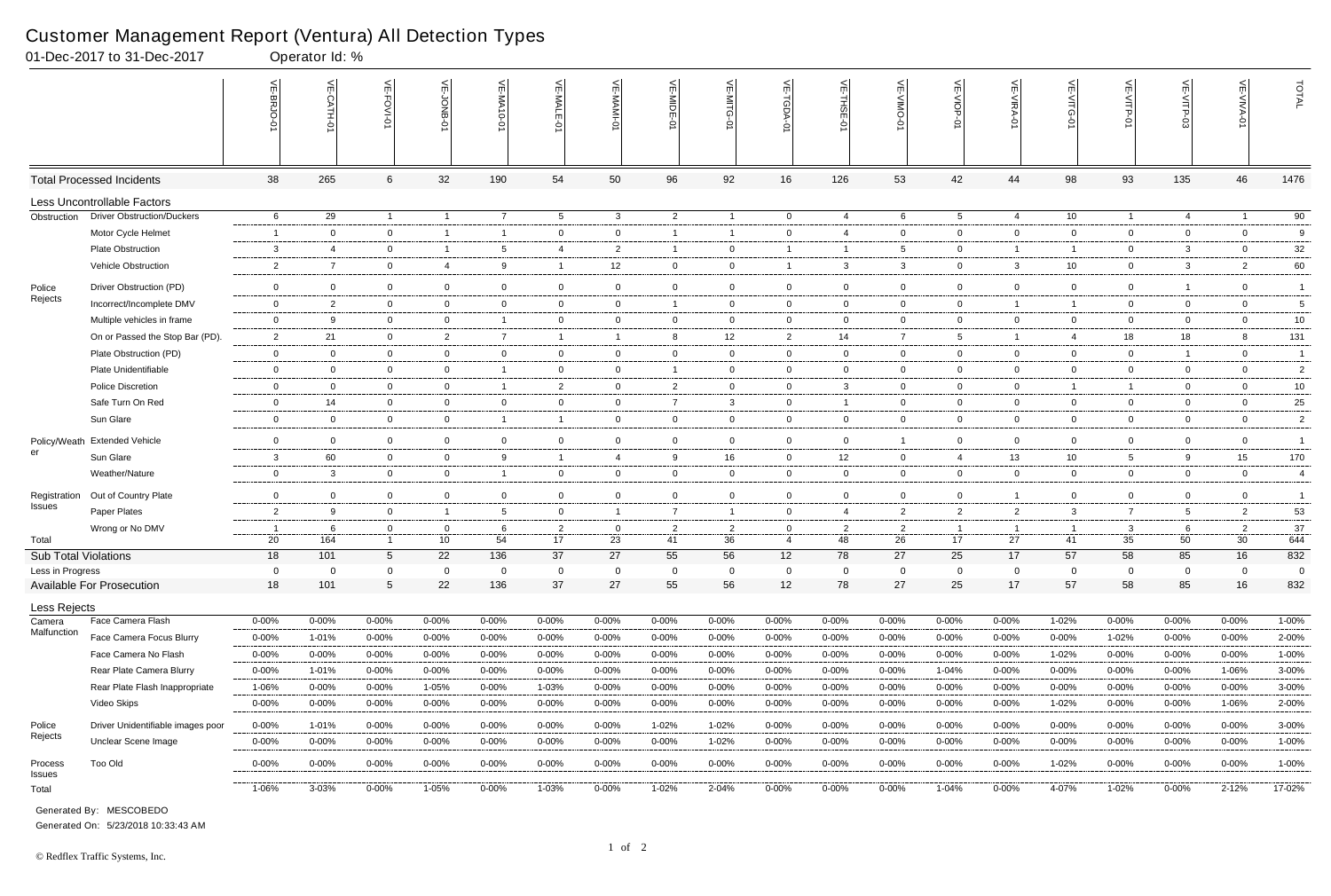I

| 01-Dec-2017 to 31-Dec-2017   |        | Operator Id: % |        |        |          |        |         |        |        |         |         |         |        |         |        |        |         |        |         |
|------------------------------|--------|----------------|--------|--------|----------|--------|---------|--------|--------|---------|---------|---------|--------|---------|--------|--------|---------|--------|---------|
|                              |        |                |        |        |          |        |         |        |        |         |         |         |        |         |        |        |         |        |         |
| <b>Approved Violations</b>   | 17-94% | 98-97%         | 5-100% | 21-95% | 136-100% | 36-97% | 27-100% | 54-98% | 54-96% | 12-100% | 78-100% | 27-100% | 24-96% | 17-100% | 53-93% | 57-98% | 85-100% | 14-88% | 815-98% |
| <b>Total Notices Printed</b> | 17-94% | 98-97%         | 5-100% | 21-95% | 136-100% | 36-97% | 27-100% | 54-98% | 54-96% | 12-100% | 78-100% | 27-100% | 24-96% | 17-100% | 53-93% | 57-98% | 85-100% | 14-88% | 815-98% |

Note: If you selected "All" from the "Approach:" drop down list, the statuses reflected in this report will only indicate the current

#### Customer Management Report (Ventura) All Detection Types

Generated On: 5/23/2018 10:33:43 AM Generated By: MESCOBEDO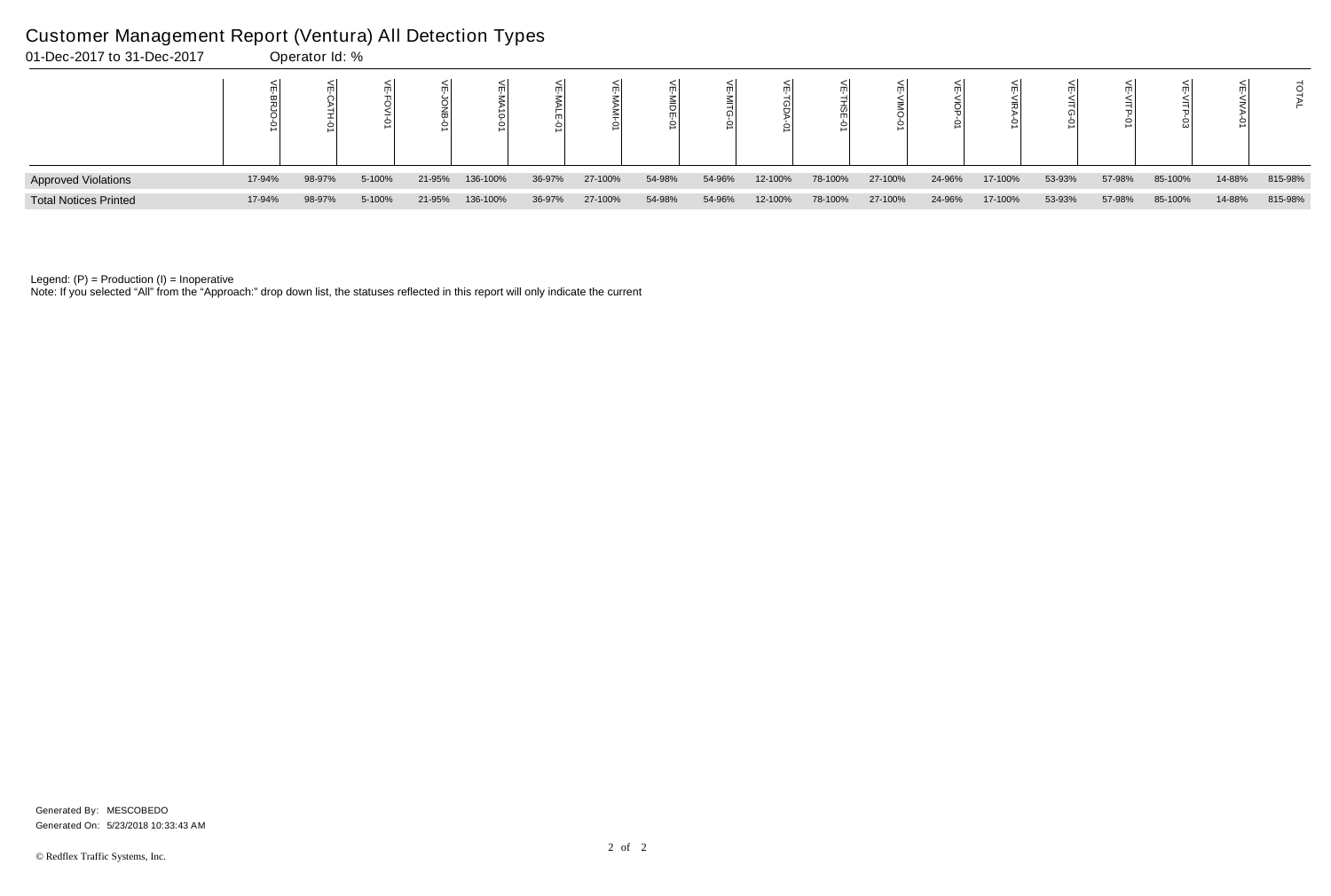|                       | 01-Jan-2018 to 31-Jan-2018                    |                          | Operator Id: %         |                             |                         |                          |                     |                        |                        |                          |                               |                     |                        |                     |                          |                                                        |                     |                         |                          |                       |
|-----------------------|-----------------------------------------------|--------------------------|------------------------|-----------------------------|-------------------------|--------------------------|---------------------|------------------------|------------------------|--------------------------|-------------------------------|---------------------|------------------------|---------------------|--------------------------|--------------------------------------------------------|---------------------|-------------------------|--------------------------|-----------------------|
|                       |                                               |                          | $\frac{1}{2}$          | 늳                           | 늦                       | VE-MA10-01               | VE-MALE             |                        | VE-MIDE-01             | VE-MITG-0                | VE-TGDA-0                     | VE-THSE-01          | VE-VIMO-01             | VE-VIOP-01          | VE-VIRA-01               | $\stackrel{\textstyle<}{\scriptstyle\rm m}$<br>VITG-01 | VE-VITP-01          |                         | 늰                        | TOTAL                 |
|                       | <b>Total Processed Incidents</b>              | 33                       | 235                    | 14                          | 29                      | 149                      | 56                  | 44                     | 95                     | 88                       | 17                            | 124                 | 40                     | 38                  | 30                       | 216                                                    | 94                  | 79                      | 41                       | 1422                  |
|                       | Less Uncontrollable Factors                   |                          |                        |                             |                         |                          |                     |                        |                        |                          |                               |                     |                        |                     |                          |                                                        |                     |                         |                          |                       |
| Obstruction           | <b>Driver Obstruction/Duckers</b>             | $\overline{7}$           | 28                     | $\overline{4}$              | $\mathbf{3}$            | $\overline{7}$           | 10                  | 4                      | $\overline{c}$         | $\mathbf{3}$             | $\overline{2}$                | $\overline{4}$      | $\overline{2}$         | $\mathbf{3}$        | $\overline{2}$           | 27                                                     | 9                   | $\overline{1}$          | $\mathbf{3}$             | $\overline{121}$      |
|                       | Motor Cycle Helmet                            | $\mathbf 0$              | -1                     | $\overline{0}$              | $\overline{0}$          | $\mathbf 0$              | $\overline{1}$      | $\mathbf 0$            |                        | $\mathbf{1}$             | $\mathbf 0$                   | 3                   | $\mathbf{0}$           | $\mathbf{1}$        | $\mathbf 0$              | -1                                                     | $\overline{0}$      | $\mathbf 0$             |                          | $10$                  |
|                       | <b>Plate Obstruction</b>                      | $\overline{0}$           | -5                     | $\mathbf 0$                 | $\overline{2}$          | $\overline{2}$           | $\overline{1}$      | $\overline{1}$         | $\overline{2}$         | $\overline{2}$           | $\overline{1}$                | -1                  | $\overline{2}$         | $\overline{0}$      | $\overline{0}$           | -1                                                     | $\overline{0}$      | $\mathbf 0$             | $\overline{0}$           | 20                    |
|                       | Vehicle Obstruction                           | $\overline{0}$           | -5                     | $\overline{0}$              | $\mathbf 0$             | $\mathbf{3}$             | $\mathbf{0}$        | $5\overline{)}$        | $\mathbf 0$            | $\overline{0}$           | $\mathbf 0$                   | $\overline{2}$      | $\overline{2}$         | $\overline{0}$      |                          | 10                                                     | $\mathbf{3}$        | $\overline{1}$          | $\mathbf 0$              | 32                    |
| Police                | Driver Obstruction (PD)                       | $\overline{0}$           | $\mathbf 0$            | $\mathbf 0$                 | $\mathbf 0$             |                          | $\mathbf 0$         | $\overline{0}$         | $\mathbf 0$            | $\mathbf 0$              | $\overline{1}$                | $\overline{0}$      | $\mathbf 0$            | $\overline{0}$      | $\overline{1}$           | $\mathbf 1$                                            | $\mathbf 0$         | $\mathbf 0$             | $\mathbf 0$              | $\overline{4}$        |
| Rejects               | Incorrect/Incomplete DMV                      | $\overline{0}$           | $\mathbf{0}$           | $\overline{0}$              | $\overline{0}$          | - 1                      | $\mathbf{0}$        | $\overline{0}$         | $\overline{0}$         | $\mathbf{0}$             | $\overline{0}$                | -1                  | $\mathbf{0}$           | $\overline{0}$      | $\overline{0}$           | $\mathbf 0$                                            | $\overline{0}$      | $\overline{0}$          | $\overline{0}$           | $\overline{2}$        |
|                       | <b>Invalid Offense</b>                        | $\mathbf 0$              | $\Omega$               | $\overline{0}$              | $\mathbf 0$             | 0                        | $\mathbf{0}$        | $\mathbf 0$            | $\mathbf 0$            | $\mathbf 0$              | $\mathbf 0$                   |                     | $\mathbf{0}$           | 0                   |                          | $\mathbf 0$                                            | $\overline{0}$      | $\mathbf 0$             | $\mathbf 0$              | $\sqrt{2}$            |
|                       | Multiple vehicles in frame                    | $\overline{0}$           | 16                     | $\overline{0}$              | $\overline{0}$          | $\mathbf 0$              | $\overline{0}$      | $\overline{0}$         | $\overline{0}$         | $\overline{0}$           | $\mathbf{0}$                  | $\overline{0}$      | 1                      | $\overline{0}$      | $\overline{0}$           | $\overline{0}$                                         | $\overline{0}$      | $\mathbf{0}$            | $\overline{0}$           | $17\,$                |
|                       | On or Passed the Stop Bar (PD).               | $\mathbf{3}$             | 25                     | $\overline{0}$              | $\overline{1}$          | 14                       | $\overline{7}$      | $\mathbf 0$            | 11                     | 6                        | $\overline{2}$                | 14                  | $\overline{2}$         | $\overline{1}$      | $\overline{1}$           | 19                                                     | 22                  | 17                      | $\overline{7}$           | 152                   |
|                       | Plate Obstruction (PD)                        | $\mathbf 0$              | $\mathbf 0$            | $\overline{0}$              | $\mathbf 0$             | 0                        | $\overline{2}$      | $\overline{0}$         |                        | $\overline{0}$           | $\mathbf 0$                   | $\overline{1}$      | $\mathbf{0}$           | $\mathbf{1}$        | $\mathbf 0$              |                                                        | $\mathbf 0$         | $\mathbf 0$             | $\mathbf 0$              | 6                     |
|                       | Plate Unidentifiable                          | $\overline{0}$           | $\overline{0}$         | $\overline{0}$              | $\overline{0}$          | -1                       | $\mathbf{1}$        | $\overline{0}$         | $\mathbf 0$            | $\overline{0}$           | 0                             | $\overline{1}$      | $\mathbf{0}$           | $\overline{0}$      | $\overline{0}$           | $\overline{0}$                                         | $\overline{0}$      | $\mathbf 0$             | $\overline{0}$           | 3                     |
|                       | Safe Turn On Red                              | $\overline{0}$           | 8                      | $\overline{0}$              | $\overline{0}$          | $\overline{0}$           | $\mathbf{0}$        | $\overline{0}$         | $\overline{2}$         | $\mathbf{3}$             | $\mathbf 0$                   | $\overline{0}$      | $\mathbf{0}$           | $\overline{0}$      | $\mathbf 0$              | $\overline{0}$                                         | $\mathbf 0$         | $\mathbf 0$             | $\overline{0}$           | 13                    |
| Policy/Weath          | <b>Extended Vehicle</b>                       | $\mathbf 0$              | $\Omega$               | $\overline{0}$              | - 1                     | 2                        |                     | $\mathsf{O}\xspace$    | $\mathbf 0$            | $\mathbf 0$              | $\overline{0}$                | $\overline{0}$      |                        | $\mathbf 0$         | $\mathbf 0$              | 0                                                      | $\mathbf 0$         | $\mathbf 0$             | $\overline{2}$           | $\overline{7}$        |
| er                    | Sun Glare                                     | $\mathbf 0$              | 28                     | $\overline{0}$              | $\mathbf 0$             | 9                        | $\overline{2}$      | $\overline{1}$         | 12                     | 9                        | $\overline{1}$                | 11                  | -1                     | 5                   | $\overline{7}$           | 4                                                      | 4                   | 4                       | $\overline{7}$           | 105                   |
|                       | Weather/Nature                                | $\mathbf 0$              | $\overline{2}$         | $\overline{0}$              | $\overline{2}$          | 4                        | 4                   | $\mathbf{3}$           | $\overline{4}$         | $\overline{2}$           | $\overline{2}$                | $\overline{0}$      | $\mathbf{0}$           | 4                   | $\overline{0}$           | 6                                                      | $\mathbf{3}$        | $\overline{2}$          | $\mathbf{3}$             | 41                    |
| Registration          | Paper Plates                                  | $\mathbf{3}$             | $\overline{7}$         | $\overline{0}$              | $\mathbf 0$             | 8                        | $\mathbf 0$         | $\overline{2}$         | -3                     | 5                        | $\mathbf 0$                   |                     |                        | $\overline{1}$      | $\overline{0}$           | 9                                                      | $\overline{1}$      | $\overline{2}$          |                          | 44                    |
| Issues                | Wrong or No DMV                               | - 1                      | -5                     | $\mathbf 0$                 | 0                       | 2                        |                     | $\overline{1}$         | -6                     |                          | -1                            | $\mathbf{3}$        | 3                      | 3                   |                          |                                                        | 0                   | - 1                     | $\Omega$                 | 36                    |
| Total                 |                                               | 14                       | 130                    | $\overline{4}$              | 9                       | 54                       | 30                  | 17                     | 44                     | 32                       | 10                            | 43                  | 15                     | 19                  | 14                       | 86                                                     | 42                  | 28                      | 24                       | 615                   |
| Sub Total Violations  |                                               | 19                       | 105                    | 10                          | 20                      | 95                       | 26                  | 27                     | 51                     | 56                       | $\overline{7}$                | 81                  | 25                     | 19                  | 16                       | 130                                                    | 52                  | 51                      | 17                       | 807                   |
| Less in Progress      | <b>Available For Prosecution</b>              | 0<br>19                  | 0<br>105               | $\Omega$<br>10 <sup>°</sup> | $\mathbf 0$<br>20       | 0<br>95                  | 26                  | $\mathbf 0$<br>27      | 0<br>51                | $\mathbf 0$<br>56        | $\mathbf 0$<br>$\overline{7}$ | 0<br>81             | $\Omega$<br>25         | $\mathbf 0$<br>19   | 0<br>16                  | $\mathbf 0$<br>130                                     | $\mathbf 0$<br>52   | $\mathbf 0$<br>51       | $\Omega$<br>17           | $\overline{0}$<br>807 |
|                       |                                               |                          |                        |                             |                         |                          |                     |                        |                        |                          |                               |                     |                        |                     |                          |                                                        |                     |                         |                          |                       |
| Less Rejects          |                                               |                          |                        |                             |                         |                          |                     |                        |                        |                          |                               |                     |                        |                     |                          |                                                        |                     |                         |                          |                       |
| Camera<br>Malfunction | Face Camera Flash<br>Face Camera Focus Blurry | $0 - 00\%$               | $0 - 00%$              | $0 - 00\%$                  | 1-05%                   | $0 - 00%$                | $0 - 00\%$          | 0-00%                  | $0 - 00%$              | $0 - 00\%$               | 0-00%                         | 3-04%               | $0 - 00%$              | $0 - 00\%$          | $0 - 00\%$               | 0-00%                                                  | $0 - 00%$           | 0-00%                   | $0 - 00\%$               | 4-00%                 |
|                       | Face Camera No Flash                          | $0 - 00\%$<br>$0 - 00\%$ | $0 - 00%$<br>$0 - 00%$ | $0 - 00%$<br>0-00%          | $0 - 00%$<br>$0 - 00\%$ | $0 - 00\%$<br>$0 - 00\%$ | 0-00%<br>$0 - 00\%$ | $0 - 00%$<br>$0 - 00%$ | $0 - 00%$<br>$0 - 00%$ | $0 - 00\%$<br>$0 - 00\%$ | 0-00%<br>$0 - 00\%$           | $0 - 00\%$<br>1-01% | $0 - 00%$<br>$0 - 00%$ | 1-05%<br>$0 - 00\%$ | $0 - 00\%$<br>$0 - 00\%$ | $0 - 00%$<br>$0 - 00%$                                 | 0-00%<br>$0 - 00\%$ | $0 - 00\%$<br>$0 - 00%$ | $0 - 00\%$<br>$0 - 00\%$ | 1-00%<br>1-00%        |
|                       | Plate Not in Frame                            | $0 - 00\%$               | $0 - 00\%$             | $0 - 00\%$                  | $0 - 00\%$              | $0 - 00\%$               | 0-00%               | 0-00%                  | $0 - 00%$              | $0 - 00\%$               | 0-00%                         | $0 - 00%$           | 1-04%                  | 0-00%               | $0 - 00\%$               | $0 - 00%$                                              | $0 - 00%$           | $0 - 00\%$              | $0 - 00\%$               | 1-00%                 |
|                       | Rear Plate Camera Blurry                      | $0 - 00\%$               | 1-01%                  | 0-00%                       | $0 - 00%$               | $0 - 00\%$               | $0 - 00\%$          | 1-04%                  | $0 - 00%$              | 0-00%                    | $0 - 00\%$                    | $0 - 00%$           | $0 - 00\%$             | $0 - 00\%$          | $0 - 00\%$               | $0 - 00\%$                                             | $0 - 00\%$          | $0 - 00\%$              | $0 - 00\%$               | 2-00%                 |
|                       | Scene Image Flash Inappropriate               | $0 - 00\%$               | $0 - 00\%$             | $0 - 00\%$                  | $0 - 00\%$              | $0 - 00\%$               | $0 - 00\%$          | $0 - 00\%$             | 1-02%                  | $0 - 00\%$               | $0 - 00\%$                    | $0 - 00%$           | $0 - 00%$              | $0 - 00\%$          | 1-06%                    | $0 - 00%$                                              | $0 - 00\%$          | $0 - 00\%$              | $0 - 00\%$               | 2-00%                 |
|                       |                                               |                          |                        |                             |                         |                          |                     |                        |                        |                          |                               |                     |                        |                     |                          |                                                        |                     |                         |                          |                       |
| Police<br>Rejects     | Driver Unidentifiable images poor             | $0 - 00\%$               | 3-03%                  | $0 - 00\%$                  | $0 - 00%$               | $0 - 00\%$               | $0 - 00\%$          | 0-00%                  | $0 - 00%$              | $0 - 00\%$               | 0-00%                         | $0 - 00%$           | $0 - 00\%$             | 1-05%               | 1-06%                    | 1-01%                                                  | 1-02%               | 1-02%                   | 1-06%                    | 9-01%                 |
|                       | Plate Unclear                                 | $0 - 00\%$               | $0 - 00\%$             | $0 - 00\%$                  | $0 - 00%$               | $0 - 00\%$               | 1-04%               | $0 - 00%$              | $0 - 00%$              | $0 - 00\%$               | 0-00%                         | $0 - 00%$           | 1-04%                  | $0 - 00\%$          | $0 - 00\%$               | $0 - 00%$                                              | 2-04%               | 0-00%                   | 1-06%                    | 5-01%                 |
|                       | Red-light not visible in                      | $0 - 00\%$               | $0 - 00%$              | $0 - 00\%$                  | $0 - 00%$               | 1-01%                    | $0 - 00\%$          | 0-00%                  | $0 - 00%$              | $0 - 00\%$               | 0-00%                         | $0 - 00%$           | $0 - 00%$              | $0 - 00\%$          | $0 - 00\%$               | $0 - 00%$                                              | $0 - 00%$           | $0 - 00\%$              | $0 - 00\%$               | 1-00%                 |
|                       | Unclear Scene Image                           | $0 - 00\%$               | $0 - 00\%$             | $0 - 00%$                   | $0 - 00%$               | $0 - 00\%$               | 1-04%               | $0 - 00%$              | $0 - 00%$              | $0 - 00\%$               | 0-00%                         | $0 - 00%$           | $0 - 00\%$             | $0 - 00\%$          | $0 - 00\%$               | $0 - 00%$                                              | $0 - 00%$           | $0 - 00\%$              | $0 - 00\%$               | 1-00%                 |
| Process<br>Issues     | Too Old                                       | 1-05%                    | 6-06%                  | $0 - 00\%$                  | $0 - 00%$               | 2-02%                    | $0 - 00\%$          | 1-04%                  | $0 - 00%$              | 1-02%                    | $0 - 00\%$                    | 2-02%               | $0 - 00\%$             | $0 - 00\%$          | $0 - 00\%$               | 5-04%                                                  | 3-06%               | $0 - 00\%$              | $0 - 00\%$               | 21-03%                |
| Total                 |                                               | $1 - 05%$                | 10-10%                 | $0 - 00\%$                  | 1-05%                   | 3-03%                    | 2-08%               | 2-07%                  | 1-02%                  | 1-02%                    | $0 - 00\%$                    | 6-07%               | 2-08%                  | 2-11%               | 2-12%                    | 6-05%                                                  | $6 - 12%$           | 1-02%                   | $2 - 12%$                | 48-06%                |

Generated On: 5/23/2018 10:34:12 AM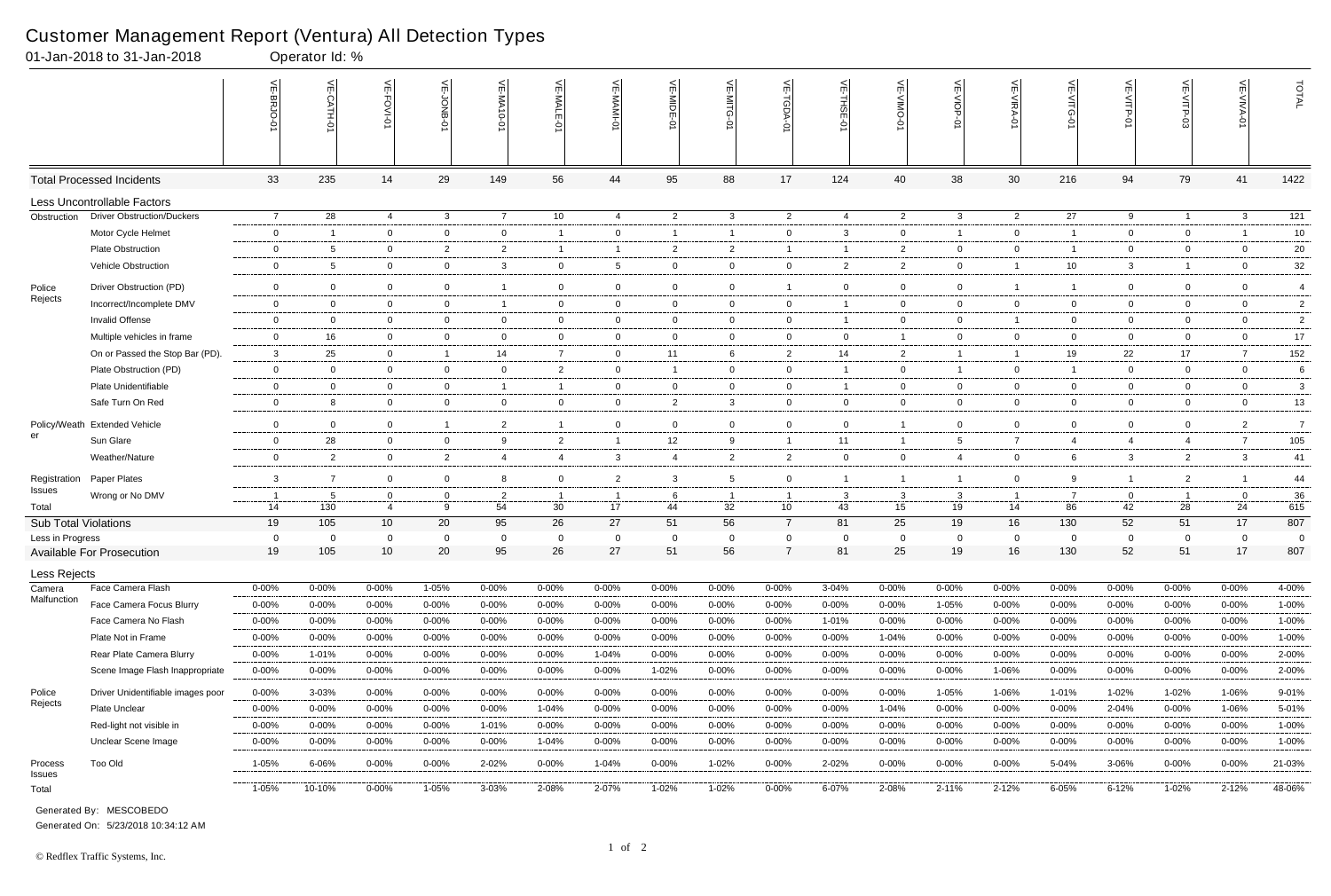| 01-Jan-2018 to 31-Jan-2018   |        | Operator Id: % |         |        |        |        |        |        |        |        |        |        |        |        |         |        |        |        |         |
|------------------------------|--------|----------------|---------|--------|--------|--------|--------|--------|--------|--------|--------|--------|--------|--------|---------|--------|--------|--------|---------|
|                              |        |                |         |        |        |        |        |        |        |        |        |        |        |        |         |        |        |        |         |
| <b>Approved Violations</b>   | 18-95% | 95-90%         | 10-100% | 19-95% | 92-97% | 24-92% | 25-93% | 50-98% | 55-98% | 7-100% | 75-93% | 23-92% | 17-89% | 14-88% | 124-95% | 46-88% | 50-98% | 15-88% | 759-94% |
| <b>Total Notices Printed</b> | 18-95% | 95-90%         | 10-100% | 19-95% | 92-97% | 24-92% | 25-93% | 50-98% | 55-98% | 7-100% | 75-93% | 23-92% | 17-89% | 14-88% | 124-95% | 46-88% | 50-98% | 15-88% | 759-94% |

Note: If you selected "All" from the "Approach:" drop down list, the statuses reflected in this report will only indicate the current

#### Customer Management Report (Ventura) All Detection Types

Generated On: 5/23/2018 10:34:12 AM Generated By: MESCOBEDO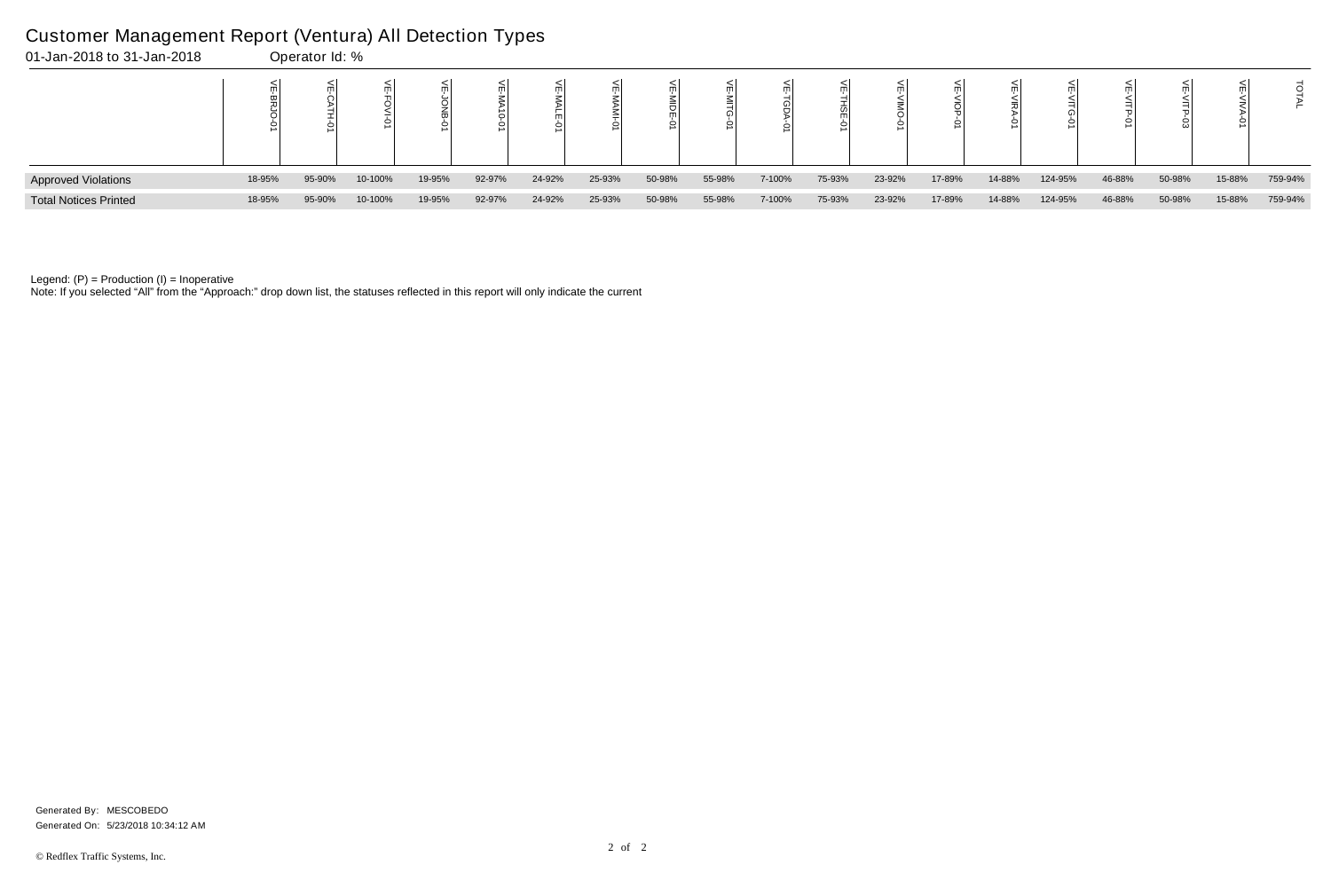|                             | 01-Feb-2018 to 28-Feb-2018          |                 | Operator Id: %          |                                  |                     |                         |                |                |                |                |                     |                |                |                |                |                                                        |                      |                |                |                |
|-----------------------------|-------------------------------------|-----------------|-------------------------|----------------------------------|---------------------|-------------------------|----------------|----------------|----------------|----------------|---------------------|----------------|----------------|----------------|----------------|--------------------------------------------------------|----------------------|----------------|----------------|----------------|
|                             |                                     |                 | $\frac{1}{2}$<br>CATH-0 | 늰<br>FOVI-01                     | 늦                   | VE-MA10-01              | VE-MALE<br>ò   |                | VE-MIDE-01     | VE-MITG-0      | VE-TGDA-0           | VE-THSE-01     | VE-VIMO-01     | VE-VIOP-01     | VE-VIRA-01     | $\stackrel{\textstyle<}{\scriptstyle\rm m}$<br>VITG-01 | VE-VITP-01           | VE-VITP-03     | 늰              | TOTAL          |
|                             | <b>Total Processed Incidents</b>    | 26              | 312                     | 18                               | 32                  | 187                     | 44             | 42             | 95             | 102            | 22                  | 127            | 47             | 34             | 33             | 162                                                    | 101                  | 90             | 56             | 1530           |
|                             | <b>Less Uncontrollable Factors</b>  |                 |                         |                                  |                     |                         |                |                |                |                |                     |                |                |                |                |                                                        |                      |                |                |                |
| Obstruction                 | <b>Driver Obstruction/Duckers</b>   | $\overline{2}$  | 32                      | $\mathbf{3}$                     | $\overline{0}$      | 4                       | $5^{\circ}$    | $\overline{1}$ | $\mathbf{3}$   | $\overline{1}$ | $\overline{0}$      | $\overline{c}$ | $\mathbf{1}$   | $\overline{7}$ | $\overline{2}$ | 15                                                     | $\mathbf{3}$         | $\overline{2}$ | 5 <sup>5</sup> | 88             |
|                             | Motor Cycle Helmet                  | $\overline{1}$  | 3                       | $\overline{0}$                   | $\mathbf 0$         | $\overline{2}$          | $\mathbf{0}$   | $\overline{0}$ | $\overline{2}$ | $\mathbf{3}$   | $\mathbf 0$         | $\overline{2}$ | $\mathbf{0}$   | $\overline{0}$ | $\overline{1}$ | $\mathbf 0$                                            | $\overline{0}$       | $\mathbf 0$    |                | 15             |
|                             | <b>Plate Obstruction</b>            | -1              | 3                       | $\overline{0}$                   | $\overline{0}$      | $\mathbf{3}$            | $\overline{2}$ | $\overline{0}$ | $\overline{0}$ | $\overline{0}$ | 0                   | -1             | 3              | $\overline{1}$ | -1             | -1                                                     | $\overline{0}$       | $\mathbf 0$    | $\overline{0}$ | 16             |
|                             | Vehicle Obstruction                 | $\overline{2}$  | 13                      | $\overline{1}$                   | $\mathbf 0$         | $\overline{7}$          | $\overline{2}$ | $\overline{4}$ | $\mathbf 0$    |                | $\mathbf 0$         | 3              | 3              | $\overline{0}$ | $\overline{2}$ | 8                                                      | $\overline{0}$       | $\overline{1}$ | $\overline{0}$ | 47             |
| Police                      | Driver Obstruction (PD)             | $\overline{0}$  | $\overline{0}$          | $\mathbf 0$                      | $\overline{0}$      | $\overline{0}$          | $\mathbf 0$    | $\overline{0}$ | $\overline{0}$ | $\overline{0}$ | $\overline{1}$      | $\overline{0}$ | 1              | $\overline{0}$ | $\mathbf 0$    | $\mathbf 0$                                            | $\overline{0}$       | $\overline{1}$ | $\mathbf 0$    | $\mathbf{3}$   |
| Rejects                     | <b>Emergency Vehicle Responding</b> | $\overline{0}$  | $\overline{0}$          | $\overline{0}$                   | $\overline{0}$      | $\mathbf{0}$            | $\mathbf{0}$   | $\overline{1}$ | $\overline{0}$ | $\mathbf{0}$   | $\overline{0}$      | $\overline{0}$ | $\mathbf{0}$   | $\overline{0}$ | $\overline{0}$ | $\mathbf 0$                                            | $\overline{0}$       | $\mathbf{0}$   | $\mathbf{0}$   | $\overline{1}$ |
|                             | <b>Gender Mismatch</b>              | $\overline{0}$  | $\Omega$                | $\overline{0}$                   | $\mathbf 0$         | 0                       |                | $\overline{0}$ | $\mathbf 0$    | $\overline{0}$ | $\mathbf 0$         | $\overline{0}$ | $\mathbf{0}$   | $\mathbf{0}$   | $\mathbf 0$    | $\mathbf 0$                                            | $\overline{0}$       | $\mathbf 0$    | $\mathbf 0$    | $\mathbf{1}$   |
|                             | Incorrect/Incomplete DMV            | $\overline{0}$  | $\overline{0}$          | $\overline{0}$                   | $\overline{0}$      | $\overline{0}$          | $\mathbf 0$    | $\overline{0}$ | $\overline{0}$ | $\overline{0}$ | $\mathbf{0}$        | $\overline{0}$ | $\mathbf{1}$   | $\overline{0}$ | $\overline{0}$ | $\overline{0}$                                         | $\overline{0}$       | $\overline{0}$ | $\overline{0}$ | $\mathbf{1}$   |
|                             | <b>Invalid Offense</b>              | $\overline{0}$  | $\overline{0}$          | $\overline{0}$                   | $\overline{0}$      | - 1                     | $\mathbf{0}$   | $\mathbf 0$    | $\overline{0}$ | $\overline{0}$ | $\mathbf{0}$        | $\overline{0}$ | $\mathbf{0}$   | $\overline{0}$ | $\overline{0}$ | $\overline{0}$                                         | $\overline{1}$       | $\mathbf{0}$   | $\overline{0}$ | $\overline{2}$ |
|                             | Multiple vehicles in frame          | $\mathbf 0$     | 18                      | $\mathbf 0$                      | $\mathbf 0$         | 0                       | $\mathbf{0}$   | $\overline{0}$ | $\mathbf 0$    | $\mathbf 0$    | $\overline{1}$      | $\overline{0}$ | $\mathbf{0}$   | $\overline{0}$ | $\mathbf 0$    | $\mathbf 0$                                            | $\overline{0}$       | $\mathbf 0$    | $\mathbf 0$    | $19$           |
|                             | On or Passed the Stop Bar (PD).     | 3               | 26                      | $\overline{0}$                   | $5\overline{)}$     | 8                       | 3              | $\overline{2}$ | 13             | 14             | 3                   | 14             | $\overline{2}$ | $\overline{0}$ | $\overline{0}$ | 7                                                      | 18                   | 13             | 12             | 143            |
|                             | Plate Obstruction (PD)              | $\overline{0}$  | $\overline{0}$          | $\overline{0}$                   | $\overline{0}$      | $\overline{\mathbf{1}}$ | $\overline{1}$ | $\overline{0}$ | $\overline{0}$ | $\overline{0}$ | $\overline{0}$      | $\overline{0}$ | $\mathbf{1}$   | $\overline{0}$ | $\mathbf 0$    | $\overline{1}$                                         | $\overline{0}$       | $\mathbf 0$    | $\overline{0}$ | $\overline{4}$ |
|                             | Plate Unidentifiable                | $\mathbf 0$     | $\overline{0}$          | $\mathbf 0$                      | $\mathbf 0$         | - 1                     | $\mathbf{0}$   | $\mathbf 0$    | $\overline{0}$ | $\overline{0}$ | $\mathbf{0}$        | $\overline{0}$ | $\mathbf{0}$   | $\overline{0}$ | $\mathbf 0$    | $\overline{0}$                                         | $\overline{0}$       | $\mathbf 0$    | $\overline{0}$ | $\overline{1}$ |
|                             | Safe Turn On Red                    | $\overline{0}$  | 12                      | $\overline{0}$                   | $\overline{0}$      | $\mathbf 0$             | $\mathbf{0}$   | $\overline{0}$ | 9              | 8              | 0                   | $\overline{0}$ | $\mathbf{0}$   | $\overline{0}$ | $\overline{0}$ | -1                                                     | $\overline{0}$       | $\mathbf 0$    | 2              | 32             |
|                             | Sun Glare                           | $\overline{0}$  | - 1                     | $\overline{0}$                   | $\overline{0}$      | $\overline{0}$          | $\overline{0}$ | $\mathbf 0$    | $\overline{0}$ | $\overline{0}$ | $\mathbf 0$         | $\overline{0}$ | $\overline{0}$ | $\overline{0}$ | $\overline{0}$ | $\overline{0}$                                         | $\mathbf 0$          | $\overline{0}$ | $\overline{0}$ | $\overline{1}$ |
|                             | Policy/Weath Extended Vehicle       | $\overline{1}$  | -4                      | $\overline{0}$                   | $\mathbf 0$         | 3                       | $\mathbf 0$    | $\mathbf 0$    | $\mathbf 0$    | $\overline{0}$ | $\overline{0}$      | $\overline{1}$ | $\mathbf 0$    | $\mathbf 0$    | $\overline{1}$ | $\mathbf{1}$                                           | $\mathbf 0$          | $\mathbf 0$    |                | 12             |
| er                          | Sun Glare                           | $\mathbf 0$     | 49                      | $\mathbf 0$                      | $\mathbf 0$         | 27                      | $\mathbf{0}$   | $\overline{2}$ | 9              | 16             | $\overline{1}$      | 11             | $\mathbf{0}$   | $\overline{1}$ | 6              | 5                                                      | 6                    | 6              | 10             | 149            |
|                             | Paper Plates                        | $\mathbf 0$     | 6                       | $\overline{1}$                   | 3                   | - 1                     | $\overline{2}$ | $\overline{4}$ | $\mathbf{3}$   | $\overline{2}$ | $\overline{1}$      | 8              | 3              | $\overline{0}$ | $\mathbf 0$    | 9                                                      | $5\overline{)}$      | $\mathbf 0$    | $\mathbf 0$    | 48             |
| Registration<br>Issues      | Wrong or No DMV                     | $\overline{0}$  | -7                      |                                  |                     |                         | $\overline{2}$ | $\overline{0}$ | $\overline{2}$ | $\mathbf{3}$   |                     | - 1            | $\overline{2}$ | $\overline{1}$ | $\mathbf 0$    | 6                                                      |                      |                |                | 40             |
| Total                       |                                     | 10 <sup>°</sup> | 174                     | $\overline{2}$<br>$\overline{7}$ | $\overline{1}$<br>9 | 5<br>63                 | 18             | 14             | 41             | 48             | $\overline{2}$<br>9 | 43             | 17             | 10             | 13             | 54                                                     | $\overline{2}$<br>35 | 3<br>26        | 32             | 623            |
| <b>Sub Total Violations</b> |                                     | 16              | 138                     | 11                               | 23                  | 124                     | 26             | 28             | 54             | 54             | 13                  | 84             | 30             | 24             | 20             | 108                                                    | 66                   | 64             | 24             | 907            |
| Less in Progress            |                                     | 0               | $\Omega$                | $\mathbf 0$                      | $\mathbf 0$         | $\Omega$                | $\Omega$       | $\mathbf 0$    | 0              | $\mathbf 0$    | $\mathbf 0$         | 0              | $\mathbf 0$    | $\mathbf 0$    | $\Omega$       | $\mathbf 0$                                            | $\mathbf 0$          | $\Omega$       | 0              | 0              |
|                             | <b>Available For Prosecution</b>    | 16              | 138                     | 11                               | 23                  | 124                     | 26             | 28             | 54             | 54             | 13                  | 84             | 30             | 24             | 20             | 108                                                    | 66                   | 64             | 24             | 907            |
| Less Rejects                |                                     |                 |                         |                                  |                     |                         |                |                |                |                |                     |                |                |                |                |                                                        |                      |                |                |                |
| Camera                      | Face Not in Frame                   | $0 - 00%$       | $0 - 00%$               | $0 - 00%$                        | $0 - 00%$           | 0-00%                   | $0 - 00%$      | $1 - 04%$      | 0-00%          | $0 - 00%$      | $0 - 00\%$          | $0 - 00%$      | $0 - 00%$      | $0 - 00\%$     | $0 - 00\%$     | 1-01%                                                  | 0-00%                | $0 - 00\%$     | 0-00%          | 2-00%          |
| Malfunction                 | Plate Burn Out                      | $0 - 00\%$      | $0 - 00\%$              | $0 - 00\%$                       | $0 - 00%$           | $0 - 00%$               | 0-00%          | 0-00%          | $0 - 00%$      | $0 - 00%$      | 0-00%               | $0 - 00%$      | $0 - 00%$      | 1-04%          | $0 - 00%$      | $0 - 00%$                                              | $0 - 00%$            | $0 - 00\%$     | $0 - 00\%$     | 1-00%          |
|                             | Rear Plate Camera Blurry            | $0 - 00%$       | $0 - 00\%$              | $0 - 00\%$                       | $0 - 00%$           | $0 - 00%$               | $0 - 00\%$     | 0-00%          | $0 - 00%$      | $0 - 00\%$     | 1-08%               | $0 - 00%$      | $0 - 00%$      | $0 - 00\%$     | 1-05%          | $0 - 00%$                                              | 0-00%                | $0 - 00\%$     | $0 - 00\%$     | 2-00%          |
|                             | Scene Image Flash Inappropriate     | $0 - 00%$       | $0 - 00%$               | $0 - 00\%$                       | $0 - 00%$           | $0 - 00%$               | $0 - 00\%$     | $0 - 00\%$     | 1-02%          | $0 - 00%$      | $0 - 00\%$          | $0 - 00%$      | 0-00%          | $0 - 00\%$     | $0 - 00\%$     | $0 - 00%$                                              | 0-00%                | $0 - 00\%$     | $0 - 00\%$     | 1-00%          |
|                             | <b>Test Pattern</b>                 | $0 - 00%$       | $0 - 00%$               | $0 - 00%$                        | 1-04%               | $0 - 00%$               | $0 - 00\%$     | $0 - 00\%$     | $0 - 00%$      | $0 - 00\%$     | $0 - 00\%$          | $0 - 00%$      | $0 - 00%$      | $0 - 00\%$     | $0 - 00\%$     | $0 - 00%$                                              | 0-00%                | $0 - 00%$      | $0 - 00\%$     | 1-00%          |
|                             | Video Skips                         | $0 - 00%$       | $0 - 00%$               | 0-00%                            | $0 - 00%$           | $0 - 00%$               | 0-00%          | 0-00%          | 0-00%          | $0 - 00%$      | 0-00%               | $0 - 00%$      | $0 - 00%$      | $0 - 00\%$     | 1-05%          | 0-00%                                                  | 0-00%                | $0 - 00%$      | $0 - 00%$      | 1-00%          |
| Police                      | Driver Unidentifiable images poor   | $0 - 00%$       | 3-02%                   | $0 - 00%$                        | $0 - 00%$           | 1-01%                   | $0 - 00\%$     | $0 - 00%$      | 0-00%          | $0 - 00\%$     | 0-00%               | $0 - 00%$      | $0 - 00%$      | $0 - 00\%$     | $0 - 00%$      | $0 - 00%$                                              | 1-02%                | $0 - 00%$      | $0 - 00\%$     | 5-01%          |
| Rejects                     | <b>Plate Unclear</b>                | $0 - 00%$       | $0 - 00%$               | $0 - 00%$                        | $0 - 00%$           | $0 - 00%$               | $0 - 00\%$     | 1-04%          | $0 - 00%$      | $0 - 00\%$     | 0-00%               | 1-01%          | $0 - 00%$      | $0 - 00\%$     | $0 - 00\%$     | 0-00%                                                  | 0-00%                | $0 - 00%$      | $0 - 00\%$     | 2-00%          |
|                             | Unclear Scene Image                 | $0 - 00%$       | $0 - 00%$               | 0-00%                            | $0 - 00%$           | $0 - 00%$               | 0-00%          | 0-00%          | $0 - 00%$      | $0 - 00%$      | 0-00%               | $0 - 00%$      | $0 - 00%$      | $0 - 00\%$     | $0 - 00%$      | $0 - 00%$                                              | $0 - 00%$            | 1-02%          | $0 - 00\%$     | 1-00%          |
| Process<br>Issues           | Too Old                             | $0 - 00\%$      | $0 - 00\%$              | $0 - 00\%$                       | $0 - 00\%$          | $0 - 00\%$              | $0 - 00\%$     | $0 - 00\%$     | $0 - 00%$      | $0 - 00\%$     | $0 - 00\%$          | $0 - 00%$      | $0 - 00\%$     | 2-08%          | $0 - 00\%$     | $0 - 00\%$                                             | $0 - 00\%$           | $0 - 00\%$     | $0 - 00\%$     | 2-00%          |
|                             |                                     |                 |                         |                                  |                     |                         |                |                |                |                |                     |                |                |                |                |                                                        |                      |                |                |                |

Generated On: 5/23/2018 10:34:41 AM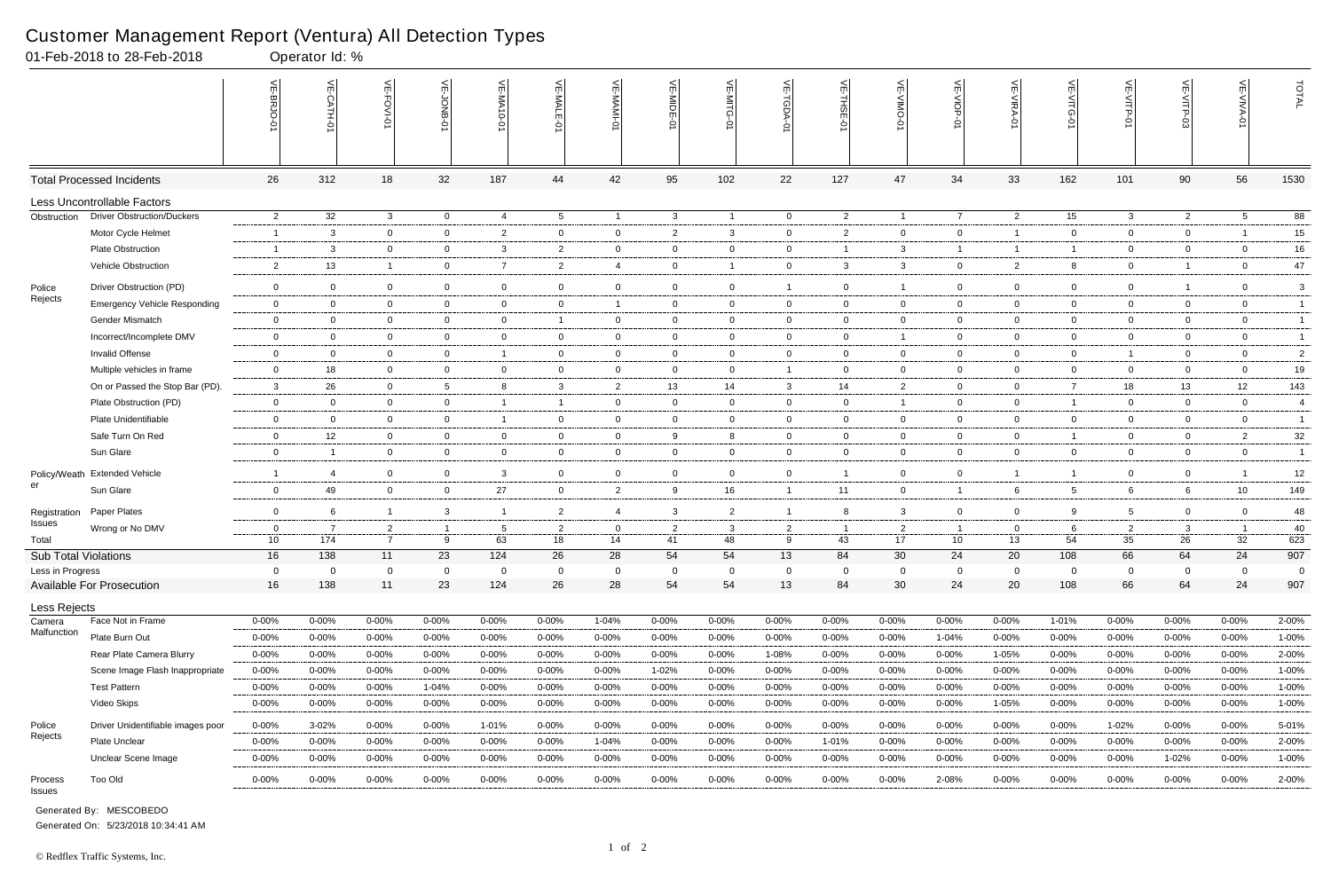# Customer Management Report (Ventura) All Detection Types<br>01-Eeb-2018 to 28-Eeb-2018

| 01-Feb-2018 to 28-Feb-2018   |           | Operator Id: % |         |        |         |            |        |        |           |        |         |            |           |        |         |        |        |           |         |
|------------------------------|-----------|----------------|---------|--------|---------|------------|--------|--------|-----------|--------|---------|------------|-----------|--------|---------|--------|--------|-----------|---------|
|                              |           |                |         |        |         |            |        |        |           |        | $\circ$ |            |           |        |         |        |        |           |         |
| Total                        | $0 - 00%$ | 3-02%          | 0-00%   | 1-04%  | 1-01%   | $0 - 00\%$ | 2-07%  | 1-02%  | $0 - 00%$ | 1-08%  | 1-01%   | $0 - 00\%$ | $3 - 12%$ | 2-10%  | 1-01%   | 1-02%  | 1-02%  | $0 - 00%$ | 18-02%  |
| <b>Approved Violations</b>   | 16-100%   | 135-98%        | 11-100% | 22-96% | 123-99% | 26-100%    | 26-93% | 53-98% | 54-100%   | 12-92% | 83-99%  | 30-100%    | 21-88%    | 18-90% | 107-99% | 65-98% | 63-98% | 24-100%   | 889-98% |
| <b>Total Notices Printed</b> | 16-100%   | 135-98%        | 11-100% | 22-96% | 123-99% | 26-100%    | 26-93% | 53-98% | 54-100%   | 12-92% | 83-99%  | 30-100%    | 21-88%    | 18-90% | 107-99% | 65-98% | 63-98% | 24-100%   | 889-98% |

Note: If you selected "All" from the "Approach:" drop down list, the statuses reflected in this report will only indicate the current

Generated On: 5/23/2018 10:34:41 AM Generated By: MESCOBEDO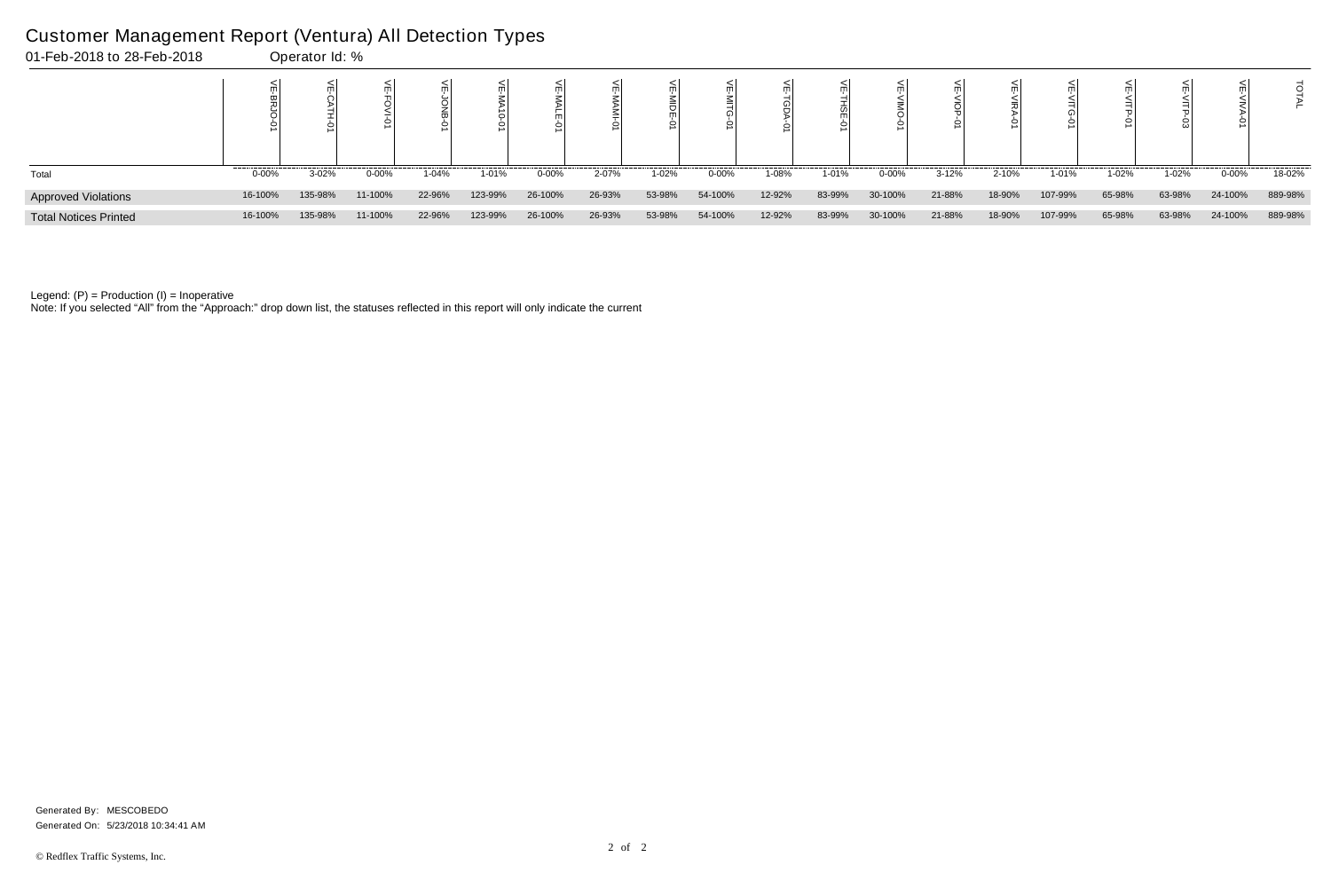|                        | 01-Mar-2018 to 31-Mar-2018        |                | Operator Id: % |                |                 |                 |                |                |                 |                 |                 |                |                |                |                |                |                |                |                |                |
|------------------------|-----------------------------------|----------------|----------------|----------------|-----------------|-----------------|----------------|----------------|-----------------|-----------------|-----------------|----------------|----------------|----------------|----------------|----------------|----------------|----------------|----------------|----------------|
|                        |                                   |                | $\frac{1}{2}$  | 늳<br>FOVI-01   | 늦               | VE-MA10-01      | VE-MALE        |                | VE-MIDE-01      | VE-MITG-0       | VE-TGDA-0       | VE-THSE-01     | VE-VIMO-01     | VE-VIOP-07     | VE-VIRA-01     | ے<br>VITG-01   | VE-VITP-01     |                | 늰              | TOTAL          |
|                        | <b>Total Processed Incidents</b>  | 39             | 293            | 14             | 38              | 175             | 61             | 41             | 80              | 78              | 22              | 109            | 49             | 33             | 37             | 210            | 148            | 275            | 64             | 1766           |
|                        | Less Uncontrollable Factors       |                |                |                |                 |                 |                |                |                 |                 |                 |                |                |                |                |                |                |                |                |                |
| Obstruction            | <b>Driver Obstruction/Duckers</b> | $\overline{2}$ | 28             | $\overline{0}$ | $\overline{0}$  | $\overline{2}$  | 4              | $\overline{2}$ | $\overline{1}$  | $\overline{1}$  | $\overline{0}$  | $\overline{c}$ | $\overline{0}$ | 6              | $\overline{7}$ | 25             | 6              | 6              | 4              | 96             |
|                        | Motor Cycle Helmet                | $\mathbf{3}$   | $\Omega$       | $\overline{0}$ | $\overline{1}$  | 0               | $\mathbf{0}$   | $\mathbf 0$    | $\mathbf{0}$    | $\overline{1}$  | $\overline{1}$  | 3              | -1             | $\overline{0}$ | $\mathbf 0$    | $\mathbf 0$    | $\overline{0}$ | $\mathbf 0$    |                | 11             |
|                        | <b>Plate Obstruction</b>          | $\overline{2}$ | $\overline{2}$ | $\overline{0}$ | $\mathbf{3}$    | $\overline{2}$  | 5              | $\overline{0}$ | 0               | $\mathbf{0}$    | 0               | -1             | -1             | $\overline{0}$ | $\mathbf 0$    | 0              | $\overline{2}$ | $\overline{2}$ | $\overline{0}$ | 20             |
|                        | Vehicle Obstruction               | $\mathbf 0$    | 17             | $\overline{0}$ | $\overline{1}$  | 12 <sup>°</sup> | $\mathbf{0}$   | 3              | $\mathbf 0$     | $\overline{0}$  | $\mathbf 0$     | $\overline{2}$ | $\overline{2}$ | $\overline{0}$ | $\overline{2}$ | $\overline{7}$ | $\overline{2}$ | 5              | $\mathbf 0$    | 53             |
| Police                 | <b>Gender Mismatch</b>            | $\overline{0}$ | $\mathbf 0$    | $\overline{0}$ | $\mathbf 0$     | 0               | $\mathbf 0$    | $\overline{0}$ | $\mathbf 0$     | $\mathbf 0$     | $\overline{0}$  | $\overline{0}$ | $\mathbf 0$    | $\overline{0}$ | $\mathbf 0$    | $\mathbf 0$    | $\overline{0}$ | $\overline{1}$ | $\mathbf 0$    | $\overline{1}$ |
| Rejects                | Incorrect/Incomplete DMV          | $\overline{0}$ | $\mathbf{0}$   | $\overline{0}$ | $\overline{0}$  | $\mathbf{0}$    | $\mathbf{1}$   | $\overline{0}$ | $\overline{0}$  | $\mathbf{0}$    | $\overline{0}$  | $\overline{0}$ | $\mathbf{0}$   | $\overline{0}$ | $\mathbf 0$    | $\mathbf 0$    | $\overline{0}$ | $\overline{0}$ | $\overline{0}$ | $\overline{1}$ |
|                        | Multiple vehicles in frame        | -1             | $\overline{7}$ | $\mathbf 0$    | $\overline{1}$  | 0               | $\mathbf{0}$   | $\mathbf 0$    | $\mathbf 0$     | $\mathbf 0$     | $\mathbf 0$     | $\overline{0}$ | $\mathbf{0}$   | 0              | $\overline{0}$ |                | $\overline{0}$ | $\mathbf 0$    | $\mathbf 0$    | $10\,$         |
|                        | On or Passed the Stop Bar (PD).   | $\overline{4}$ | 6              | $\overline{0}$ | $5\overline{)}$ | 7               | $\overline{2}$ | $\overline{2}$ | $\overline{4}$  | 4               | $\overline{2}$  | 13             | $\overline{4}$ | $\overline{2}$ | $\overline{0}$ | 11             | 15             | 28             | 7              | 116            |
|                        | Plate Obstruction (PD)            | -1             | $\overline{0}$ | $\overline{0}$ | $\mathbf 0$     | $\mathbf 0$     | $\mathbf{0}$   | $\mathbf 0$    | $\overline{0}$  | $\overline{0}$  | $\mathbf 0$     | $\overline{0}$ | $\mathbf{0}$   | $\overline{0}$ | $\overline{0}$ | $\overline{0}$ | $\overline{0}$ | $\mathbf 0$    | $\overline{0}$ | $\overline{1}$ |
|                        | Plate Unidentifiable              | $\mathbf 0$    | $\mathbf 0$    | $\mathbf 0$    | $\overline{1}$  | 0               | $\mathbf{0}$   | $\mathbf 0$    | 0               | $\overline{0}$  | $\mathbf 0$     | -1             | 1              | $\overline{0}$ | $\mathbf 0$    | $\mathbf 0$    | $\mathbf 0$    | $\mathbf 0$    | $\mathbf 0$    | 3              |
|                        | Safe Turn On Red                  | $\overline{0}$ | 6              | $\overline{0}$ | $\mathbf 0$     | $\overline{0}$  | $\mathbf{0}$   | $\overline{0}$ | $5\overline{)}$ | $\overline{0}$  | $\mathbf{0}$    | $\overline{0}$ | $\mathbf{0}$   | $\overline{0}$ | $\overline{0}$ | $\overline{0}$ | $\overline{0}$ | $\mathbf{0}$   | $5^{\circ}$    | $16 \,$        |
| Policy/Weath           | <b>Extended Vehicle</b>           | $\mathbf 0$    | $\overline{2}$ | $\overline{0}$ | $\mathbf 0$     | $\mathbf 0$     | $\mathbf{0}$   | $\mathbf 0$    | $\mathbf 0$     | $\overline{0}$  | $\mathbf 0$     | $\overline{1}$ | $\mathbf{0}$   | $\overline{1}$ | $\mathbf 0$    | $\overline{1}$ | $\mathbf 0$    | $\mathbf 0$    | $\overline{0}$ | 5              |
| er                     | Sun Glare                         | $\overline{0}$ | 38             | $\overline{0}$ | $\mathbf 0$     | 19              | $\mathbf{0}$   | $\mathbf 0$    | $\overline{4}$  | 10 <sup>°</sup> | 6               | $\overline{4}$ | $\mathbf{0}$   | $\overline{2}$ | 8              | 5              | 13             | 17             | 6              | 132            |
|                        | Weather/Nature                    | $\mathbf 0$    | $\Omega$       | $\overline{0}$ | $\overline{1}$  | $\mathbf 0$     | $\mathbf{0}$   | $\overline{0}$ |                 | $\overline{0}$  | $\overline{2}$  | -1             | 1              | $\overline{0}$ | -1             | $\overline{0}$ | $\mathbf{1}$   | $\mathbf 0$    |                | 9              |
| Registration           | Out of Country Plate              | $\overline{0}$ | $\overline{0}$ | $\mathbf 0$    | $\mathbf 0$     | $\overline{0}$  | $\overline{0}$ | $\overline{0}$ | $\mathbf 0$     | $\mathbf 0$     | $\mathbf 0$     | $\overline{0}$ | $\mathbf 0$    | $\overline{0}$ | $\mathbf 0$    | $\mathbf 0$    | $\mathbf{1}$   | $\mathbf 0$    | $\mathbf 0$    | $\overline{1}$ |
| <b>Issues</b>          | Paper Plates                      | $\overline{2}$ |                | $\overline{1}$ | $\overline{1}$  | 5               | $\mathbf{0}$   | $\overline{1}$ | $\mathbf{3}$    | 3               | $\mathbf{1}$    | -5             | $\overline{2}$ | $\overline{1}$ | $\overline{0}$ |                | 3              | 3              |                | 41             |
|                        | Wrong or No DMV                   | $\mathbf 0$    | $\overline{2}$ |                | $\mathbf 0$     | 6               | $\mathbf 0$    | $\mathbf{3}$   |                 |                 | 0               | - 1            | -1             | $\overline{1}$ |                |                | 6              | 8              |                | 40             |
| Total                  |                                   | 15             | 116            | $\overline{2}$ | 14              | 53              | 12             | 11             | 19              | 20              | 12              | 34             | 13             | 13             | 19             | 58             | 49             | 70             | 26             | 556            |
| Sub Total Violations   |                                   | 24             | 177            | 12             | 24              | 122             | 49             | 30             | 61              | 58              | 10 <sup>1</sup> | 75             | 36             | 20             | 18             | 152            | 99             | 205            | 38             | 1210           |
| Less in Progress       |                                   | 0              | 0              | $\Omega$       | $\mathbf 0$     | 0               |                | $\mathbf 0$    | $\mathbf 0$     | $\mathbf 0$     | $\mathbf 0$     | $\mathbf 0$    | $\Omega$       | $\mathbf 0$    | 0              | $\mathbf 0$    | 0              | $\mathbf{0}$   | $\Omega$       | - 0            |
|                        | <b>Available For Prosecution</b>  | 24             | 177            | 12             | 24              | 122             | 49             | 30             | 61              | 58              | 10              | 75             | 36             | 20             | 18             | 152            | 99             | 205            | 38             | 1210           |
| Less Rejects<br>Camera | Plate Not in Frame                | $0 - 00\%$     | $0 - 00%$      | $0 - 00%$      | $0 - 00\%$      | 0-00%           | 0-00%          | $0 - 00%$      | $0 - 00%$       | $0 - 00\%$      | $0 - 00\%$      | $0 - 00%$      | $0 - 00%$      | $0 - 00\%$     | $0 - 00\%$     | 0-00%          | $0 - 00\%$     | 0-00%          | 1-03%          | 1-00%          |
| Malfunction            | Rear Plate Flash Inappropriate    | $0 - 00%$      | $0 - 00%$      | $0 - 00%$      | $0 - 00%$       | $0 - 00%$       | 1-02%          | $0 - 00%$      | $0 - 00%$       | $0 - 00%$       | 0-00%           | $0 - 00%$      | $0 - 00%$      | $0 - 00%$      | $0 - 00\%$     | $0 - 00%$      | 0-00%          | $0 - 00\%$     | $0 - 00\%$     | 1-00%          |
|                        | Rear Plate No Flash               | $0 - 00%$      | $0 - 00%$      | $0 - 00\%$     | $0 - 00%$       | $0 - 00\%$      | 2-04%          | $0 - 00%$      | $0 - 00\%$      | $0 - 00%$       | $0 - 00\%$      | $0 - 00%$      | $0 - 00%$      | $0 - 00%$      | $0 - 00\%$     | $0 - 00%$      | 0-00%          | $0 - 00\%$     | $0 - 00\%$     | 2-00%          |
|                        | Scene Image No Flash              | $0 - 00\%$     | $0 - 00\%$     | $0 - 00\%$     | $0 - 00%$       | $0 - 00%$       | $0 - 00\%$     | 0-00%          | 1-02%           | $0 - 00\%$      | 0-00%           | $0 - 00%$      | $0 - 00%$      | $0 - 00\%$     | $0 - 00\%$     | $0 - 00%$      | $0 - 00%$      | $0 - 00\%$     | $0 - 00\%$     | 1-00%          |
|                        | Video Skips                       | $0 - 00%$      | $0 - 00\%$     | 0-00%          | 0-00%           | 0-00%           | $0 - 00\%$     | 0-00%          | $0 - 00\%$      | 0-00%           | $0 - 00\%$      | $0 - 00%$      | 1-03%          | $0 - 00\%$     | $0 - 00\%$     | $0 - 00\%$     | 0-00%          | $0 - 00\%$     | $0 - 00\%$     | 1-00%          |
|                        |                                   |                |                |                |                 |                 |                |                |                 |                 |                 |                |                |                |                |                |                |                |                |                |
| Police<br>Rejects      | Driver Unidentifiable images poor | 0-00%          | 1-01%          | $0 - 00\%$     | $0 - 00%$       | 1-01%           | 2-04%          | $0 - 00%$      | $0 - 00%$       | $0 - 00\%$      | $0 - 00\%$      | $0 - 00%$      | 0-00%          | $0 - 00\%$     | $0 - 00\%$     | 1-01%          | $0 - 00%$      | $0 - 00%$      | 1-03%          | 6-00%          |
|                        | <b>Incorrect Speed</b>            | $0 - 00%$      | 1-01%          | $0 - 00\%$     | $0 - 00%$       | $0 - 00%$       | $0 - 00\%$     | $0 - 00\%$     | $0 - 00%$       | $0 - 00%$       | 0-00%           | $0 - 00%$      | $0 - 00%$      | $0 - 00\%$     | $0 - 00\%$     | $0 - 00%$      | $0 - 00%$      | $0 - 00\%$     | $0 - 00\%$     | 1-00%          |
|                        | Insufficient Strobe Lighting      | $0 - 00%$      | 0-00%          | 0-00%          | $0 - 00%$       | $0 - 00\%$      | 0-00%          | 0-00%          | $0 - 00%$       | 0-00%           | 0-00%           | $0 - 00%$      | $0 - 00%$      | $0 - 00\%$     | $0 - 00%$      | 1-01%          | 0-00%          | 1-00%          | $0 - 00\%$     | 2-00%          |
|                        | Plate Unclear                     | 2-08%          | $0 - 00%$      | $0 - 00%$      | $0 - 00\%$      | 1-01%           | $0 - 00\%$     | 1-03%          | $0 - 00%$       | $0 - 00\%$      | $0 - 00\%$      | 2-03%          | $0 - 00%$      | $0 - 00\%$     | $0 - 00\%$     | $0 - 00%$      | 0-00%          | $0 - 00\%$     | $0 - 00\%$     | 6-00%          |
|                        | Red-light not visible in          | $0 - 00%$      | $0 - 00%$      | $0 - 00%$      | $0 - 00%$       | $0 - 00%$       | $0 - 00\%$     | $0 - 00%$      | $0 - 00%$       | $0 - 00\%$      | 0-00%           | $0 - 00%$      | $0 - 00%$      | $0 - 00\%$     | $0 - 00\%$     | $0 - 00%$      | 0-00%          | 3-01%          | $0 - 00\%$     | 3-00%          |
|                        | Unclear Scene Image               | $0 - 00\%$     | 5-03%          | $0 - 00\%$     | $0 - 00%$       | $0 - 00%$       | 0-00%          | 0-00%          | $0 - 00%$       | $0 - 00\%$      | 0-00%           | $0 - 00%$      | $0 - 00%$      | $0 - 00\%$     | $0 - 00%$      | 0-00%          | 0-00%          | 0-00%          | $0 - 00\%$     | 5-00%          |
| Process<br>Issues      | Too Old                           | $0 - 00\%$     | $0 - 00\%$     | $0 - 00\%$     | $0 - 00\%$      | $0 - 00\%$      | $0 - 00\%$     | $0 - 00\%$     | $0 - 00\%$      | $0 - 00\%$      | $0 - 00\%$      | 1-01%          | $0 - 00\%$     | 1-05%          | $0 - 00\%$     | $0 - 00\%$     | $0 - 00\%$     | $0 - 00\%$     | $0 - 00\%$     | 2-00%          |

Generated On: 5/23/2018 10:35:12 AM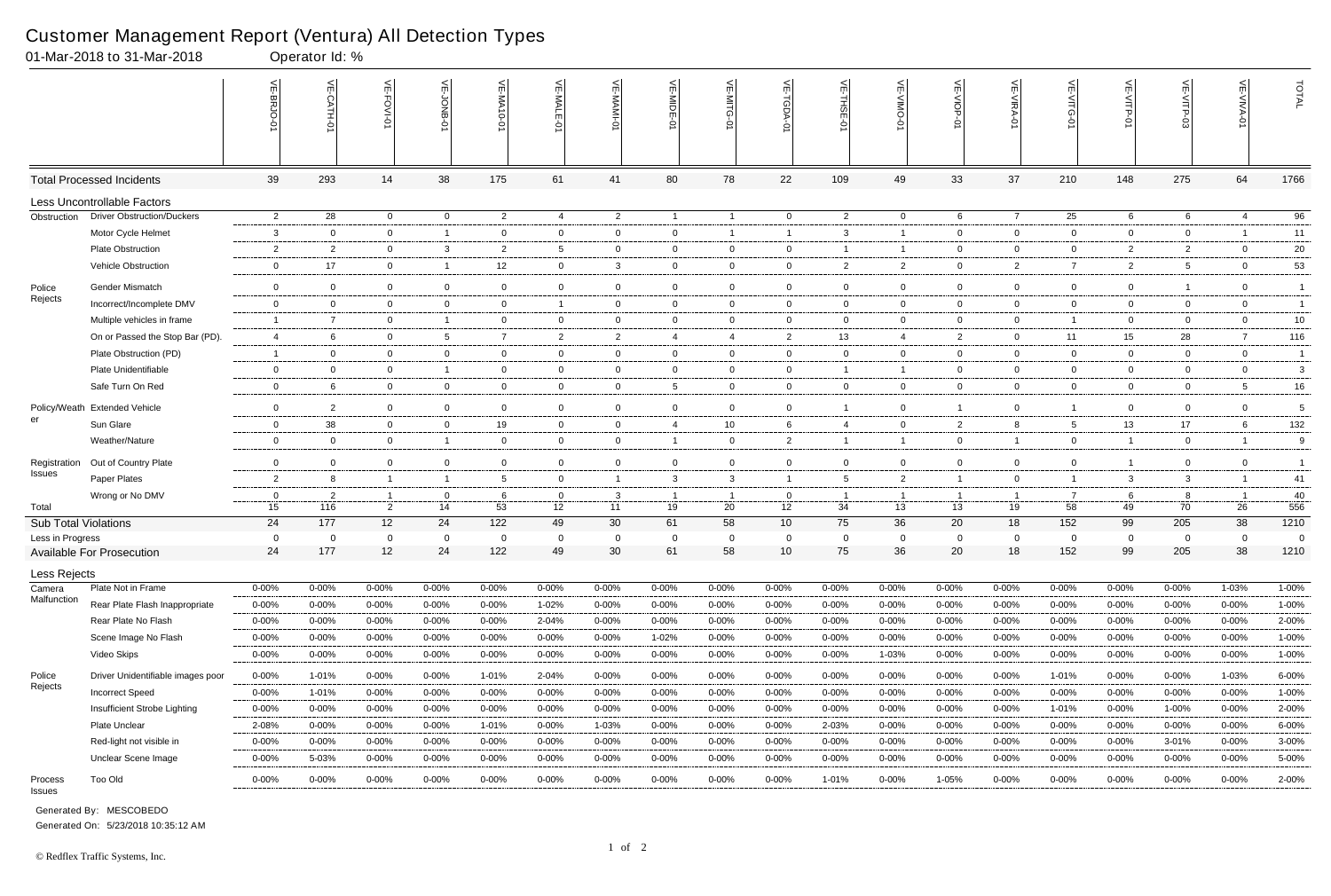| 01-Mar-2018 to 31-Mar-2018   |        | Operator Id: % |           |            |         |        |        |        |            |           |        |        |        |           |         |            |         |        |          |
|------------------------------|--------|----------------|-----------|------------|---------|--------|--------|--------|------------|-----------|--------|--------|--------|-----------|---------|------------|---------|--------|----------|
|                              |        |                |           |            |         |        |        |        |            |           |        |        |        |           |         |            |         |        |          |
| Total                        | 2-08%  | 7-04%          | $0 - 00%$ | $0 - 00\%$ | 2-02%   | 5-10%  | 1-03%  | 1-02%  | $0 - 00\%$ | $0 - 00%$ | 3-04%  | 1-03%  | 1-05%  | $0 - 00%$ | 2-01%   | $0 - 00\%$ | 4-02%   | 2-05%  | 31-03%   |
| <b>Approved Violations</b>   | 22-92% | 170-96%        | 12-100%   | 24-100%    | 120-98% | 44-90% | 29-97% | 60-98% | 58-100%    | 10-100%   | 72-96% | 35-97% | 19-95% | 18-100%   | 150-99% | 99-100%    | 201-98% | 36-95% | 1179-97% |
| <b>Total Notices Printed</b> | 22-92% | 170-96%        | 12-100%   | 24-100%    | 120-98% | 44-90% | 29-97% | 60-98% | 58-100%    | 10-100%   | 72-96% | 35-97% | 19-95% | 18-100%   | 150-99% | 99-100%    | 201-98% | 36-95% | 1179-97% |

Note: If you selected "All" from the "Approach:" drop down list, the statuses reflected in this report will only indicate the current

#### Customer Management Report (Ventura) All Detection Types

Generated On: 5/23/2018 10:35:12 AM Generated By: MESCOBEDO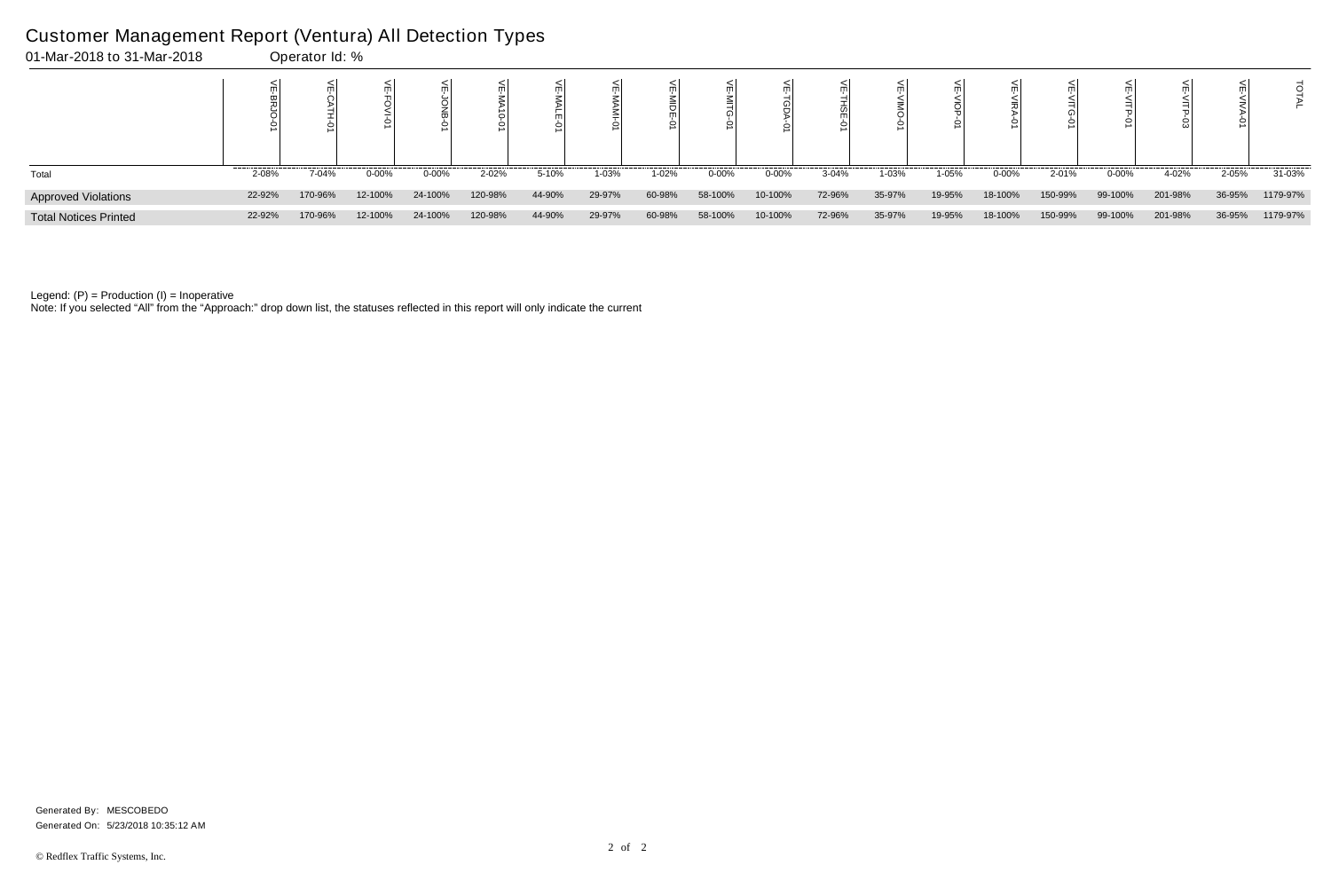|                                               | 01-Apr-2018 to 30-Apr-2018        |                          | Operator Id: %            |                |                |                         |                |                |                 |                |                |                |                 |                |                 |                                                                 |                |                 |                 |                |
|-----------------------------------------------|-----------------------------------|--------------------------|---------------------------|----------------|----------------|-------------------------|----------------|----------------|-----------------|----------------|----------------|----------------|-----------------|----------------|-----------------|-----------------------------------------------------------------|----------------|-----------------|-----------------|----------------|
|                                               |                                   |                          | $\widetilde{E}$<br>CATH-0 | 늰<br>FOVI-01   | 늦              | VE-MA'<br>$10 - 01$     | VE-MALE<br>ò   | ۴              | VE-MIDE-01      | VE-MITG-0      | VE-TGDA-0      | VE-THSE-01     | VE-VIMO-01      | VE-VIOP-01     | VE-VIRA-01      | $\stackrel{\textstyle<}{\scriptstyle\rm m}$<br><b>NITG</b><br>ò | VE-VITP-01     | VE-VITP-03      | $\leq$          | TOTAL          |
|                                               | <b>Total Processed Incidents</b>  | 35                       | 385                       | 19             | 32             | 199                     | 68             | 42             | 112             | 93             | 21             | 53             | 47              | 35             | 43              | 214                                                             | 229            | 201             | 62              | 1890           |
|                                               | Less Uncontrollable Factors       |                          |                           |                |                |                         |                |                |                 |                |                |                |                 |                |                 |                                                                 |                |                 |                 |                |
| Obstruction                                   | <b>Driver Obstruction/Duckers</b> | $\mathbf{3}$             | 40                        | $\overline{1}$ | $\overline{2}$ | $5\overline{)}$         | 6              | $\mathbf{3}$   | $\overline{2}$  | $\overline{1}$ | $\overline{2}$ | $\mathbf{3}$   | $5^{\circ}$     | 6              | $5\overline{)}$ | 19                                                              | $5^{\circ}$    | $5\overline{)}$ | 5 <sup>5</sup>  | 118            |
|                                               | Motor Cycle Helmet                | $\mathbf 0$              | $\overline{0}$            | $\overline{0}$ | $\mathbf 0$    | $\mathbf 0$             | $\mathbf{0}$   | $\overline{2}$ | -1              | $\mathbf{1}$   | $\mathbf{0}$   | $\overline{2}$ | $\mathbf{0}$    | $\overline{0}$ | $\mathbf 0$     | $\mathbf{1}$                                                    | $\overline{0}$ | $\overline{2}$  | $\overline{2}$  | 11             |
|                                               | <b>Plate Obstruction</b>          | $\overline{0}$           | $\overline{2}$            | $\overline{1}$ | $\overline{2}$ | $\overline{7}$          | $\overline{2}$ | $\overline{2}$ | $\mathbf{3}$    | $\overline{2}$ | $\mathbf 0$    | -1             | $\overline{2}$  | $\overline{0}$ | $\overline{0}$  | $\overline{2}$                                                  | $\overline{0}$ | $\overline{0}$  | $\overline{2}$  | 28             |
|                                               | Vehicle Obstruction               | $\overline{2}$           | 19                        | $\overline{1}$ | 2              | 9                       | $\mathbf{0}$   | $\overline{0}$ | $\mathbf 0$     |                | $\mathbf 0$    | $\overline{2}$ | $\overline{2}$  | $\overline{1}$ | $\mathbf{3}$    | 11                                                              | $\overline{1}$ | 3               |                 | 58             |
| Police<br>Rejects                             | Incorrect Plate on Vehicle        | $\overline{0}$           | $\overline{0}$            | $\overline{0}$ | $\mathbf 0$    | $\mathbf 0$             | $\mathbf 0$    | $\overline{0}$ | $\overline{0}$  | $\mathbf{1}$   | $\mathbf 0$    | $\overline{0}$ | $\mathbf 0$     | $\overline{0}$ | $\mathbf 0$     | $\mathbf 0$                                                     | $\overline{0}$ | $\mathbf 0$     | $\mathbf 0$     | $\overline{1}$ |
|                                               | Incorrect/Incomplete DMV          | $\overline{0}$           | $\overline{0}$            | $\overline{0}$ | $\overline{1}$ | $\mathbf{0}$            | $\mathbf{0}$   | $\overline{0}$ | $\overline{0}$  | $\mathbf{0}$   | $\overline{0}$ | $\overline{0}$ | $\mathbf{0}$    | $\overline{0}$ | $\overline{0}$  | $\mathbf 0$                                                     | $\mathbf{1}$   | $\mathbf{0}$    | $\mathbf{0}$    | $\overline{2}$ |
|                                               | <b>Invalid Offense</b>            | $\overline{0}$           | -1                        | $\overline{0}$ | $\mathbf 0$    | -1                      | $\mathbf{0}$   | $\overline{0}$ | $\mathbf 0$     | $\overline{0}$ | $\mathbf 0$    | $\overline{0}$ | $\mathbf{0}$    | $\mathbf{0}$   | $\mathbf 0$     | $\mathbf 0$                                                     | $\overline{0}$ | $\mathbf 0$     | $\mathbf 0$     | $\overline{c}$ |
|                                               | Multiple vehicles in frame        | $\overline{0}$           | -5                        | $\overline{0}$ | $\overline{0}$ | $\mathbf 0$             | $\mathbf{1}$   | $\overline{0}$ | $\overline{0}$  | $\overline{0}$ | $\overline{0}$ | $\overline{0}$ | $\mathbf{0}$    | $\overline{0}$ | $\overline{0}$  | $\overline{0}$                                                  | $\overline{0}$ | $\overline{1}$  | $\overline{0}$  | $\overline{7}$ |
|                                               | On or Passed the Stop Bar (PD).   | 2                        | 36                        | $\overline{0}$ | $\overline{1}$ | 10                      | $\overline{2}$ | $\overline{1}$ | 15              | $\overline{2}$ | $\mathbf{0}$   | 6              | $\overline{2}$  | $\mathbf{3}$   | $\overline{1}$  | 26                                                              | 13             | 11              | $5\overline{)}$ | 136            |
|                                               | Plate Obstruction (PD)            | $\mathbf 0$              | - 1                       | $\mathbf 0$    | $\overline{0}$ | 0                       | $\mathbf 0$    | $\overline{0}$ | $\mathbf{0}$    | $\mathbf 0$    | $\mathbf{0}$   | $\overline{0}$ | $\mathbf{0}$    | $\overline{0}$ | $\mathbf 0$     | $\mathbf 0$                                                     | $\mathbf 0$    | $\mathbf 0$     | $\mathbf 0$     | $\overline{1}$ |
|                                               | Plate Unidentifiable              | $\overline{0}$           | $\overline{0}$            | $\overline{0}$ | $\overline{0}$ | $\overline{0}$          | $\overline{0}$ | $\overline{0}$ | $\overline{0}$  | $\overline{0}$ | $\overline{0}$ | $\overline{0}$ | $\overline{0}$  | $\overline{0}$ | $\overline{0}$  | $\overline{0}$                                                  | $\overline{0}$ | $\mathbf 0$     | $\overline{1}$  | $\overline{1}$ |
|                                               | <b>Police Discretion</b>          | $\overline{0}$           | $\overline{0}$            | $\overline{0}$ | $\overline{0}$ | $\overline{\mathbf{1}}$ | $\mathbf{0}$   | $\overline{0}$ | $\overline{0}$  | 3              | $\overline{0}$ | $\overline{0}$ | $\mathbf{0}$    | $\overline{0}$ | $\mathbf 0$     | $\overline{1}$                                                  | $\overline{0}$ | $\mathbf 0$     | $\overline{0}$  | 5              |
|                                               | Safe Turn On Red                  | $\mathbf 0$              | 2                         | $\overline{0}$ | $\mathbf 0$    | $\overline{0}$          | $\mathbf{0}$   | $\mathbf 0$    | 11              | $\overline{0}$ | $\overline{0}$ | $\overline{0}$ | $\mathbf{0}$    | $\overline{0}$ | $\mathbf 0$     | $\overline{0}$                                                  | $\overline{0}$ | $\mathbf 0$     | - 1             | 14             |
|                                               | Sun Glare                         | $\mathbf 0$              | $\overline{0}$            | $\overline{0}$ | $\overline{0}$ | 0                       | $\overline{0}$ | $\overline{0}$ | $\overline{0}$  | $\overline{1}$ | $\mathbf 0$    | $\overline{0}$ | $\mathbf{0}$    | $\overline{0}$ | $\overline{0}$  | $\overline{0}$                                                  | $\overline{0}$ | $\mathbf 0$     | $\overline{0}$  | $\overline{1}$ |
| Policy/Weath<br>er                            | <b>Extended Vehicle</b>           | $\mathbf 0$              | $\overline{0}$            | $\overline{1}$ | $\overline{0}$ | $\overline{2}$          | $\mathbf 0$    | $\overline{0}$ | $\overline{0}$  | $\mathbf 0$    | $\mathbf 0$    | $\overline{0}$ | $\mathbf 1$     | $\overline{0}$ | $\overline{0}$  | 2                                                               | $\mathbf 0$    | $\mathbf 0$     | $\overline{2}$  | 8              |
|                                               | Sun Glare                         | -1                       | 62                        | $\mathbf 0$    | $\mathbf 0$    | 21                      | 3              | $\overline{1}$ | $\mathbf{3}$    | 13             | $\overline{2}$ | 5              | $\mathbf{0}$    | $\overline{4}$ | 10              | 11                                                              | 19             | 29              | 14              | 198            |
|                                               | Weather/Nature                    | $\mathbf 0$              | $\mathbf{0}$              | $\overline{0}$ | $\mathbf 0$    | - 1                     | $\mathbf{0}$   | $\overline{0}$ | -1              | $\overline{0}$ | $\mathbf{0}$   | $\overline{0}$ | $\mathbf{0}$    | $\overline{0}$ | $\mathbf 0$     | $\overline{0}$                                                  | 3              | $\mathbf 0$     | $\mathbf 0$     | 5              |
| Registration                                  | Out of Country Plate              | $\mathbf 0$              | 2                         | $\mathbf 0$    | $\mathbf 0$    | $\mathbf 0$             | $\mathbf 0$    | $\overline{0}$ | $\mathbf 0$     | $\mathbf 0$    | $\mathbf 0$    | $\overline{0}$ | $\mathbf 0$     | $\overline{0}$ | $\mathbf 0$     | $\mathbf 0$                                                     | $\mathbf 0$    | $\overline{1}$  | $\mathbf 0$     | 3              |
| Issues                                        | Paper Plates                      | -1                       | 14                        | $\overline{0}$ | $\overline{1}$ | $\mathbf{3}$            | $\overline{2}$ | $\overline{1}$ | $5\overline{)}$ | 6              | $\overline{1}$ | $\overline{1}$ | $\overline{2}$  | $\overline{0}$ | $\overline{1}$  | 5                                                               | 4              | 6               | $\mathbf{3}$    | 56             |
|                                               | Wrong or No DMV                   | $\overline{\phantom{0}}$ | 3                         | $\mathbf 0$    | $\mathbf 0$    | 4                       |                |                | 5               | $\overline{4}$ | $\mathbf 0$    | $\overline{0}$ | $\overline{2}$  | $\mathbf 0$    | $\mathbf 0$     | 10                                                              | 8              | 9               | $\mathbf 0$     | 48             |
| Total                                         |                                   | 10                       | 187                       | $\overline{4}$ | 9              | 64                      | 17             | 11             | 46              | 35             | 5              | 20             | 16 <sup>1</sup> | 14             | 20              | 88                                                              | 54             | 67              | 36              | 703            |
| Sub Total Violations                          |                                   | 25                       | 198                       | 15             | 23             | 135                     | 51             | 31             | 66              | 58             | 16             | 33             | 31              | 21             | 23              | 126                                                             | 175            | 134             | 26              | 1187           |
| Less in Progress<br>Available For Prosecution |                                   | 0                        | - 0                       | $\mathbf{0}$   | $\overline{0}$ | $\mathbf 0$             | $\mathbf 0$    | $\mathbf 0$    | 0               | 0              | $\mathbf 0$    | $\overline{0}$ | $\mathbf 0$     | $\mathbf 0$    | 0               | $\overline{\mathbf{0}}$                                         | $\mathbf 0$    | $\mathbf{0}$    | 0               | - 0            |
|                                               |                                   | 25                       | 198                       | 15             | 23             | 135                     | 51             | 31             | 66              | 58             | 16             | 33             | 31              | 21             | 23              | 126                                                             | 175            | 134             | 26              | 1187           |
| Less Rejects                                  |                                   |                          |                           |                |                |                         |                |                |                 |                |                |                |                 |                |                 |                                                                 |                |                 |                 |                |
| Camera<br>Malfunction                         | Face Camera No Flash              | $0 - 00\%$               | $0 - 00%$                 | $0 - 00%$      | $0 - 00%$      | $0 - 00%$               | $0 - 00\%$     | $0 - 00%$      | $0 - 00%$       | $0 - 00\%$     | $0 - 00\%$     | $0 - 00%$      | $0 - 00%$       | $0 - 00\%$     | $0 - 00%$       | 0-00%                                                           | $0 - 00%$      | $0 - 00%$       | 2-08%           | 2-00%          |
|                                               | Video Skips                       | $0 - 00%$                | $0 - 00\%$                | $0 - 00\%$     | 0-00%          | $0 - 00\%$              | $0 - 00\%$     | 0-00%          | $0 - 00\%$      | $0 - 00\%$     | $0 - 00\%$     | $0 - 00%$      | $0 - 00\%$      | $0 - 00\%$     | $0 - 00\%$      | $0 - 00\%$                                                      | 1-01%          | $0 - 00\%$      | $1 - 04%$       | 2-00%          |
| Police<br>Rejects                             | Driver Unidentifiable images poor | 1-04%                    | 4-02%                     | $0 - 00\%$     | $0 - 00%$      | $0 - 00%$               | 2-04%          | $0 - 00%$      | 0-00%           | $0 - 00%$      | 2-12%          | 1-03%          | 0-00%           | $0 - 00\%$     | 1-04%           | 1-01%                                                           | 6-03%          | 1-01%           | 2-08%           | 21-02%         |
|                                               | <b>Incorrect Speed</b>            | $0 - 00%$                | $0 - 00%$                 | 1-07%          | $0 - 00%$      | $0 - 00%$               | $0 - 00\%$     | $0 - 00\%$     | $0 - 00%$       | $0 - 00%$      | 0-00%          | $0 - 00%$      | $0 - 00%$       | $0 - 00%$      | $0 - 00\%$      | $0 - 00%$                                                       | $0 - 00%$      | $0 - 00\%$      | $0 - 00\%$      | 1-00%          |
|                                               | Plate Unclear                     | $0 - 00%$                | $0 - 00\%$                | 0-00%          | $0 - 00%$      | 1-01%                   | 0-00%          | 0-00%          | 1-02%           | 0-00%          | 0-00%          | $0 - 00%$      | $0 - 00%$       | $0 - 00\%$     | $0 - 00%$       | $0 - 00%$                                                       | 0-00%          | $0 - 00\%$      | $0 - 00\%$      | 2-00%          |
|                                               | Unclear Scene Image               | $0 - 00%$                | 10-05%                    | $0 - 00\%$     | $0 - 00\%$     | $0 - 00\%$              | $0 - 00\%$     | $0 - 00\%$     | $0 - 00%$       | $0 - 00\%$     | $0 - 00\%$     | $0 - 00%$      | 0-00%           | $0 - 00\%$     | $0 - 00\%$      | $0 - 00%$                                                       | $0 - 00\%$     | $0 - 00\%$      | $0 - 00\%$      | 10-01%         |
| Process<br><b>Issues</b>                      | Too Old                           | $0 - 00\%$               | 2-01%                     | $0 - 00\%$     | $0 - 00\%$     | 2-01%                   | 2-04%          | $1 - 03%$      | $0 - 00%$       | 2-03%          | $0 - 00\%$     | $0 - 00%$      | $0 - 00\%$      | $0 - 00\%$     | $0 - 00\%$      | $0 - 00\%$                                                      | 2-01%          | $0 - 00%$       | $0 - 00\%$      | 11-01%         |
| Total                                         |                                   | 1-04%                    | 16-08%                    | $1 - 07%$      | $0 - 00\%$     | 3-02%                   | 4-08%          | $1 - 03%$      | 1-02%           | 2-03%          | $2 - 12%$      | $1 - 03%$      | $0 - 00%$       | $0 - 00\%$     | 1-04%           | $1 - 01%$                                                       | $9 - 05%$      | 1-01%           | 5-19%           | 49-04%         |
| <b>Approved Violations</b>                    |                                   | 24-96%                   | 182-92%                   | 14-93%         | 23-100%        | 132-98%                 | 47-92%         | 30-97%         | 65-98%          | 56-97%         | 14-88%         | 32-97%         | 31-100%         | 21-100%        | 22-96%          | 125-99%                                                         | 166-95%        | 133-99%         | 21-81%          | 1138-96%       |

Generated On: 5/23/2018 10:35:46 AM